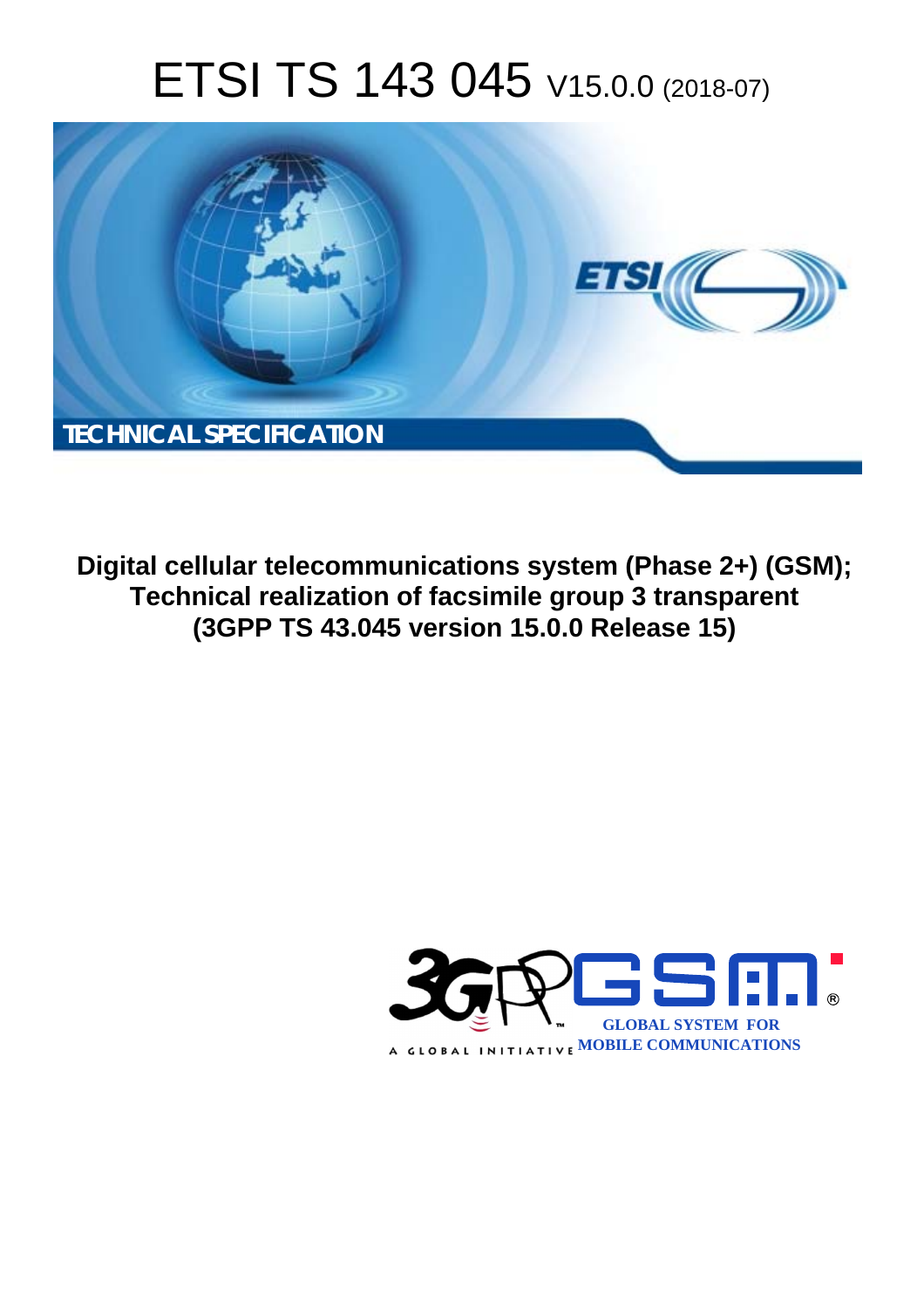Reference RTS/TSGC-0343045vf00

> Keywords GSM

#### *ETSI*

#### 650 Route des Lucioles F-06921 Sophia Antipolis Cedex - FRANCE

Tel.: +33 4 92 94 42 00 Fax: +33 4 93 65 47 16

Siret N° 348 623 562 00017 - NAF 742 C Association à but non lucratif enregistrée à la Sous-Préfecture de Grasse (06) N° 7803/88

#### *Important notice*

The present document can be downloaded from: <http://www.etsi.org/standards-search>

The present document may be made available in electronic versions and/or in print. The content of any electronic and/or print versions of the present document shall not be modified without the prior written authorization of ETSI. In case of any existing or perceived difference in contents between such versions and/or in print, the only prevailing document is the print of the Portable Document Format (PDF) version kept on a specific network drive within ETSI Secretariat.

Users of the present document should be aware that the document may be subject to revision or change of status. Information on the current status of this and other ETSI documents is available at <https://portal.etsi.org/TB/ETSIDeliverableStatus.aspx>

If you find errors in the present document, please send your comment to one of the following services: <https://portal.etsi.org/People/CommiteeSupportStaff.aspx>

#### *Copyright Notification*

No part may be reproduced or utilized in any form or by any means, electronic or mechanical, including photocopying and microfilm except as authorized by written permission of ETSI. The content of the PDF version shall not be modified without the written authorization of ETSI. The copyright and the foregoing restriction extend to reproduction in all media.

> © ETSI 2018. All rights reserved.

**DECT**TM, **PLUGTESTS**TM, **UMTS**TM and the ETSI logo are trademarks of ETSI registered for the benefit of its Members. **3GPP**TM and **LTE**TM are trademarks of ETSI registered for the benefit of its Members and of the 3GPP Organizational Partners. **oneM2M** logo is protected for the benefit of its Members.

**GSM**® and the GSM logo are trademarks registered and owned by the GSM Association.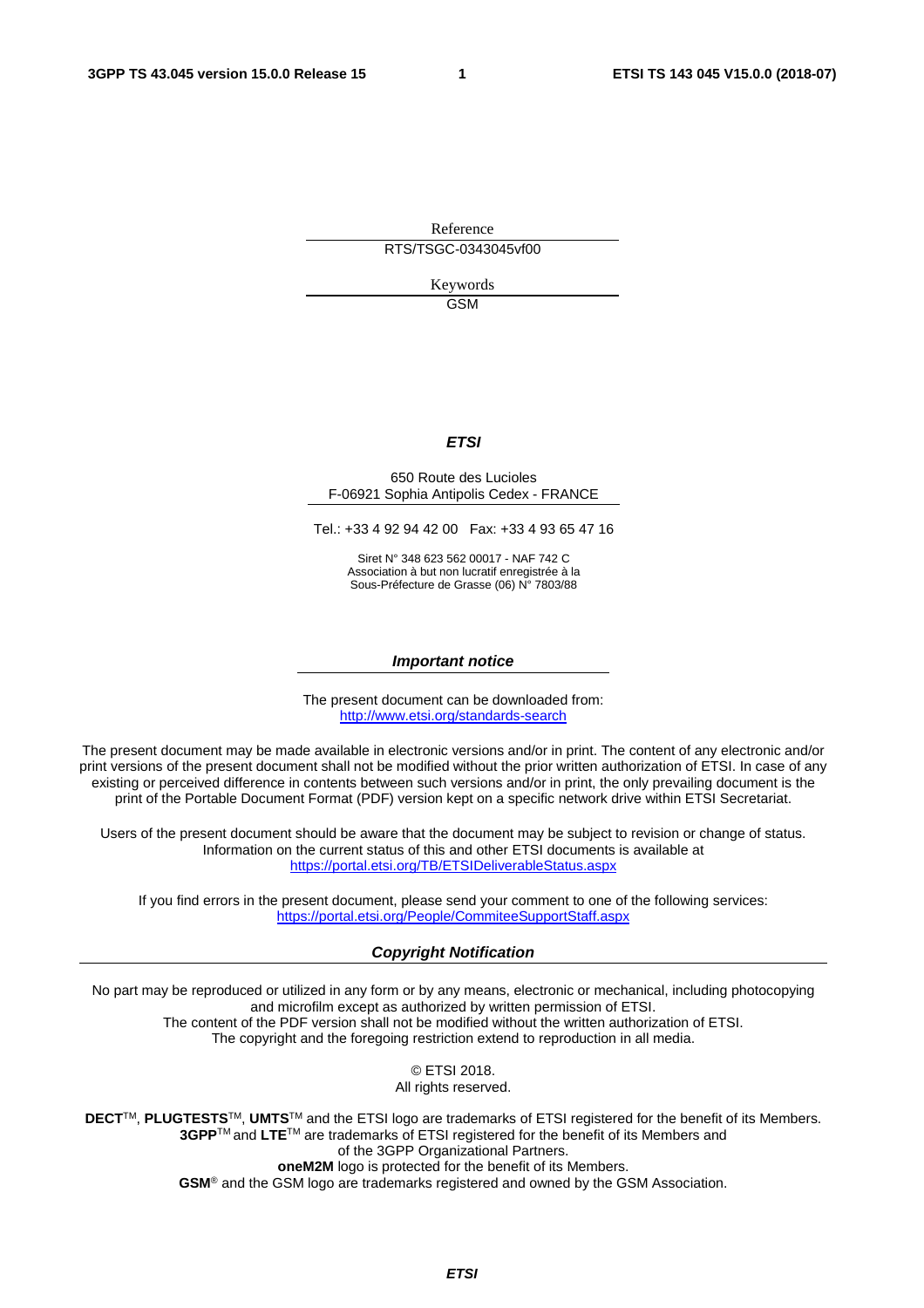## Intellectual Property Rights

#### Essential patents

IPRs essential or potentially essential to normative deliverables may have been declared to ETSI. The information pertaining to these essential IPRs, if any, is publicly available for **ETSI members and non-members**, and can be found in ETSI SR 000 314: *"Intellectual Property Rights (IPRs); Essential, or potentially Essential, IPRs notified to ETSI in respect of ETSI standards"*, which is available from the ETSI Secretariat. Latest updates are available on the ETSI Web server ([https://ipr.etsi.org/\)](https://ipr.etsi.org/).

Pursuant to the ETSI IPR Policy, no investigation, including IPR searches, has been carried out by ETSI. No guarantee can be given as to the existence of other IPRs not referenced in ETSI SR 000 314 (or the updates on the ETSI Web server) which are, or may be, or may become, essential to the present document.

#### **Trademarks**

The present document may include trademarks and/or tradenames which are asserted and/or registered by their owners. ETSI claims no ownership of these except for any which are indicated as being the property of ETSI, and conveys no right to use or reproduce any trademark and/or tradename. Mention of those trademarks in the present document does not constitute an endorsement by ETSI of products, services or organizations associated with those trademarks.

## Foreword

This Technical Specification (TS) has been produced by ETSI 3rd Generation Partnership Project (3GPP).

The present document may refer to technical specifications or reports using their 3GPP identities, UMTS identities or GSM identities. These should be interpreted as being references to the corresponding ETSI deliverables.

The cross reference between GSM, UMTS, 3GPP and ETSI identities can be found under [http://webapp.etsi.org/key/queryform.asp.](http://webapp.etsi.org/key/queryform.asp)

## Modal verbs terminology

In the present document "**shall**", "**shall not**", "**should**", "**should not**", "**may**", "**need not**", "**will**", "**will not**", "**can**" and "**cannot**" are to be interpreted as described in clause 3.2 of the [ETSI Drafting Rules](https://portal.etsi.org/Services/editHelp!/Howtostart/ETSIDraftingRules.aspx) (Verbal forms for the expression of provisions).

"**must**" and "**must not**" are **NOT** allowed in ETSI deliverables except when used in direct citation.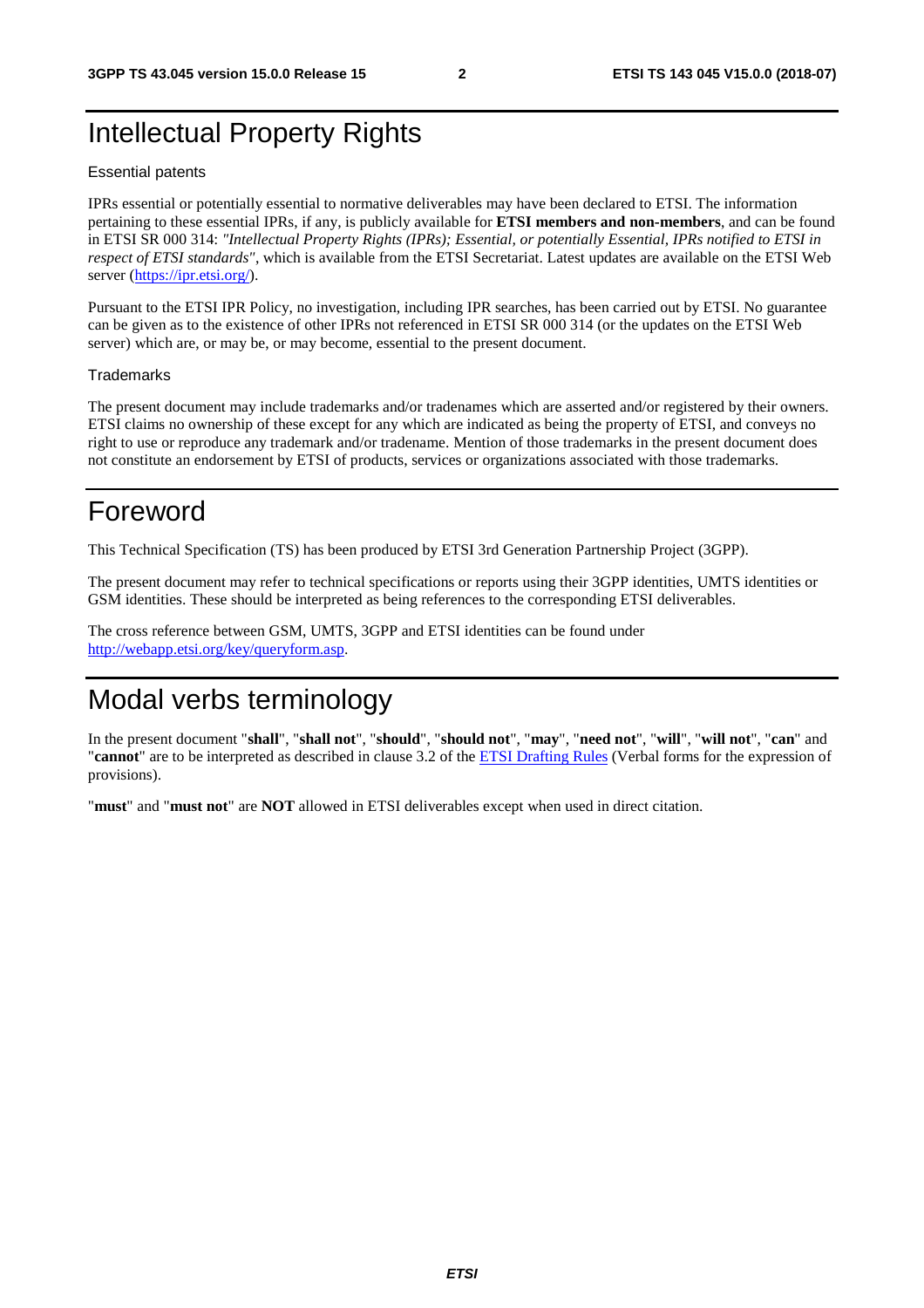$\mathbf{3}$ 

## Contents

| $\overline{0}$   |  |  |  |  |  |
|------------------|--|--|--|--|--|
| 0.1              |  |  |  |  |  |
| 0.2              |  |  |  |  |  |
| 1                |  |  |  |  |  |
| 2                |  |  |  |  |  |
| 3                |  |  |  |  |  |
| 3.1              |  |  |  |  |  |
| 3.2              |  |  |  |  |  |
| 4                |  |  |  |  |  |
| 4.1              |  |  |  |  |  |
| 4.2              |  |  |  |  |  |
| 4.2.1            |  |  |  |  |  |
| 4.2.1.1          |  |  |  |  |  |
| 4.2.2            |  |  |  |  |  |
| 4.2.3            |  |  |  |  |  |
| 4.2.3.1          |  |  |  |  |  |
| 4.2.3.2          |  |  |  |  |  |
| 4.2.3.3          |  |  |  |  |  |
| 4.2.3.4          |  |  |  |  |  |
| 4.2.3.5          |  |  |  |  |  |
| 4.2.4            |  |  |  |  |  |
| 4.3<br>4.3.1     |  |  |  |  |  |
| 4.3.2            |  |  |  |  |  |
|                  |  |  |  |  |  |
| 5                |  |  |  |  |  |
| 5.1              |  |  |  |  |  |
| 5.2              |  |  |  |  |  |
| 5.2.1            |  |  |  |  |  |
| 5.2.2            |  |  |  |  |  |
| 5.2.2.1<br>5.2.3 |  |  |  |  |  |
| 5.2.3.1          |  |  |  |  |  |
| 5.2.3.2          |  |  |  |  |  |
| 5.2.3.3          |  |  |  |  |  |
| 5.2.3.4          |  |  |  |  |  |
| 5.2.3.5          |  |  |  |  |  |
| 5.2.4            |  |  |  |  |  |
| 5.2.5            |  |  |  |  |  |
| 5.2.6            |  |  |  |  |  |
| 5.2.7            |  |  |  |  |  |
| 5.3              |  |  |  |  |  |
| 5.3.1            |  |  |  |  |  |
| 5.3.2            |  |  |  |  |  |
| 5.3.3            |  |  |  |  |  |
| 6                |  |  |  |  |  |
| 6.1              |  |  |  |  |  |
| 6.2              |  |  |  |  |  |
| 6.2.1            |  |  |  |  |  |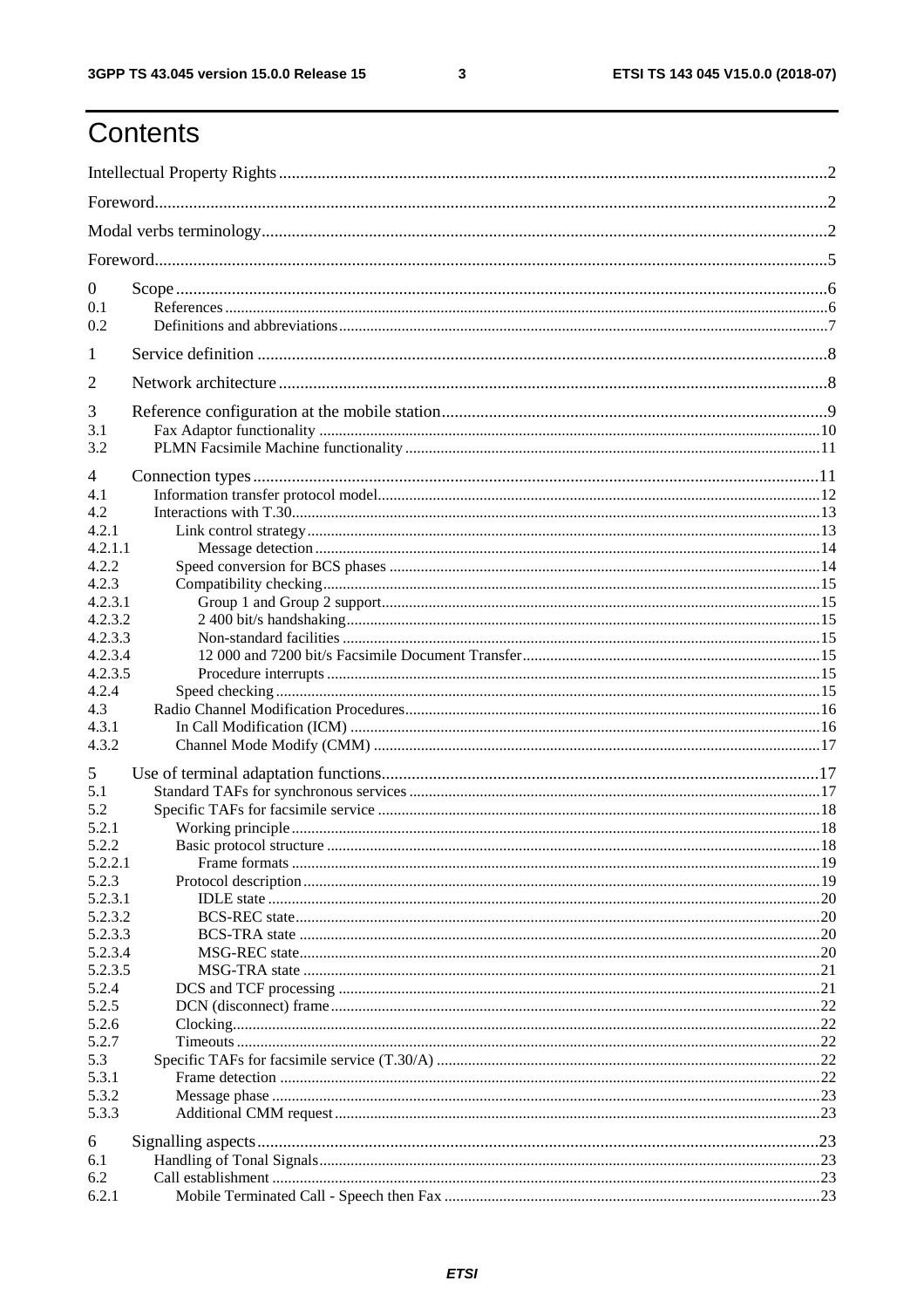$\overline{\mathbf{4}}$ 

| 6.2.2          |                                 |  |  |  |  |  |  |
|----------------|---------------------------------|--|--|--|--|--|--|
| 6.2.3          |                                 |  |  |  |  |  |  |
| 6.2.4          |                                 |  |  |  |  |  |  |
| 6.2.5          |                                 |  |  |  |  |  |  |
| 6.3            |                                 |  |  |  |  |  |  |
| 7 <sup>7</sup> |                                 |  |  |  |  |  |  |
| 7.1            |                                 |  |  |  |  |  |  |
| 7.2            |                                 |  |  |  |  |  |  |
|                | <b>Annex I</b> (informative):   |  |  |  |  |  |  |
|                | <b>Annex II (informative):</b>  |  |  |  |  |  |  |
|                | <b>Annex III (informative):</b> |  |  |  |  |  |  |
|                |                                 |  |  |  |  |  |  |
|                |                                 |  |  |  |  |  |  |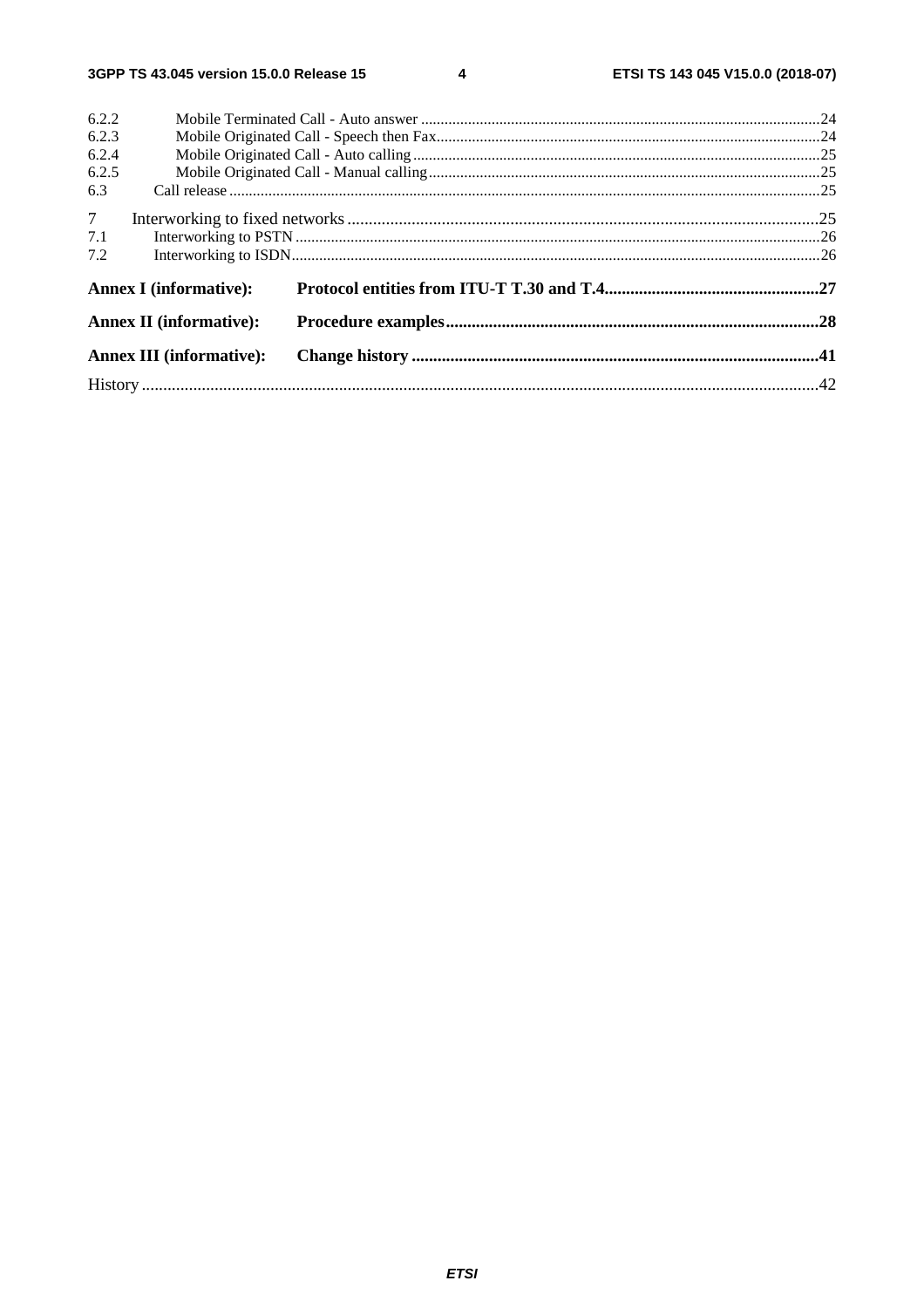## Foreword

This Technical Specification has been produced by the 3rd Generation Partnership Project (3GPP).

The contents of the present document are subject to continuing work within the TSG and may change following formal TSG approval. Should the TSG modify the contents of the present document, it will be re-released by the TSG with an identifying change of release date and an increase in version number as follows:

Version x.y.z

where:

- x the first digit:
	- 1 presented to TSG for information;
	- 2 presented to TSG for approval;
	- 3 or greater indicates TSG approved document under change control.
- y the second digit is incremented for all changes of substance, i.e. technical enhancements, corrections, updates, etc.
- z the third digit is incremented when editorial only changes have been incorporated in the document.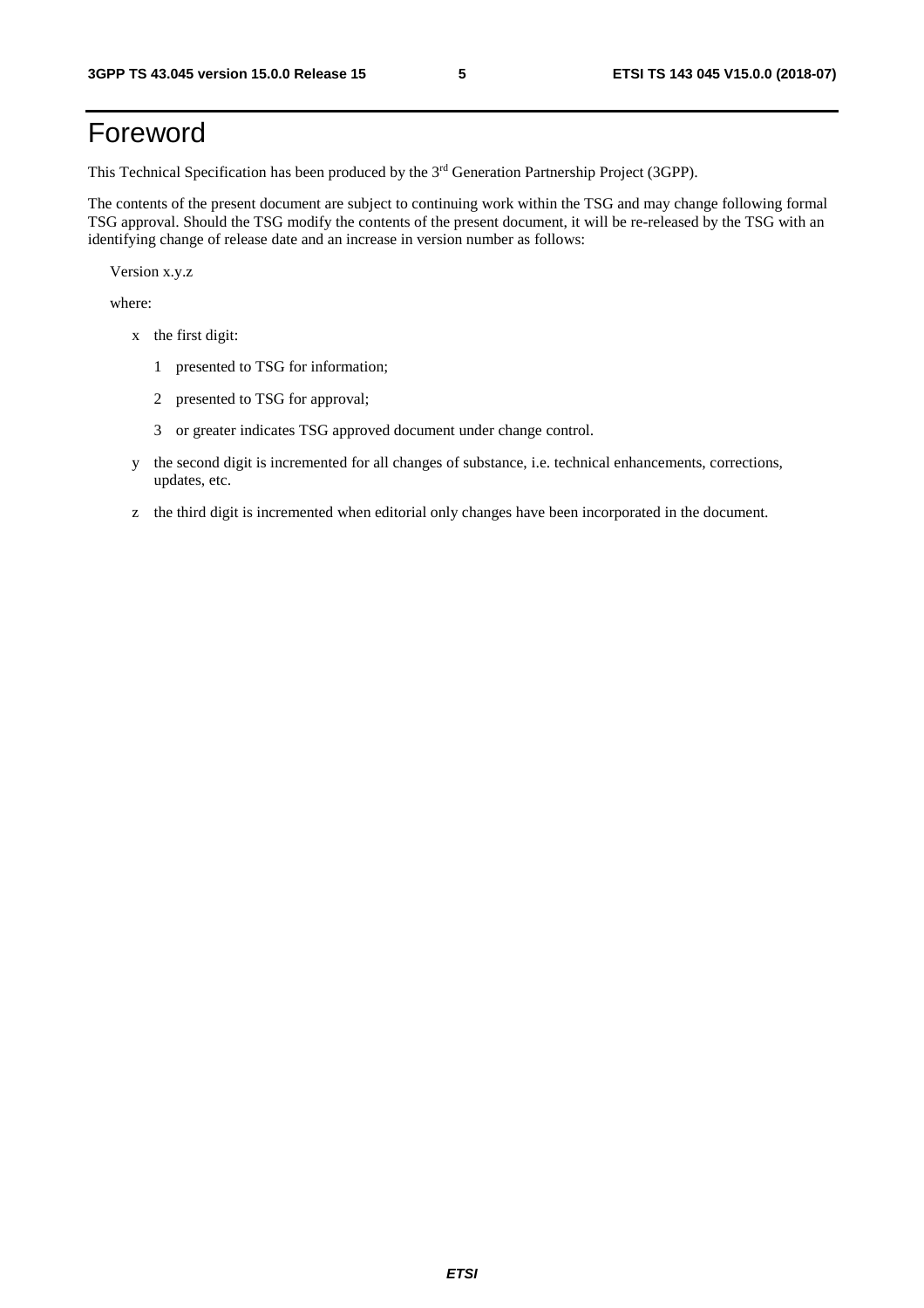### 0 Scope

The present document deals with the procedures allowing the technical realization of the Group 3 facsimile Service within the A/Gb mode PLMN using transparent Network support, according to the definition of Teleservice 61 and 62 specified in the 3GPP TS 22.003 [2].

### 0.1 References

The following documents contain provisions which, through reference in this text, constitute provisions of the present document.

- References are either specific (identified by date of publication, edition number, version number, etc.) or non-specific.
- For a specific reference, subsequent revisions do not apply.
- For a non-specific reference, the latest version applies. In the case of a reference to a 3GPP document (including a GSM document), a non-specific reference implicitly refers to the latest version of that document in the same Release as the present document.
- [1] Void.
- [2] 3GPP TS 22.003: " Teleservices supported by a GSM Public Land Mobile Network (PLMN)".
- [3] 3GPP TS 22.034: "High Speed Circuit Switched Data (HSCSD) Stage1".
- [4] 3GPP TS 43.010: " GSM Public Land Mobile Network (PLMN) connection types".
- [5] 3GPP TS 23.034: " High Speed Circuit Switched Data (HSCSD) Stage2.
- [6] 3GPP TS 04.02: " GSM Public Land Mobile Network (PLMN) access reference configuration".
- [7] 3GPP TS 04.08: " Mobile radio interface layer 3 specification".
- [8] 3GPP TS 44.021: " Rate adaption on the Mobile Station Base Station System (MS BSS) interface".
- [9] 3GPP TS 27.001: " General on Terminal Adaptation Functions (TAF) for Mobile Stations (MS)".
- [10] 3GPP TS 27.003: " Terminal Adaptation Functions (TAF) for services using synchronous bearer capabilities".
- [11] 3GPP TS 29.007: " General requirements on interworking between the Public Land Mobile Network (PLMN) and the Integrated Services Digital Network (ISDN) or Public Switched Telephone Network (PSTN)".
- [12] ITU-T Recommendation T.35: "Procedure for the allocation of ITU-T members' codes".
- [13] ITU-T Recommendation F.160 Fascicle II.5: "General operational provision for the international public facsimile".
- [14] ITU-T Recommendation T.4 Fascicle VII.3: "Standardization of group 3 facsimile apparatus for document transmission".
- [15] ITU-T Recommendation T.30 Fascicle VII.3: "Procedures for document facsimile transmission in the general switched telephone network".
- [16] ITU-T Recommendation V.21 Fascicle VIII.l: "300 bits per second duplex modem standardized for use in the general switched telephone network".
- [17] ITU-T Recommendation V.24 Fascicle VIII.l: "List of definitions for interchange circuits between data terminal equipment (DTE) and data circuit-terminating equipment (DCE)".
- [18] ITU-T Recommendation V.25bis Fascicle VIII.l: "Automatic calling and/or answering equipment on the general switched telephone network (GSTN) using the 100-series interchange circuits".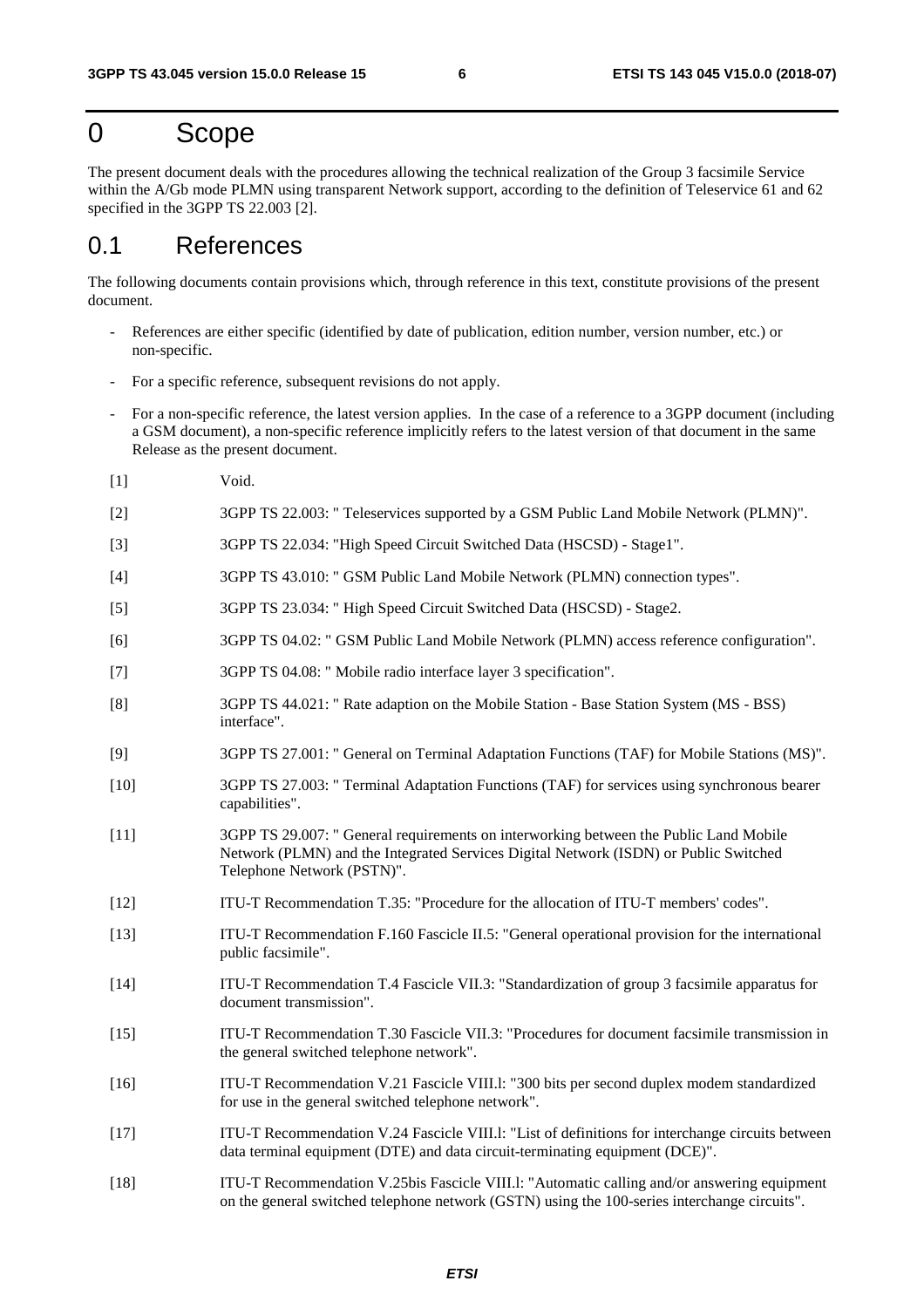- [19] ITU-T Recommendation V.27ter Fascicle VIII.l: "4 800/2 400 bits per second modem standardized for use in the general switched telephone network".
- [20] ITU-T Recommendation V.29 Fascicle VIII.l: "9 600 bits per second modem standardized for use on point-to-point 4-wire leased telephone-type circuits".
- [21] ITU-T Recommendation V.33 Fascicle VIII.l: "14 400 bits per second modem standardized for use on point-to-point 4-wire leased telephone-type circuits".
- [22] ITU-T Recommendation X.300 Fascicle VIII.6: "General principles for interworking between public networks, and between public networks and other networks for the provision of data transmission services".
- [23] ITU-T Recommendation V.17: "A 2-wire modem for facsimile applications with rates up to 14 400 bit/s".
- [24] 3GPP TS 21.905: " Vocabulary for 3GPP Specifications".

#### 0.2 Definitions and abbreviations

In addition to those below, abbreviations used in the present document are listed in 3GPP TR 21.905 [1].

| Binary Coded Signalling phase of Facsimile transmission as per ITU-T T.30 |
|---------------------------------------------------------------------------|
| Interchange Circuit 105 as per ITU-T V.24                                 |
| Interchange Circuit 106 as per ITU-T V.24                                 |
| Interchange Circuit 107 as per ITU-T V.24                                 |
| Interchange Circuit 108/2 as per ITU-T V.24                               |
| Interchange Circuit 109 as per ITU-T V.24                                 |
| Interchange Circuit 114 as per ITU-T V.24                                 |
| Interchange Circuit 115 as per ITU-T V.24                                 |
| The Fax Adaptor specifically located at MT side                           |
| The Fax Adaptor specifically located at IWF side                          |
| Message phase of Facsimile transmission as per ITU-T T.30                 |
|                                                                           |

All protocol entities from ITU-T Facsimile Recommendations (T.4 and T.30) apply; in the present document they are referenced to in the same way as in the above ITU-T Recommendations (see also annex I to the present document).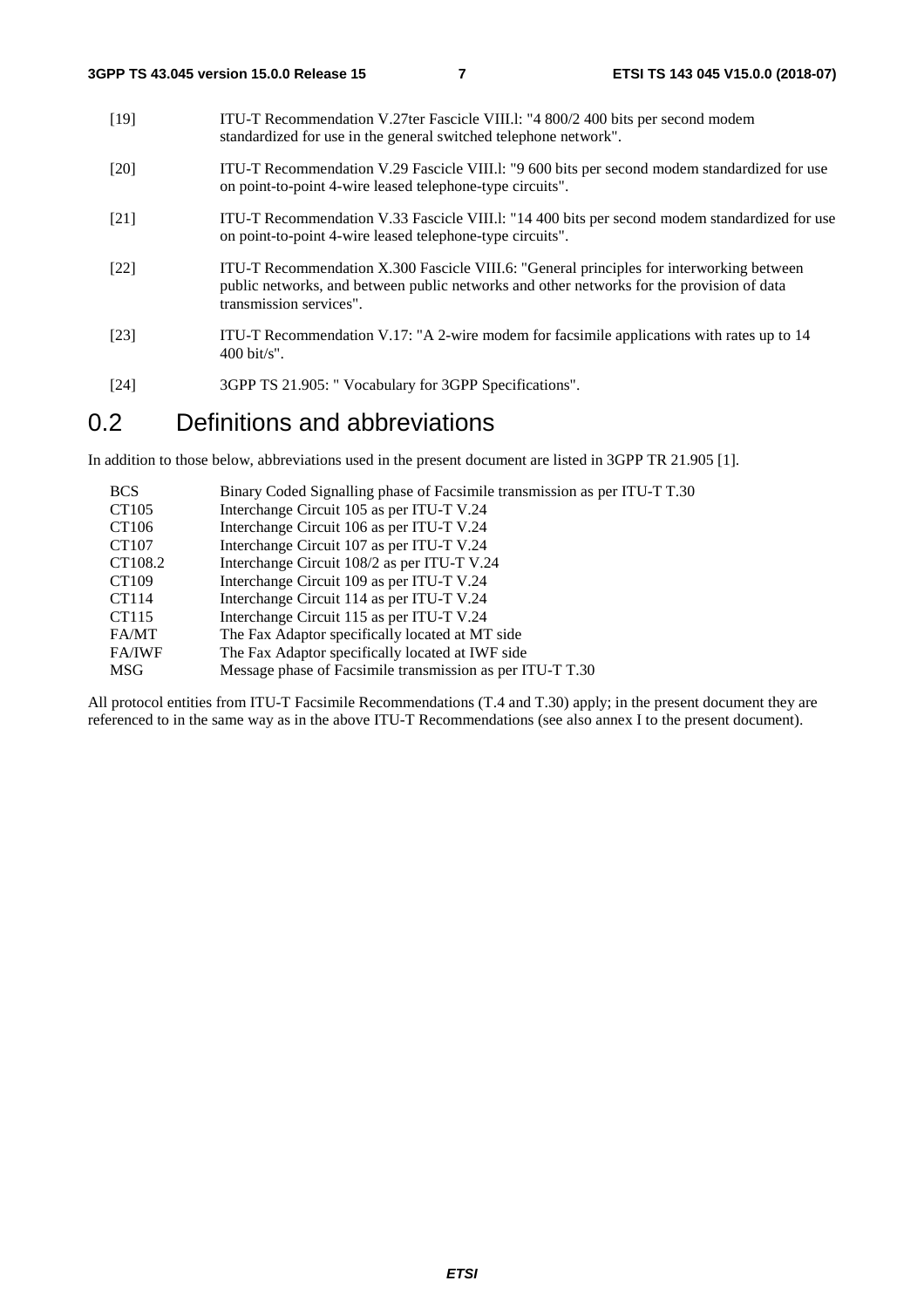## 1 Service definition

The fixed network Group 3 Facsimile service, as basically defined in ITU-T Recommendation F.160, is an international telematic service for ISO A4 document transmission between two facsimile stations.

The service specification is comprised of two parts: the control protocol described in ITU-T Recommendation T.30, and the document transmission coding described in ITU-T Recommendation T.4.

The facsimile Teleservice is intended to allow facsimile connections between group 3 apparatus using:

- a PLMN as a stand alone facility, for mobile to mobile communication;
- a PLMN to gain access to fixed networks PSTN and ISDN, for mobile to/from land communication.

For this Teleservice, the document coding is as ITU-T Recommendation T.4 with no modifications. The protocol used is ITU-T Recommendation T.30 modified within the PLMN as detailed in the present document.

The interworking between different networks is based on ITU-T Recommendation X.300.

The particular features of this Teleservice are:

- it uses point-point communication;
- the information transfer capability is dual "Speech"/"Group 3 Facsimile" for Teleservice 61 and "Group 3 Facsimile" only for Teleservice 62;
- both mobile originated and terminated calls are supported;
- the information transfer mode is circuit, duplex, synchronous and symmetric;
- different end-to-end transfer rates are used within the same call to take advantage of the better radio path error rate;
- use of a standard synchronous terminal adaptation function (as per 3GPP TS 27.003) within the MS.
- 2 Network architecture

The network architecture applicable to this Teleservice is shown in figure 1/43.045, below.



**Figure 1/43.045: Network architecture** 

This shows the case of mobile to fixed network interworking. For mobile to mobile calls, there would effectively be a loop back within the PLMN, using two IWFs.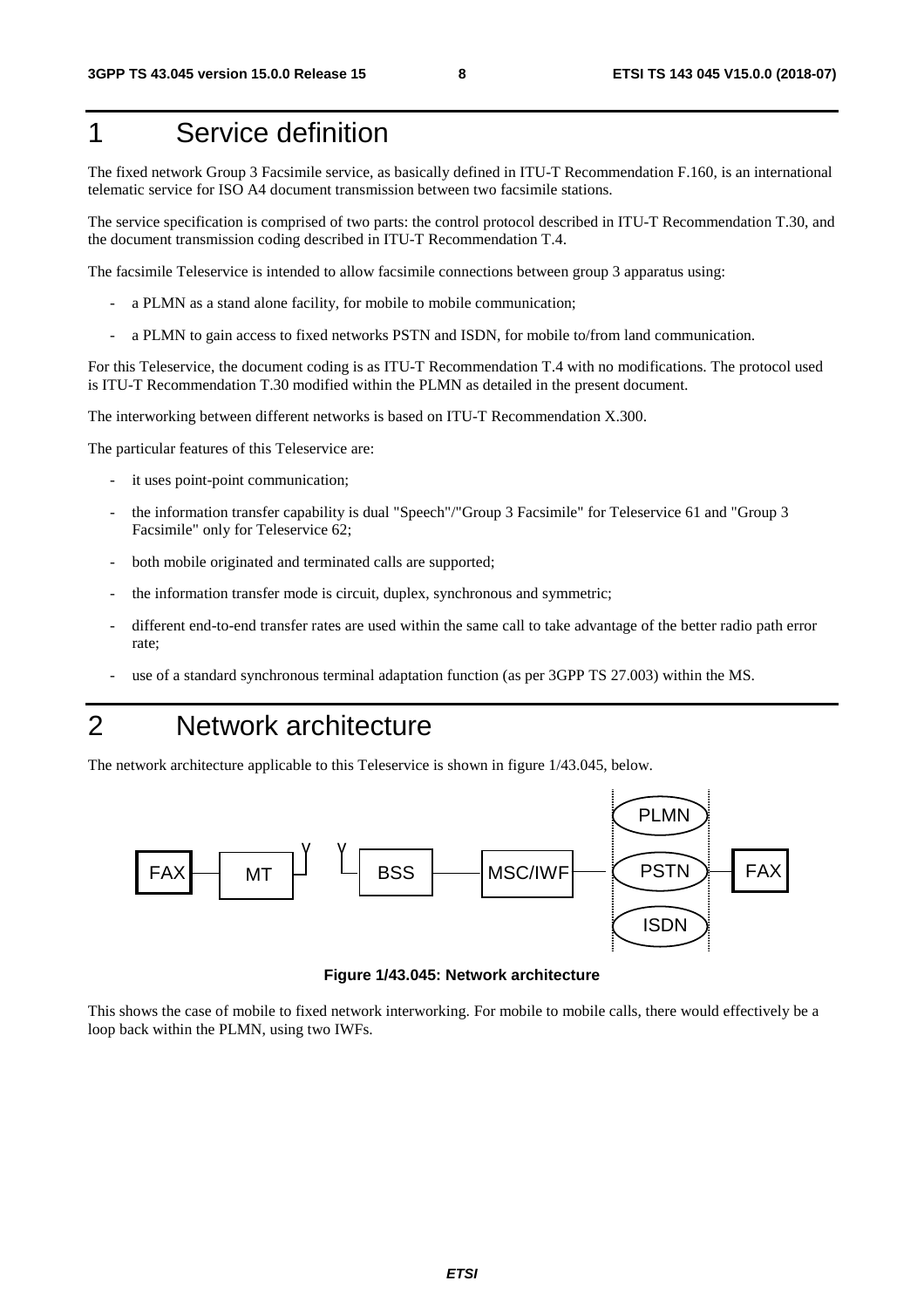## 3 Reference configuration at the mobile station

The mobile reference configurations described in this clause are defined as per 3GPP TS 24.002.



#### **Figure 2/43.045: Reference configurations**

The Teleservice definition in 3GPP TS 22.003 regards the group 3 facsimile terminal as a 2-wire analogue terminated equipment. In order to connect this to the MT2 a separate "Fax Adaptor" device is necessary.

This configuration, shown in figure 2a/43.045, has to be considered as the standard configuration, so that all the existing Group 3 facsimile apparatus can be connected to the PLMN.

An alternative realization would be to combine a standard group 3 facsimile machine and the Fax Adaptor into a specially developed "PLMN facsimile machine", directly providing a digital output. Although such a device must appear to the MT2 as identical to the Fax Adaptor (i.e. with an identical interface and protocol), it would allow for a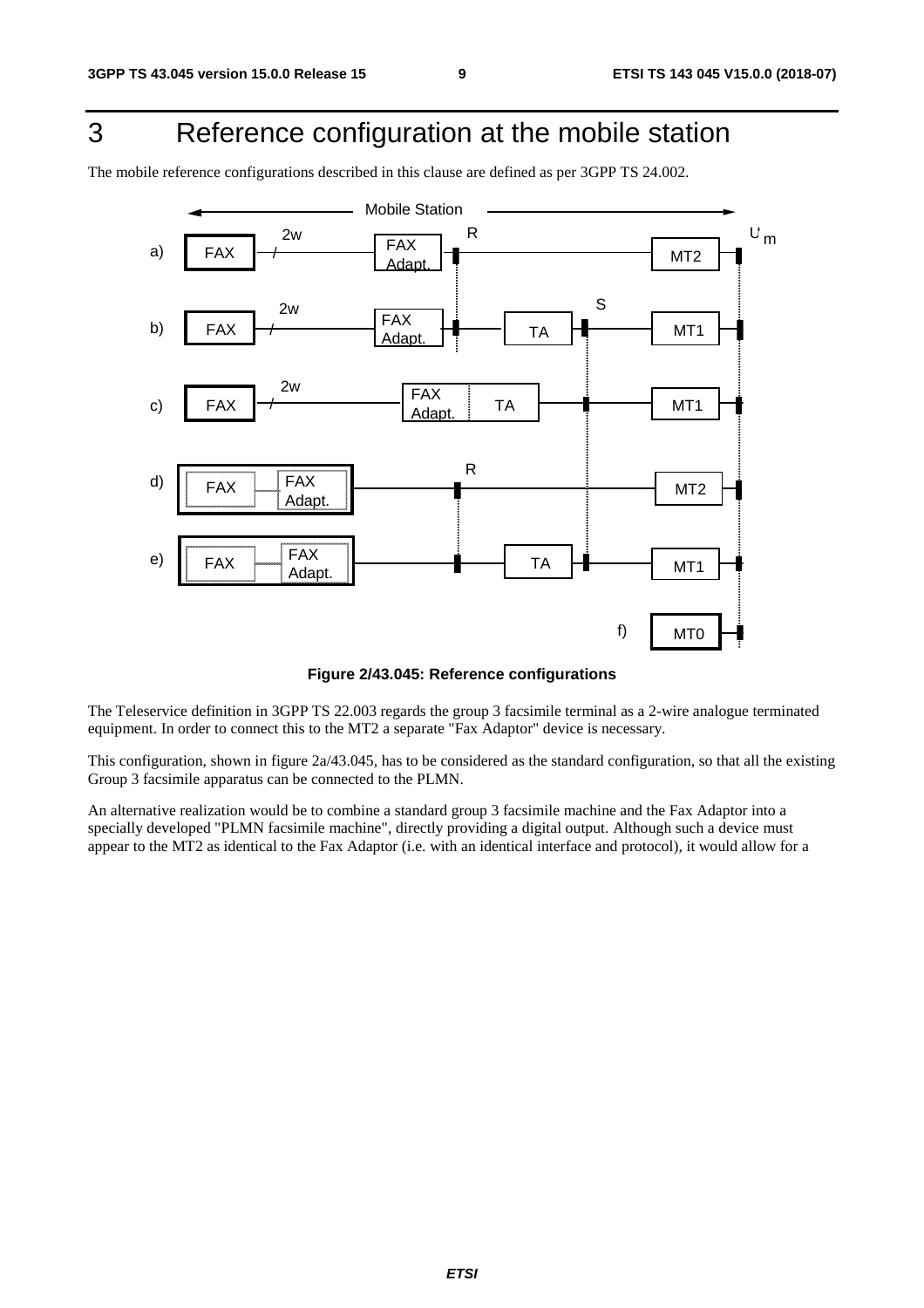significantly smaller and simpler facsimile machine. This configuration is shown in figure 2d/43.045 and is regarded as a desirable alternative.

In addition of course, it is always possible to realize an MT0, as per figure 2f/43.045, where both the facsimile and mobile termination functions are considered to be part of one integrated unit.

The remaining configurations concern the use of an S interface and are considered as optional configurations. Their use is for further study.

The particular terminal adaptation functions used are those detailed in 3GPP TS 27.003 and the interface to the MT2 used is synchronous V.24 with an option for support of V.25bis procedures for autocalling and autoanswering.

### 3.1 Fax Adaptor functionality

The Fax Adaptor block, figure 3/43.045, is intended to specifically complement the Group 3 facsimile apparatus in order to be able to communicate over a PLMN.



**Figure 3/43.045: Fax Adaptor scheme** 

Whether it has to be a function internal to the PLMN, or an external accessory associated with the Group 3 apparatus, is beyond the scope of the present document, and in any case, does not affect at all the working of the procedure as here described.

It can be functionally partitioned in two sections:

- an analogue section, dealing with:
	- the modulation and demodulation processes according to ITU-T Recommendation V.21, V.27ter, V.29 and V.17 as explained in T.4 and T.30;
	- handling of the signalling on the 2-wire path to the facsimile machine, including autocalling and autoanswer functions where necessary (see clause 6).
- a digital section, dealing with:
	- monitoring and where necessary, manipulation of the T.30 protocol as detailed in the rest of the present document;
	- overall control of the adaptor;
	- connection over the synchronous V.24 interface to the MT as described in 3GPP TS 27.003;
	- where necessary, autocalling and autoanswering functions according to V.25bis.

In the following this specification will reference the Fax Adaptor functionality, considering the most general case where it operates as a full-featured (see figure 3/43.045) separate block (see figure 2a/43.045), as this reference configuration is implicitly or explicitly exhaustive of all service related technical aspects.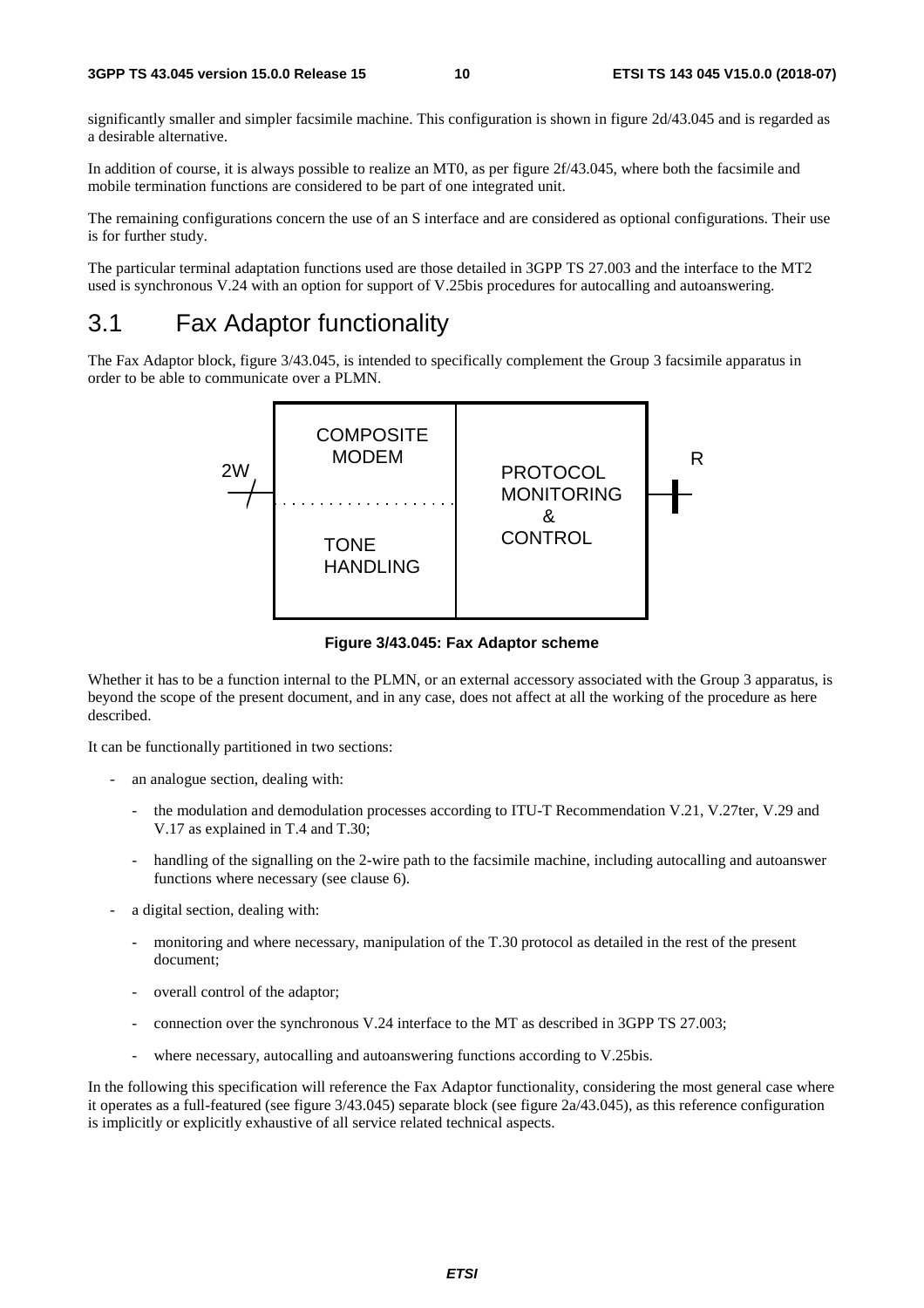### 3.2 PLMN Facsimile Machine functionality

The special PLMN facsimile machine shown in the MS configuration of figure 2d/43.045 has a similar functionality to the digital part of the Fax Adaptor, but without any of the analogue portions.

It appears over the V.24 interface as identical to the Fax Adaptor, i.e. the MT2 needs to have no knowledge of the particular configuration used.

When necessary this reference configuration, will be explicitly referenced to in the following; otherwise all technical aspects relevant to the configuration implicitly apply.

### 4 Connection types

Table 1/43.045 shows the connection elements attributes applicable to this Teleservice (note), adapted from 3GPP TS 43.010.

NOTE: Teleservice 61 includes both speech and data connection types, but Teleservice 62 only the data connection type.

| <b>Protocol type</b><br>of Figure 6 of TS<br>3GPP TS 43,010 | <b>Access to TAF</b><br>of the Mobile<br><b>Station</b> | Radio interface<br>connection element | Intermediate<br>rate<br>RA1 to RA2 | <b>BS-MSC/IWF</b><br>connection<br>element |
|-------------------------------------------------------------|---------------------------------------------------------|---------------------------------------|------------------------------------|--------------------------------------------|
| Model 6: Speech                                             |                                                         | Speech/GSM                            |                                    | IITU-T                                     |
|                                                             |                                                         |                                       |                                    | A-law                                      |
| Model 5:                                                    | C/D/S UDI                                               | C/D/S UDI                             | C/D/S UDI                          | C/D/S UDI                                  |
| <b>Facsimile</b>                                            | $-14.4$ kbit/s                                          | $-14.5$ kbit/s                        | $-16$ kbit/s                       | $-64$ kbit/s                               |
| Group 3                                                     | $-9.6$ kbit/s                                           | $-12.0$ kbit/s                        | $-16$ kbit/s                       | $-64$ kbit/s                               |
|                                                             | $-4.8$ kbit/s                                           | $-6.0$ kbit/s                         | $-8$ kbit/s                        | $-64$ kbit/s                               |
|                                                             | $-2.4$ kbit/s                                           | $-3.6$ kbit/s                         | $-8$ kbit/s                        | - 64 kbit/s                                |
|                                                             | (note)                                                  |                                       |                                    |                                            |
| Model 5b                                                    | C/D/S UDI                                               | C/D/S UDI                             | C/D/S UDI                          | C/D/S UDI                                  |
| Facsimile                                                   | $-14.4$ kbit/s                                          | 14.5 or 2X12 kbit/s                   | 16 or 2X16 kbit/s                  | - 64 kbit/s                                |
| Group 3                                                     | $-9.6$ kbit/s                                           | 12 or 2X6 kbit/s                      | 16 or 2X8 kbits                    | - 64 kbit/s                                |
|                                                             | $-4.8$ kbit/s                                           | 6 kbit/s                              | 8 kbit/s                           | $-64$ kbit/s                               |
|                                                             | $-2.4$ kbit/s                                           | 6 kbits                               | 8 kbit/s                           | $-64$ kbit/s                               |

**Table 1/43.045: Elements of connection types** 

NOTE: The highest Access Rate actually supported in this teleservice will be consistent with the highest Access Rate of the Transparent Bearer Service provided by the Network Operator.

 $C =$  Circuit switched  $S =$  Synchronous

 $D = Full-duplex$   $UDI = Unrestricted Digital Information$ 

#### **Table 1a/43.045**

| Fax modem rates | No. of substreams | Radio i/f rate | Intermediate Rate | <b>Padding Scheme</b> |
|-----------------|-------------------|----------------|-------------------|-----------------------|
| $14.4$ kbit/s   |                   | $14.5$ kbit/s  | 16 kbit/s         |                       |
|                 | 2                 | 12 kbit/s      | 16 kbit/s         |                       |
| $12.0$ kbit/s   |                   | 14,5 kbit/s    | 16 kbit/s         | $FA(5D + S)$          |
|                 | 2                 | 12 kbit/s      | 16 kbit/s         | $FA(5D + S)$          |
| 9.6 kbit/s      |                   | 12 kbit/s      | 16 kbit/s         |                       |
|                 |                   | 6 kbit/s       | 8 kbit/s          |                       |
| 7.2 kbit/s      |                   | 12 kbit/s      | 16 kbit/s         | $FA(3D + S)$          |
|                 | 2                 | 6 kbit/s       | 8 kbit/s          | $FA(3D + S)$          |
| 4.8 kbit/s      |                   | 6 kbit/s       | 8 kbit/s          |                       |
| 2.4 kbit/s      |                   | 6 kbit/s       | 8 kbit/s          |                       |

FA = Padding is performed in the FA

 $(nD + mS)$  means that m SYNC frames will be added every n'th DATA frame

The MS must support the combinations in table 1a/43.045, restricted to what has been negotiated between the MS and the network.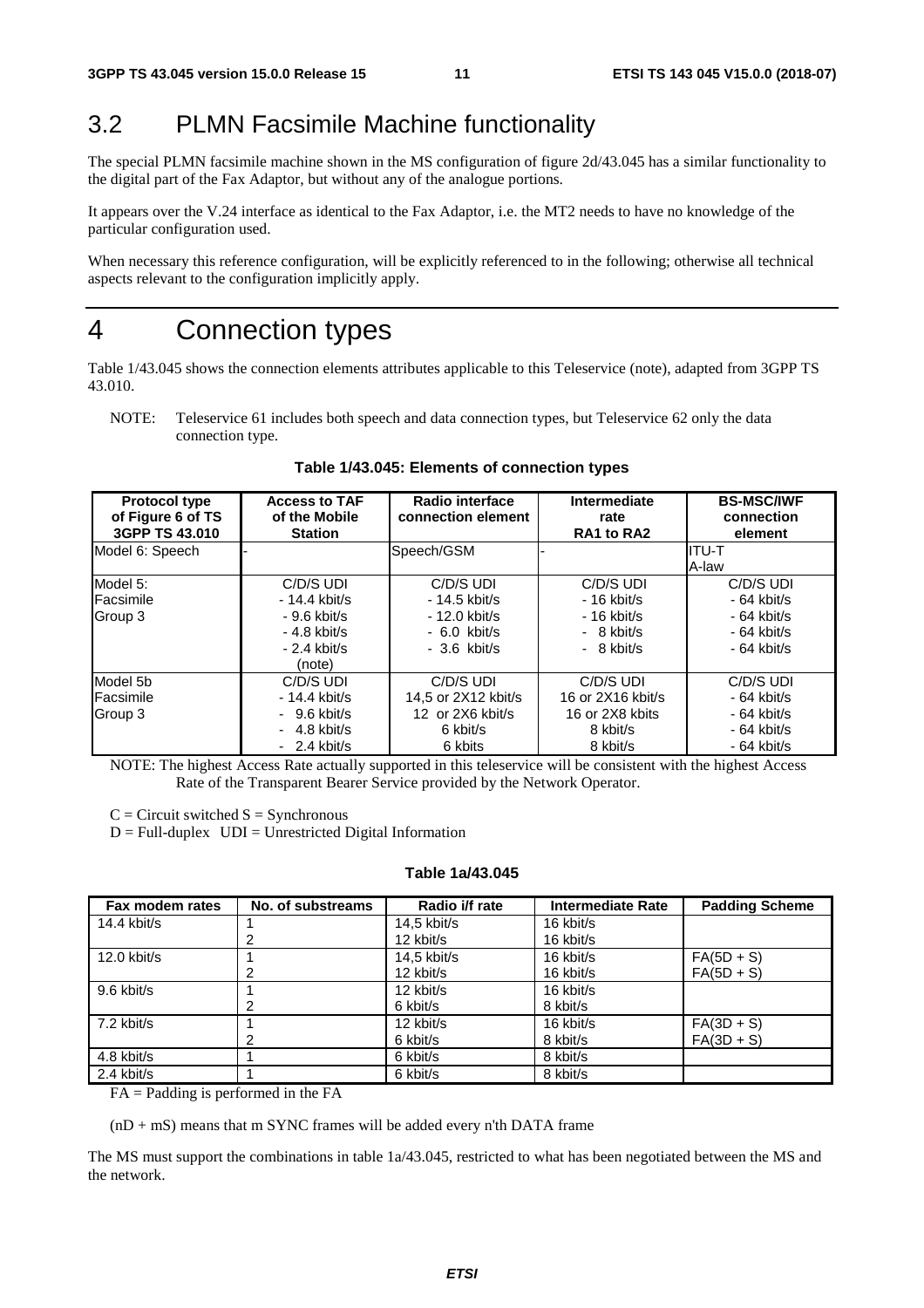All transitions from one combination in table 1a/43.045 to another combination in the same table, must be supported by the MS, as long as the fax modem rate is kept constant or the transition of fax modem rate is performed in steps of 2,4 kbit/s.

The figure 4/43.045 shows the scheme of a typical PLMN connection for this Teleservice, considering respectively R and S access at Network Termination.

To grant full support to the ITU-T Recommendation T.30, requiring different transmission speeds, the following strategy shall be implemented:

- PLMN provides for four Access Rates only, that is 14 400 bits/s, 9600 bit/s, 4800 bit/s, 2400 bit/s;
- radio channel modification procedures are used for switching between Speech phase and facsimile phase, as well as to select the suitable Access Rate (14 400,9600/4800/2400 bit/s) within the facsimile phase, as resulting from the preliminary end-to-end negotiation between the terminals;
- to transport Binary Coded Signalling (BCS) requiring a synchronous 300 bit/s bit-rate, speed conversion will be used at both the PLMN ends.





**Figure 4b/43.045: Optional Teleservice connection (F.F.S)** 

### 4.1 Information transfer protocol model

The Figure 5/43.045 depicts the conceptual protocol model for this Teleservice, deduced from model 5 and 5b of Figure 6/43.010.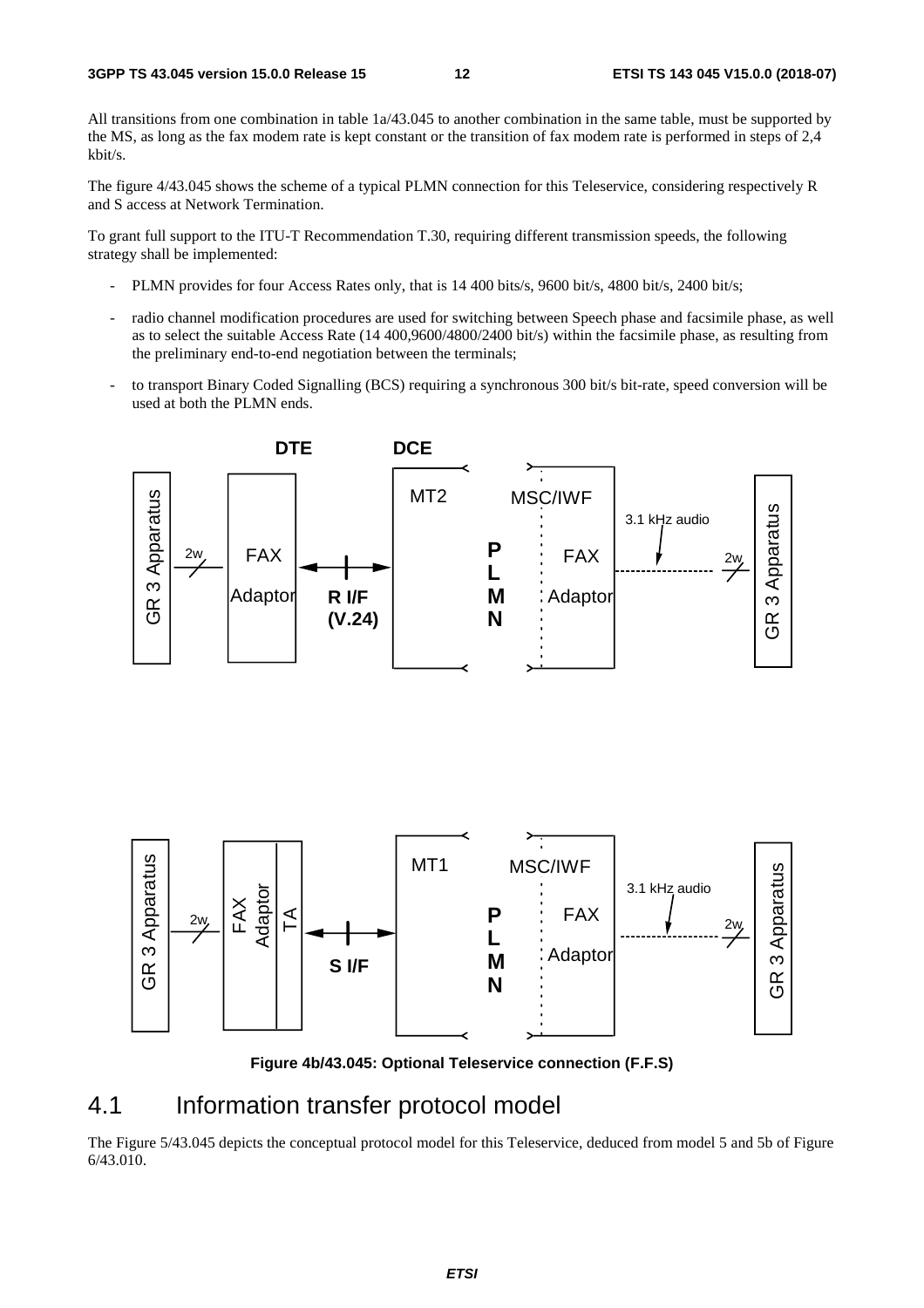The main point to be underlined is that all the protocol modules specific for this Teleservice are confined in the Fax Adaptation functions at both the MT and IWF ends. Note that model 5b of figure 6/43.010 details the placing of the splitting and combiner function for multislot configurations.



**Figure 5/43.045: Information transfer protocol model** 

### 4.2 Interactions with T.30

The philosophy of this specification is to allow the T.30 protocol to pass transparently wherever possible, through the Fax Adaptors at both ends of the PLMN channel. Manipulations are only made to the protocol where necessary to overcome problems resulting from the differences between the PSTN and the PLMN system. Basically, these problems fall into four categories:

- supporting facsimile on a digital connection type;
- bit errors during transfer of BCS frames;
- the need to change speed to reduce the impact of bit errors during transfer of Fax encoded Messages;
- inability to support some features of T.30.

#### 4.2.1 Link control strategy

Though the T.30 procedure is plain half-duplex, between the FAs at both the PLMN ends a full-duplex mode connection will be established. Information transfer is structured in fixed length blocks, carrying either data received from the local modem, or idle synchronization patterns.

Establishment, maintenance and release of the data circuit is performed autonomously by each FA, by properly handling the physical interface to its local modem.

Due to the rigid timeout constrains in T.30 protocol procedure, which will be actually concatenated to the procedure defined here for the PLMN connection part, a strictly forwardonly approach is adopted for data link control; that is no retransmission means are explicitly introduced to recover corrupted information blocks.

Although in the majority of cases the T.30 protocol can take care of lost frames and easily recover, there are some particularly critical points where two consecutive segments in the procedure, without any interposed acknowledgement, require different transmission speeds (BCS speed/Message speed).

In these cases, to grant that a correct change-over from one modem type to another takes place at both the PLMN ends, some additional protection is necessary in the PLMN environment. This protection, actually at the beginning and at the end of the Fax page transmission, is given by means of a confirmation mechanism, whereby the originating FA waits while transmitting a fixed pattern until an explicit acknowledgement is received from the terminating FA. In these cases an interruption of the normal T.30 information flow may eventually result.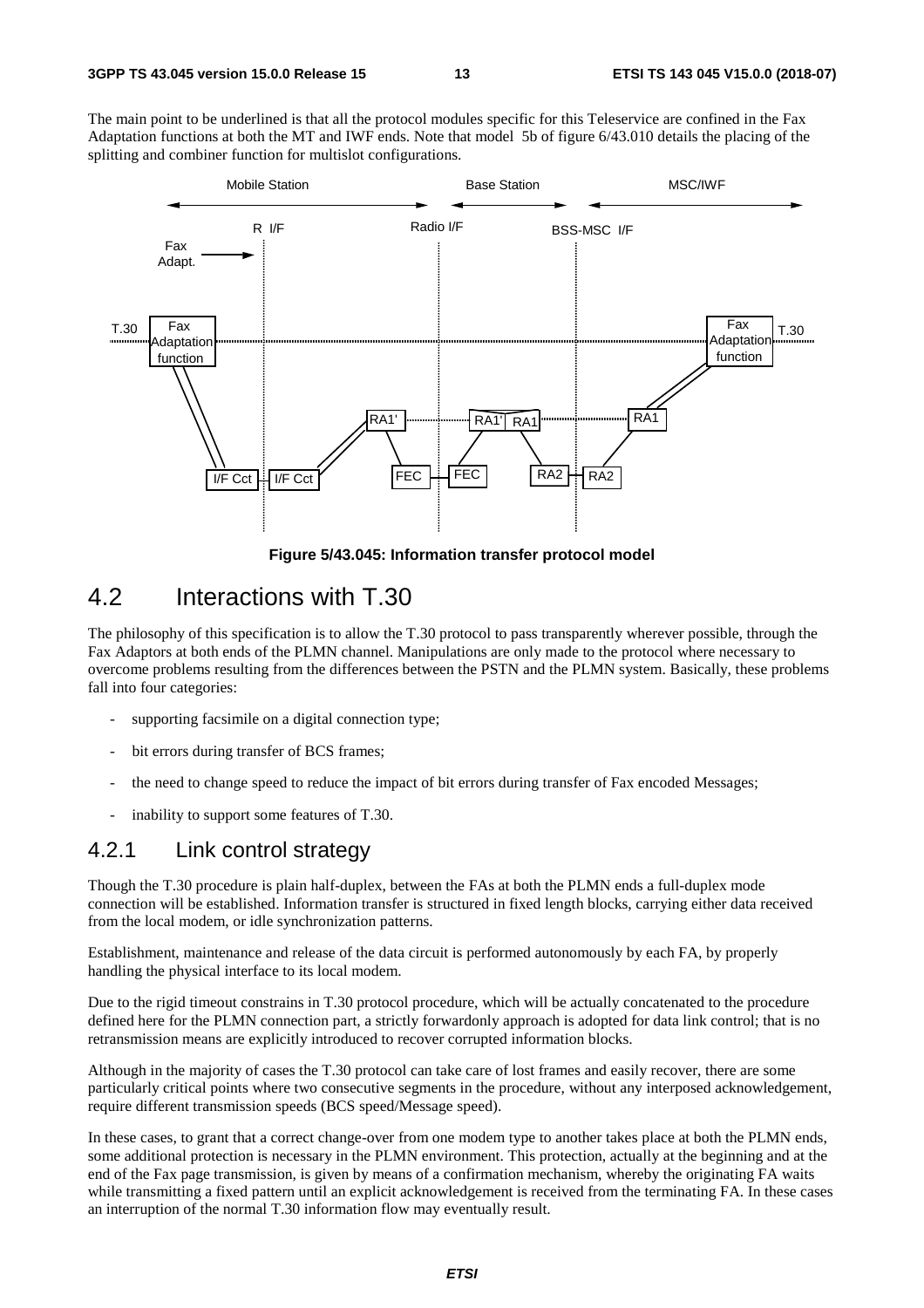Aiming at minimizing any possible delay in the end-to-end transmission between the two facsimile apparatuses, the FAs will pass on information without error control of the message integrity (note). To this regard, however, it is worth underlining that an essential requirement in this procedure is the detection of some key messages exchanged between the terminals, carrying basic control information. Hence, in parallel to the primary information passing process, a continuous monitoring of the information flowing across the FA is necessary, to detect these messages, fully checked in their logical integrity.

NOTE: All V.21 modems in the FAs shall use the faster response time provided by ITU-T Rec. V.21 (see table 2/V.21) for OFF to ON transition of CT109 and CT106.

In addition, as detailed below, some fields in some frames may need to be changed.

#### 4.2.1.1 Message detection

While in BCS, the following frames have to be detected:

- DIS/DTC, to monitor all operational parameters proposed to the sender terminal by the receiver terminal;
- DCS, to realize (see table 2/T.30) the actual message transmission speed accepted by the sender terminal and the relevant message transfer direction;
- NSF, to inhibit Non-Standard Facilities, if explicitly required by the user Fax Adaptor configuration;
- DCN, to initiate the Call release procedure.

During the Message phase (C phase of T.30) a single bit pattern has to be detected, the EOL character, a unique codeword that can never be found within a valid line of Fax coded Data (see ITU-T Recommendation T.4, subclause 4.1.2), and therefore used to control the buffer level in each FA, as detailed in the following subclause 5.2.6.

### 4.2.2 Speed conversion for BCS phases

Given the signalling load caused by the Channel Mode Modify procedure, rather than changing the radio channel speed to 300 bit/s to carry the BCS frames, a speed conversion mechanism is exploited at both the PLMN ends, allowing to maintain the Channel rate of the Message phase (14 400/9600/4800/2400 bit/s) during BCS phases.

A speed conversion factor can be defined as:

Fax Message speed (14 400 or 9600 or 4800 or 2400 bit/s)

#### Standard BCS speed (300 bit/s)

which will assume the value 8 or 16 or 32 or 48, depending on the actual Message speed negotiated between the terminals.

On the basis of the above speed conversion factor, in the originating FA up-conversion to Message speed will be performed according to the repetition algorithm specified in subclause 5.2.3.2.

In the terminating FA, down-conversion to the BCS speed will require a decimation algorithm (see subclause 5.2.3.3); this algorithm is assumed implementation dependent, and hence its actual definition is beyond the scope of the present document.

As the actual Access Rate over the GSM-TCH may change throughout the Call, speed conversion factor needs to be updated in both FAs.

The FA/IWF will update this value upon successful completion of a CMM procedure (see subclause 4.3.2).

The FA/MT which does not have direct access to the PLMN signalling channel (except for MT0 configuration), shall estimate the actual Access Rate established over the GSM-TCH from the effective Access Rate of the MT data interface (or any other means in case of MT0); this check shall be performed whenever a BCS frame is sent towards the Radio path after which a change for GSM-TCH Access Rate may be expected (e.g., DIS and DCS frames for Normal Fax mode, PPR and CTC frames for Error Correction Mode).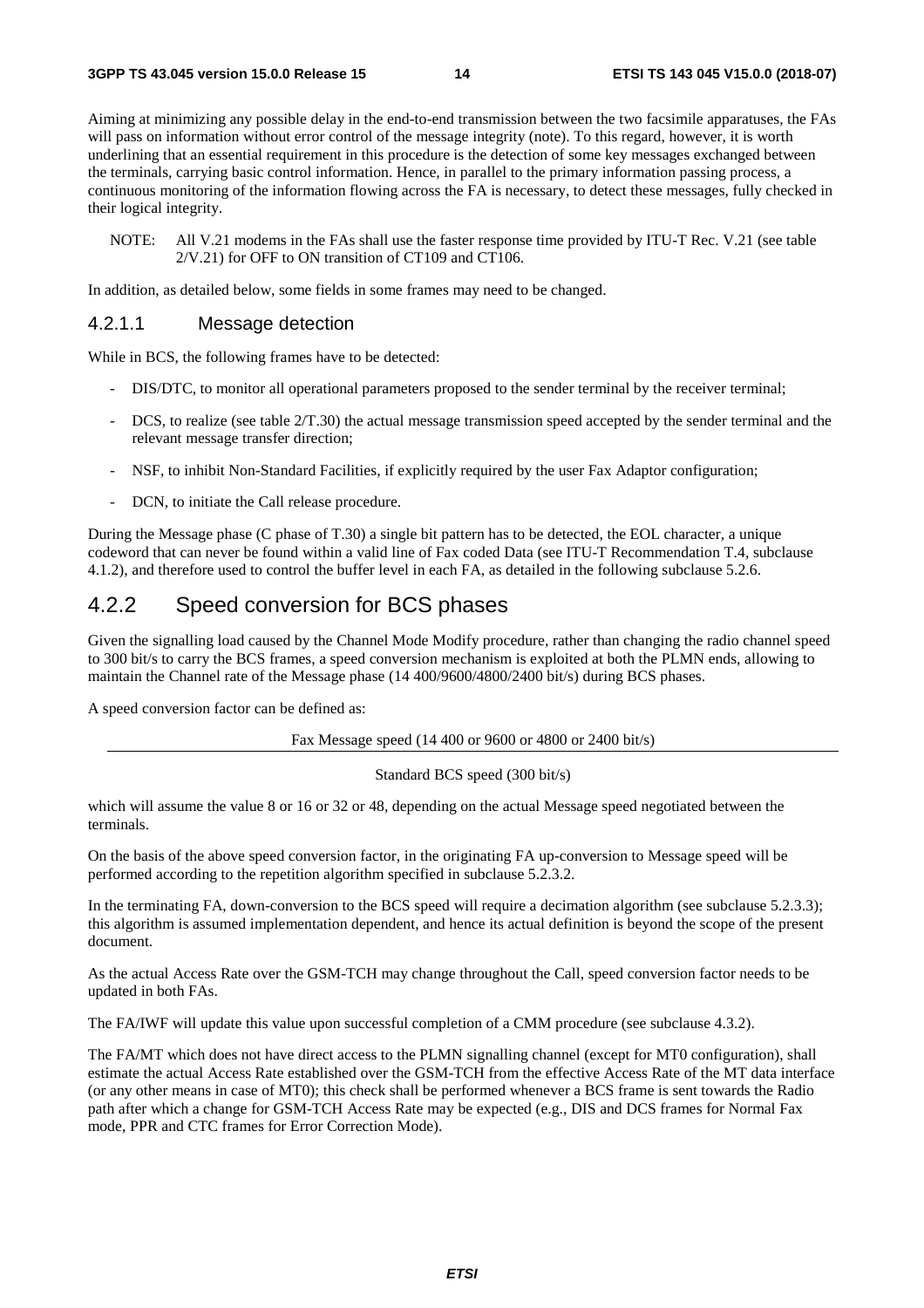### 4.2.3 Compatibility checking

Some features of T.30 cannot be supported in the PLMN environment. Fax Adaptation function is in charge of dealing with such compatibility checking.

#### 4.2.3.1 Group 1 and Group 2 support

Group 1 and Group 2 equipments are not supported by the Teleservice as described in the present document.

To this purpose, any tonal signalling specific to the above kind of Fax apparatus will be ignored by the Fax adaptation function at MS and IWF.

#### 4.2.3.2 2 400 bit/s handshaking

Only standard 300 bit/s Binary Coded Signalling is supported. To this purpose the FA will ignore this capability within the B segment of T.30 procedure, looking for DIS frame, by default, from V.21 modem only.

#### 4.2.3.3 Non-standard facilities

Non-standard facilities are supported in so far they are not in conflict with the standard procedure described in the present document. All the relevant BCS frames are passed end-to-end, unless an explicit deletion is required by the user (e.g. by a specific input at the Fax Adaptor associated with the MS). In this case, upon detection (see subclause 4.2.1.1) of the NSF frame identifier (the Facsimile Control Field octet according to T.30 terminology), the whole HDLC frame shall be stripped and replaced by a PLMN specific NSF frame, containing a Country Code and a unique identification of the FA manufacturer, encoded as per ITU-T T.35 and according to national regulations; the Information field of this NSF frame shall have a maximum length of 6 octets, and shall not require any specific functionality in the PLMN.

#### 4.2.3.4 12 000 and 7200 bit/s Facsimile Document Transfer

End-to-end transfer of T.4 information at 12 000 and 7 200 bit/s can be supported, even if this Bearer Service is not provided by a PLMN.

To this purpose a 14 400 bit/s or 9 600 bit/s Access Rate shall be used in the PLMN, by exploiting only part of the available bandwidth. The originating FA will add padding information to data received from the MSG modem, before transmission over the GSM-TCH; the terminating FA will remove the same information to restore the net 12 000 or 7 200 bit/s continuous data stream to be transmitted over its local MSG modem.

The relevant procedures are fully described in sections 5.2.3.4 and 5.2.3.5.

#### 4.2.3.5 Procedure interrupts

Procedure interrupts are only possible in Teleservice 61; in case of Teleservice 62 any attempt to invoke procedure interrupts by MMI on the MT (see subclause 4.3.1 below) will be ineffective.

### 4.2.4 Speed checking

Upon receiving DIS/DTC frame, the FA/IWF shall perform a basic speed checking procedure, aiming at verifying compatibility between the bit-rate possibilities offered by the called Fax apparatus (bit fields 11, 12, 13, 14 in the IF) and the actual Access Rates allowed on the PLMN (2 400/4 800/9 600/14400 bit/s); in addition, some of these bit rates may result inhibited during the call, if a speed lower than 9 600 bit/s has been chosen by the user in the call set up message (for example if a better error rate is required).

The following cases may occur:

- some of the bit-rates indicated in DIS/DTC are not allowed on GSM-TCH (e.g. the max speed indicated in setup is 9 600 bit/s, while DIS/DTC requests V.33); a possible strategy to cater for this case is altering the indication in DIS/DTC to a compatible value (e.g. V.29) by forcing appropriately the relevant bits (note); other strategies are possible and allowed, as long as the same goal of supporting the progress of the call is pursued, by constraining the Fax apparatuses to use as message speeds the access rates actually available in the PLMN.
- NOTE: Is beyond the scope of this specification to specify the implementation strategy adopted to recalculate the frame CRC after the manipulation; additional delays, if any, shall not have a significant impact on T.30 operability.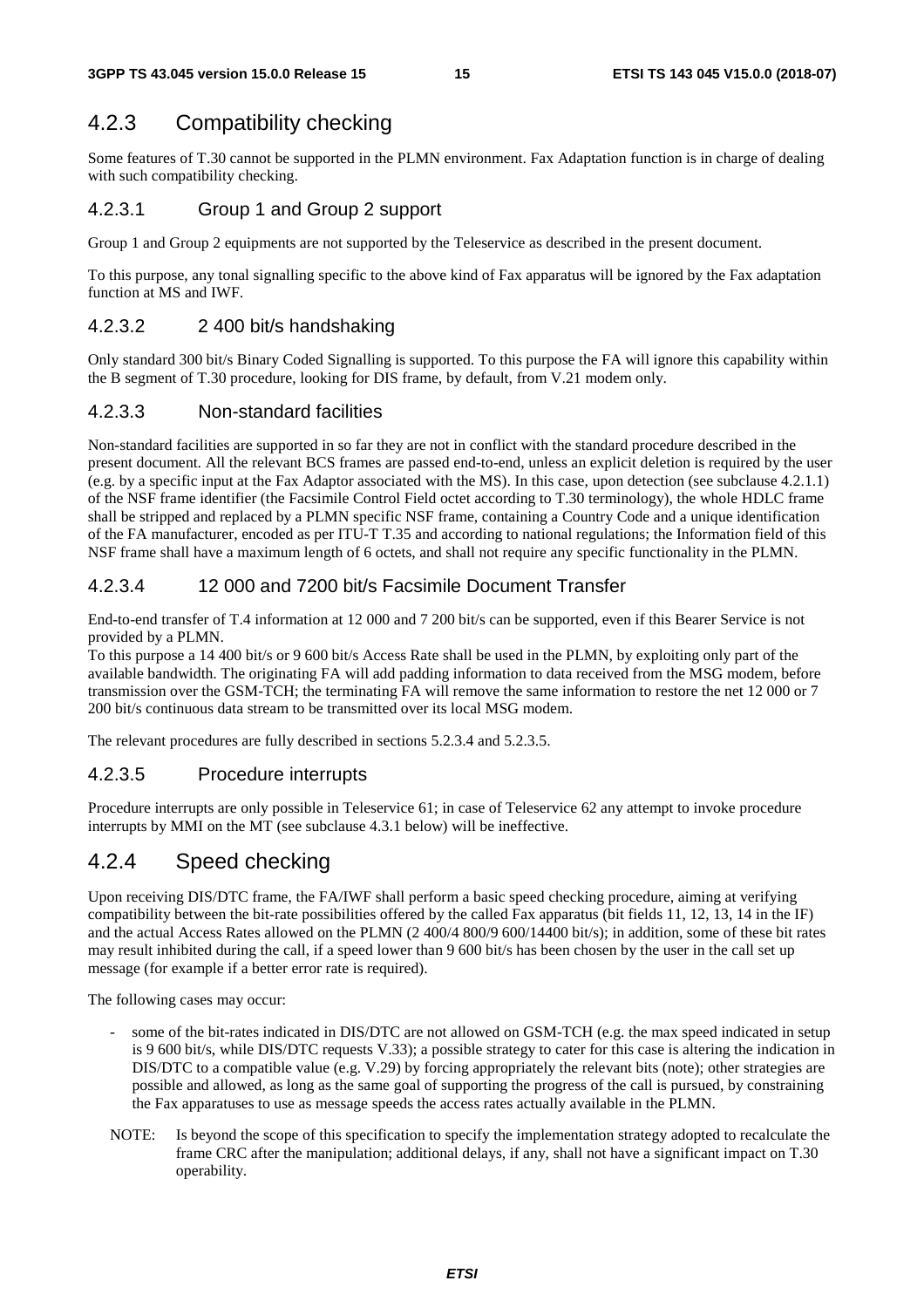- the full set of bit-rates indicated in DIS/DTC are not compatible with the allowed Access Rates on GSM-TCH (e.g. the max speed indicated in setup is 2 400 bit/s while DIS/DTC requests V.29 only); in this case the call shall be failed;
- the full set of bit-rates indicated in DIS/DTC are compatible with the allowed Access Rates on GSM-TCH; in this case no action shall be taken, independently of the access rate actually established.

It should be noted that the "14400 bit/s" as max speed indication in the SETUP message, does not preclude the establishment of a Call towards a Fax GR 3 equipment supporting only 9600, 4 800 and 2 400 bit/s as Message speed. As a matter of fact, due to the multiplexing mechanism for BCS phases the initial Access Rate (14 400 bit/s) will affect only the connection part between the called MS and the associated IWF, whilst the appropriate Message speed will be actually negotiated during the initial BCS phase, and settled upon reading the appropriate field in DCS frame (see subclause 4.2.1.1). Therefore, if a request for MSG transmission is received, without a valid DCS frame being detected in advance (hence the message speed is undefined), the FA/IWF shall release the call immediately.

### 4.3 Radio Channel Modification Procedures

There are two reasons why the characteristics of the radio channel may need to be changed during a call.

Firstly, for the swap from speech to data and vice versa. In this case the In Call Modification procedure as detailed in 3GPP TS 24.008 is carried out.

Secondly, if a T.30 speed drop back is requested, a channel mode modify procedure as detailed in 3GPP TS 24.008 is initiated to match the radio channel rate to the facsimile transmission speed to optimize the error rate.

### 4.3.1 In Call Modification (ICM)

Applies only for Teleservice 61.

The speech to facsimile change is initiated by MMI at the MS as in other data services starting the ICM procedure via MODIFY signalling. CT108.2 ON condition towards MT is a basic requirement to allow speech/data transition take place.

Additionally, the data call direction (DCD) must be known to both the FA's because of a correct tone handling. The DCD identifies the call direction from the calling to the called station according to ITU-T T.30 phase "A" tonal signals.

The DCD is derived from the evaluation of the behaviour of the mobile Fax machine. No later than 3 sec after connecting the Fax apparatus to the line the FA/MT is able to determine the DCD. If a CNG tone or nothing is detected by the FA/MT the mobile Fax station is the calling station, if a CED tone or a BCS signal is detected by the FA/MT the mobile Fax station is the called station. The FA/MT indicates this towards the MT by means of CT105: CT105 OFF condition indicates "mobile terminated", CT105 ON condition indicates "mobile originated". The detection of CT105 condition and subsequent triggering of the MODIFY message has to be done 3 sec after reception of the ON condition of CT108.2.

A reverse DCD compared with the initial call setup direction is indicated to the FA/IWF by means of the "Reverse Call Setup Direction" (RCSD) information element within the MODIFY message. If the MODIFY message had contained this information element, the same information element shall be included in the MODIFY COMPLETE message (ACK). On the basis of RCSD and additional information about the initial call setup direction (e.g. Transaction Identifier flag as per 3GPP TS 24.007), the FA/IWF shall resolve the actual DCD.

At DCD condition "mobile originated" the FA/IWF has to transmit CNG if neither CED nor a BCS signal has been already received, otherwise nothing. At the DCD condition "mobile terminated" the FA/IWF has to transmit CED. At the moment when the CT107 goes to ON condition the FA/MT has to generate CED if CT105 was in ON condition, otherwise nothing (see subclauses 6.2.1 and 6.2.3).

Selection of the speech phase from the data phase (T.30 Procedure Interrupt request) may be initiated by the mobile Fax machine as well as by the fixed network fax machine (refer to the diagrams in figure II.-10/43.045 and II.-11/43.045). Upon receipt of the "alert operator" tone request will be accepted by manual intervention via MT (phone off-hook), and is reflected to the Fax Adaptor (PLMN Facsimile machine) by CT106 and CT109 going in OFF condition.

Upon monitoring the transit of the necessary sequence of BCS signals specific for PRI the CT108.2 goes to OFF condition causing ICM from the Fax data phase to the speech phase. In case of Procedure Interrupt request from the fixed network side (figure II-10/43.045), a guard timer in the MS is necessary to protect against the possible loss of the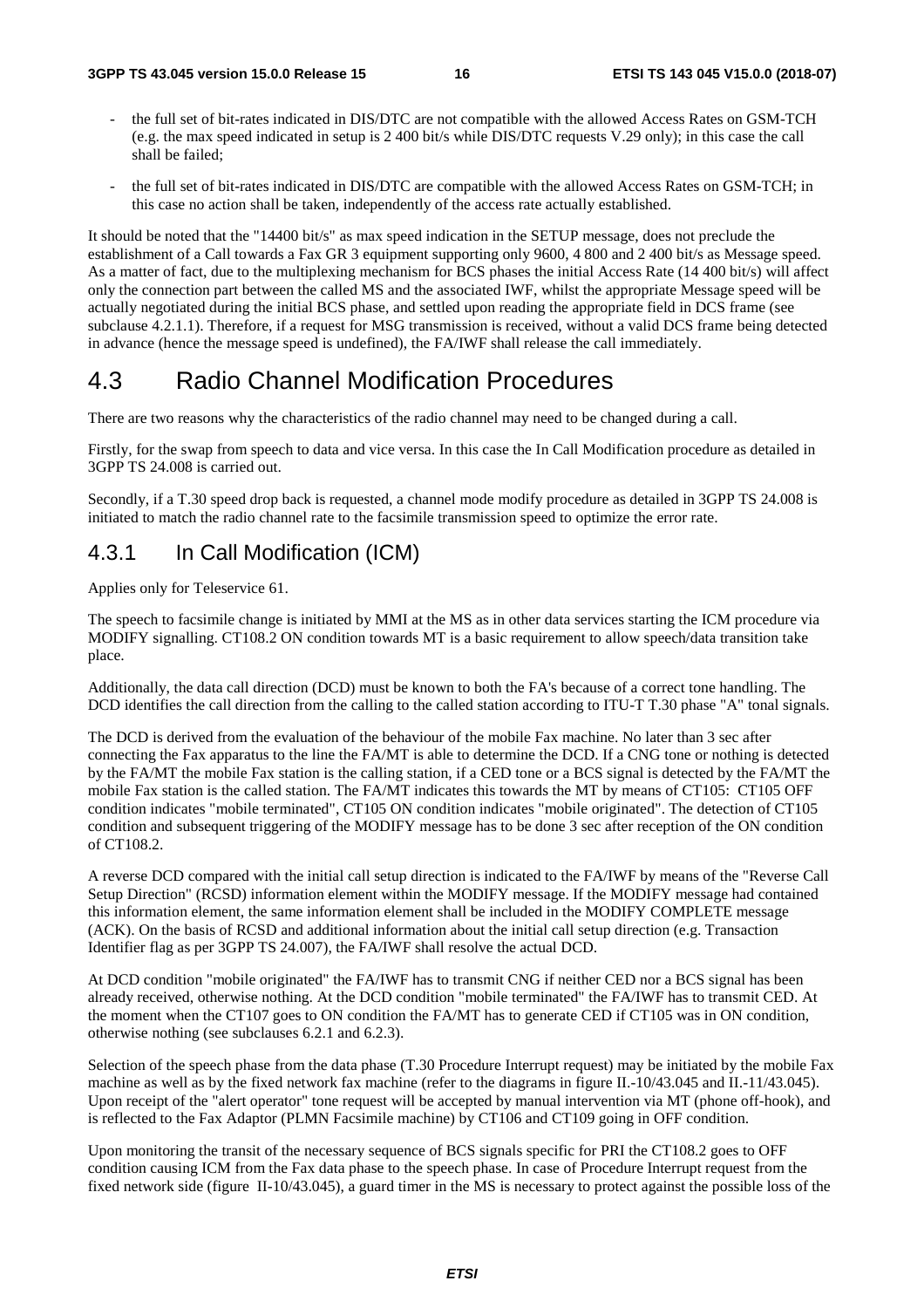response to the PRI-Q(PIN/PIP) sent from the MS. After the execution of ICM CT107 is set to OFF condition finishing the Fax data phase.

Subsequent re-selection of the data phase will be by manual intervention via the MS causing CT108.2 going to ON condition initiating ICM.

During the speech phase of a procedure interrupt, the "phone off-hook" condition of the MT is reported via the Fax Adaptor "R" interface (CT106/109 in OFF condition) to the fax apparatus which must remain functionally connected to the Fax Adaptor to maintain the connection.

The precise operation of the Fax Adaptor for the support of procedure interrupt is implementation dependent.

#### 4.3.2 Channel Mode Modify (CMM)

The channel mode modification procedure is only initiated by the FA/IWF. Its purpose is to adjust the radio channel bit rate to match the message speed negotiated end-to-end between the facsimile machines.

The FA/IWF enters the CMM routine upon detecting the DCS frame sent either from the MS or from the PSTN.

In the first case, FA/IWF being actually the receiving side in the facsimile document transmission, the CMM procedure is executed as soon as the end of frame is detected.

That is, FA/IWF monitors the DCS frame and, if the requested rate differs from the existing radio channel rate, then in sequence:

- issues a CMM request to the new rate towards the PLMN signalling;
- waits for the acknowledgement of CMM completed (note);
- NOTE: Information sent/received to/from the GSM-TCH while waiting for CMM completed is considered irrelevant, and left implementation dependent in the context of this Recommendation.
- returns back to the usual information passing process.

In the second case, FA/IWF being actually the transmitting side in the facsimile document transmission, the CMM procedure is executed after a suitable delay assumed as the time for transferring the DCS frame across the Radio channel.

That is, FA/IWF monitors the DCS frame and, if the requested rate differs from the existing radio channel rate, then in sequence:

- waits for a fixed time of 150 m/sec.;
- issues a CMM request to the new rate towards the PLMN signalling;
- waits for the acknowledgement of CMM completed;
- returns back to the usual information passing process.

If the CMM procedure fails, the IWF will initiate the release of the call. However, in calls restricted to one channel and radio interface rate not higher than 12 kbit/s, this does not necessarily apply.

As it will be seen below (see subclause 5.2.4), in both cases the execution of the CMM procedure has to be seen like an exception within the usual information passing process, even overlapping it to maintain the overall end-to-end fixed delay.

## 5 Use of terminal adaptation functions

According to the Connection types (figure 4/43.045) there are two classes of TAFs to be considered.

### 5.1 Standard TAFs for synchronous services

Are those described in 3GPP TS 27.003 for synchronous bearer capabilities in the transparent mode. The Rate Adaption functions shall comply with the 3GPP TS 44.021.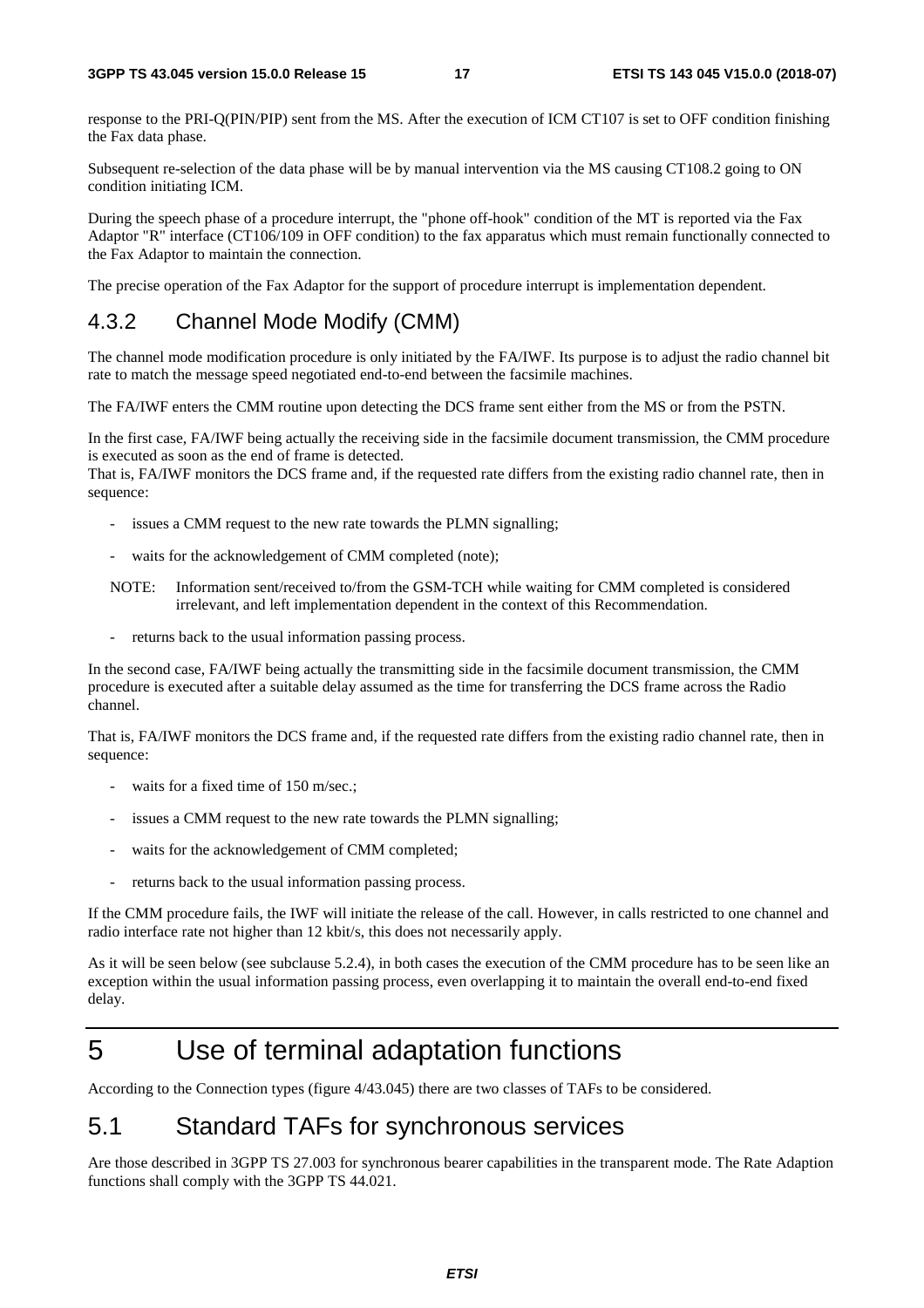The interchange circuit signalling mapping is in accordance with the 3GPP TS 27.003.

## 5.2 Specific TAFs for facsimile service

Integral part of an end-to-end connection for this Teleservice is the Fax Adaptation function, located at both the PLMN ends and in charge of adapting the T.30 protocol procedure to the PLMN environment, as described in clause 4 of the present document.

The main features relevant to the adaptation function are detailed in the following. For a better clarification, the Finite State Machine approach will be adopted in the following description of FA functionality, considering it as a set of states defined by specific interactions with both the PLMN digital channel and the analogue channel.

#### 5.2.1 Working principle

The working principle of the proposed solution is depicted in figure 6/43.045.



**Figure 6/43.045: Fax Adaptor working principle** 

The Fax Adaptor is split in its main functional blocks:

- a BCS (300 bit/s) modem capability (half duplex);
- a MSG (14400/12000/9600/7200/4800/2400 bit/s) modem capability (half duplex);
- Mux/Demux capability, to connect the PLMN traffic channel (full duplex) to either of these modems.

Looking at the overall Facsimile service architecture in PLMN (figure 5/43.045), half-duplex transmission is initiated in either side of the connection by the actual request on the physical interface (CT109 ON on the local modem), is then continued on the PLMN traffic channel (TCH), and finally terminated on the appropriate modem at the remote side.

On the basis of the above assumptions, considering the Fax Adaptor a finite state machine, the whole Adaptation process can be described by a set of 5 states:

- IDLE state, when the FA is just connected to the GSM-TCH, sending synchronizing patterns over the radio path;
- BCS-REC state, when the FA is receiving data from the V.21 modem (BCS phases);
- BCS-TRA state, when the FA is transmitting data over the V.21 modem (BCS phases);
- MSG-REC state, when the FA is receiving data from the MSG modem  $(2400/4800/7200/9600/$

12000/14400 bit/s);

MSG-TRA state, when the FA is transmitting data over the MSG modem.

#### 5.2.2 Basic protocol structure

The protocol structure is based on a strictly synchronous approach, using 64 bit fixed length frames; that is each FA actually sends/receives information as 64 bit frames, in sequence and without interruption, during the whole duration of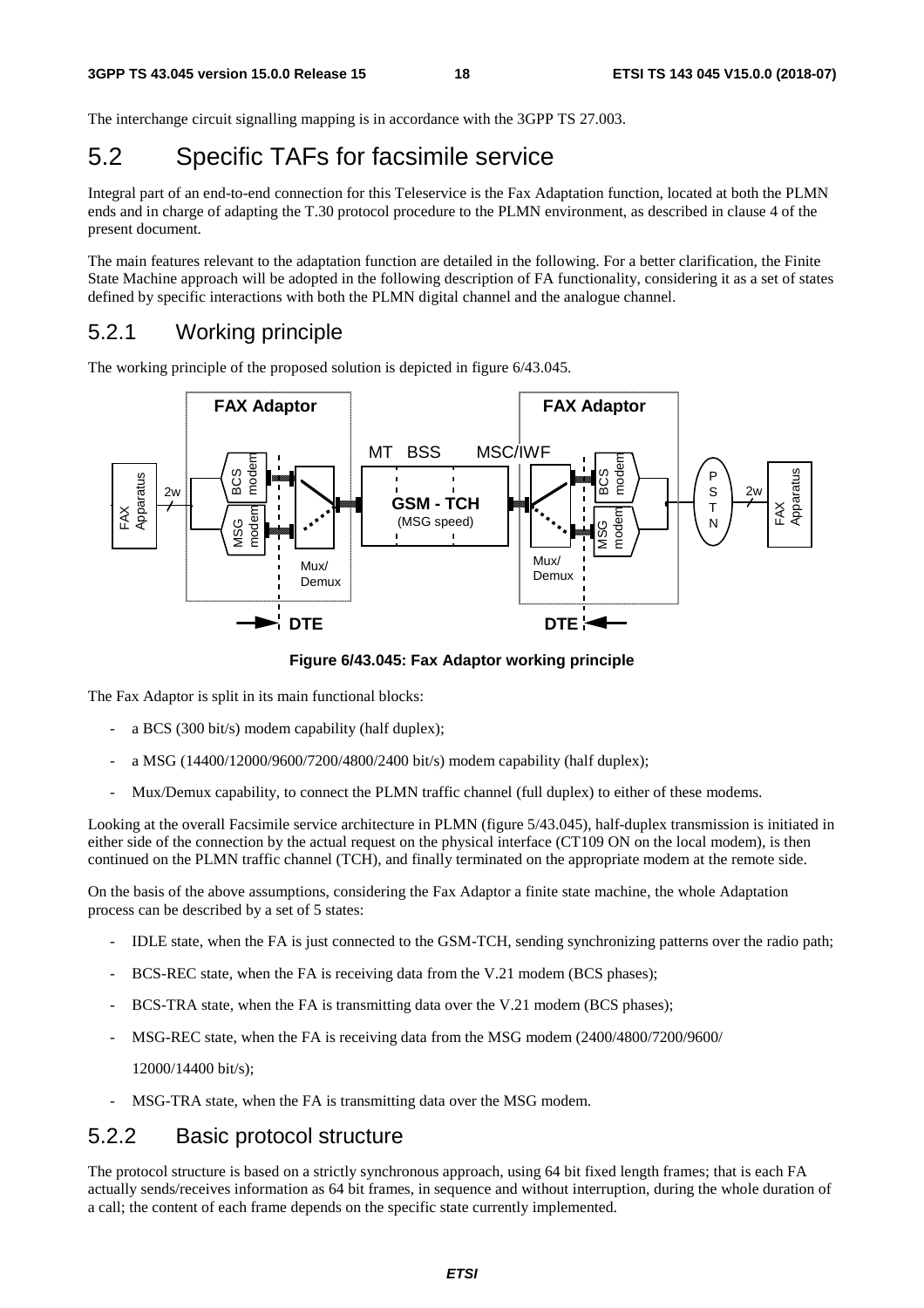The following set of frame types encompasses the full range of capabilities required:

- SYNC frame, explicitly designed to allow synchronization at the remote end, even in the adverse transmission environment like the cellular radio channel; it is a unique frame, used even as idle frame whenever there is no information to be sent over the radio path;
- STATUS frame, intended to carry both state identification codes, along with state specific information; this frame has a unique structured format to allow synchronization checking at remote side; the actual information content is related to the specific state;
- DATA frame which is fully unstructured, and carries Fax coded information during MSG phases.

#### 5.2.2.1 Frame formats

To reduce complexity of finding synchronization over a 64 bit pattern, SYNC frames are obtained by concatenating two 32 bit sync codewords, the second one being the 1's complement notation of the first one.

The following codes shall be used for sync codewords:

MSB

hex code 3E375096: first sync codeword

hex code ClC8AF69: second sync codeword

To improve the probability of detecting synchronization, up to 3 errors are tolerate in each single sync codeword; even in this conditions, the false sync probability is quite negligible.



**Figure 7/43.045: STATUS frame format** 

STATUS frames have an internal 8 bit modularity (see figure 7/43.045), where odd octets contain state identification codes (IDENT), and even octets contain status specific information (INFO). IDENT octets are split in two (four bit) fields, each one repeating the same code for status identification:

hex code 1: BCS-REC state

hex code 3: MSG-REC state

hex code 4: MSG-TRA state

To improve the probability of detecting the correct state, up to 3 corrupted codes are tolerate in the total 8 instances repeated within a single STATUS frame. INFO octets contain the same code repeated 4 times within one frame; in particular:

- for BCS-REC state this octet contains 8 bits received from the BCS modem;
- in all other states an idle code (hex code 0F) is inserted.

DATA frames are 64 bit fully unstructured information blocks; the last DATA frame in a Message phase will be truncated to the actual length of the bit stream to be transmitted.

A general rule concerning all the above frames is that most significant bits are transmitted first; in addition, a basic First-In First-Out functionality will be implemented in the information passing process.

#### 5.2.3 Protocol description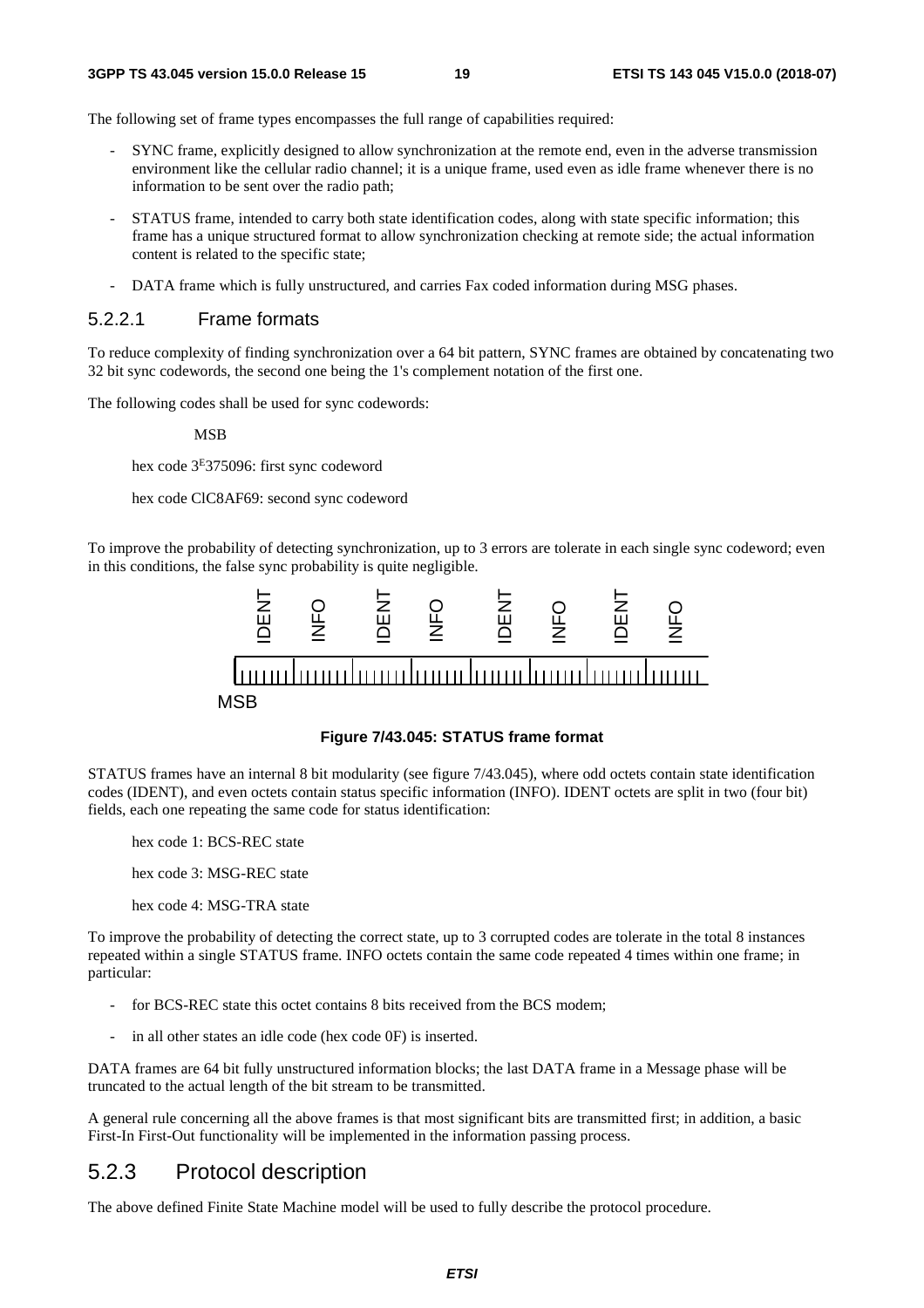#### 5.2.3.1 IDLE state

In each FA this state implies a continuous transmission of SYNC frames towards the radio path, to allow frame synchronization at the remote end. This state is entered into immediately after the end of the synchronization process over GSM-TCH, and will be returned to whenever loss of synchronization is assumed.

#### 5.2.3.2 BCS-REC state

The basic function of FA in this state is transferring BCS information from local modem to GSM-TCH.

Transition to this state is triggered by CT109 ON condition of V.21 modem. Towards the radio path continuous transmission of STATUS frames is performed, according to the format described in the above subclause 5.2.2.1, as soon as 8 bits at least are available from the modem; information received from GSM-TCH is ignored while CT109 (local modem) is in the ON condition.

Every 8 bits received from the V.21 modem, the appropriate number of STATUS frames (1 or 2 or 4 or 6 depending on the current TCH access rate) will be originated.

Following CT109 (local modem) OFF condition, padding bits (e.g. ls) will be inserted to assemble the last octet.

Monitoring the content of certain BCS frames is required; the DCS frame requires a specific procedure, detailed in the following subclause 5.2.4 in the present document.

#### 5.2.3.3 BCS-TRA state

The basic function of FA in this state is transferring BCS information from GSM-TCH to its local V.21 modem.

Transition to this state is triggered by reception of BCS-REC code from TCH. Towards the radio path continuous transmission of SYNC frames is performed, according to the format described in the above subclause 5.2.2.1.

The information received from GSM-TCH, after proper decimation (likely a voting algorithm, implementation dependent), is passed to the V.21 modem. Upon detecting again a SYNC frame, the modem is turned OFF and a transition to the IDLE state is performed.

Monitoring the content of certain BCS frames is required; the DCS frame requires a specific procedure, detailed in the following subclause 5.2.4 in the present document.

In addition a supervisoring function is required to check maintenance of synchronization, by examining the inherently structured STATUS frame format. Loss of synchronization will be assumed in case of reception of unstructured STATUS frames, that is, when the repetition mechanism for both the IDENT and the INFO octets does not allow unambiguous result to the voting algorithm. In this case an estimate of the INFO octet value in the received STATUS frames is anyway passed on to the V.21 modem, up to a maximum BCS-TRA duration of 2.5 sec.; at this point, if the correct synchronization has not been recovered yet, the modem is turned OFF and a transition to the IDLE state is performed.

In case of loss of V.110 synchronization on the PLMN side, the FA shall transmit 0s towards the analogue interface, as long as no data is available.

#### 5.2.3.4 MSG-REC state

The basic function of FA in this state is transferring MSG information from its local modem to GSM-TCH.

Transition to this state is triggered by the MSG modem being trained. Towards the radio path continuous transmission of STATUS frames interleaved with SYNC frames is performed. Actual transfer of Fax coded data over the radio path can be initiated only after the specific acknowledgement is received from the remote side, that is reception of MSG-TRA indication in a STATUS frame, signifying the correct state transition. All data received from the MSG modem will be stored in the FA buffer, to be passed on to GSM-TCH (First-In First-Out mechanism) as soon as this confirmation message is received. Transmission is performed by means of unstructured DATA frames, aligned to the last SYNC or STATUS frame; in this phase, information received from GSM-TCH is ignored.

Following CT109 OFF condition of MSG local modem, after all buffered data are transmitted (the last DATA frame is truncated if necessary), a transition to the IDLE state is performed. In this state the FA waits (meanwhile BCS data received from the local modem are ignored) for a minimum of 5 transmitted SYNC frames, in order to indicate to the remote FA the end of the message.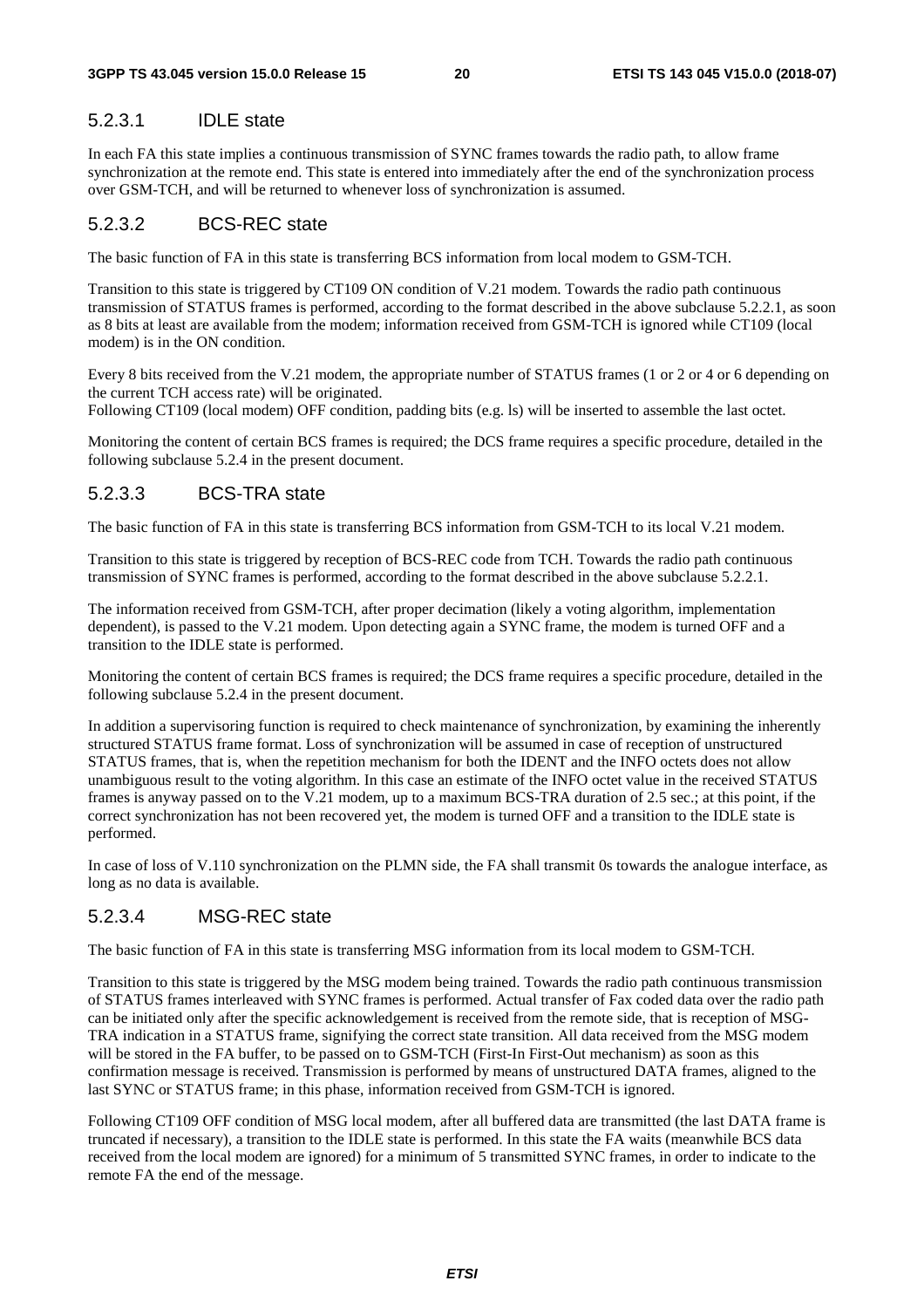While waiting for the acknowledgement re-synchronization shall be performed if necessary, following reception of unrecognisable SYNC frames or unstructured STATUS frames.

In case of 7.2 kbit/s MSG speed, a SYNC frame will be stuffed every 3 DATA frames, to produce the data stream at 9.6 kbit/s. The overall protocol structure will result in multi-frame entities (3 DATA frames followed by a single SYNC frame), continuously sent over the radio path. Similar mechanisms for multislot configurations are specified in table 1a/43.045 for MSG speed of 12 kbit/s.

#### 5.2.3.5 MSG-TRA state

The basic function of FA in this state is transferring MSG information from GSM-TCH to its local MSG modem.

Transition to this state is triggered by reception of MSG-REC code from TCH; towards the radio path continuous transmission of STATUS frames interleaved with SYNC frames is performed.

The MSG modem is trained and a timer (300 m/sec) corresponding to the round trip time over the GSM-TCH is started. After timeout, loss of synchronization in the information received from TCH, will be assumed as the first Fax coded DATA frame. From the receipt of Message on, continuous transmission of SYNC frames is performed.

All data received from the GSM-TCH will be stored in the FA buffer, to be passed on to the MSG modem (First-In First-Out mechanism) as soon as the modem training terminates (CT106 ON).

From this time on, re-synchronization will be attempted continuously; when an IDLE state is recognized again in the data stream received from the radio path, end of MSG phase will be assumed; then a transition to the IDLE state will be executed, where the FA will wait (ignoring data received from GSM-TCH) until the buffered information has been fully transmitted to the local MSG modem; the procedure will then proceed in the normal way.

In case of 12.0 or 7.2 kbit/s MSG speed, the above general rule applies as well.

NOTE: In this case, no longer an isolate SYNC frame can be interpreted as the end of MSG phase (transition to the IDLE state of the originating FA at the remote side).

However multi-frame synchronization shall be checked in addition, to remove the SYNC frame stuffed by the originating FA to match the 14.4 kbit/s or 9.6 kbit/s Access Rate over the PLMN. If necessary multi-frame resynchronization shall be performed.

In case of loss of V.110 synchronization on the PLMN side, the FA shall transmit 0s towards the analogue interface, as long as no data is available.

#### 5.2.4 DCS and TCF processing

Transmission of TCF is performed end-to-end between the two Fax apparatuses, and requires in both FAs a specific routine triggered by DCS command.

As far as the originating FA is concerned, the general procedure as described above for MSG phase (MSG-REC state) applies, but no acknowledgement is required, both at the beginning and at the end, and so no buffering is necessary. That is, just following CT 109 ON condition of the MSG modem, unstructured DATA frames are sent over the radio path, aligned to previous frames; upon CT 109 OFF condition the last frame is sent (truncated if necessary), and a transition to the IDLE state is performed.

As far as the terminating FA is concerned, after passing DCS command and waiting for the appropriate delay (75 m/sec), transition to the MSG-TRA is executed; here modem training shall be pre-empted and, as soon as the modem is ready for sending (CT 106 ON), loss of synchronization on TCH will be assumed as the first DATA frame containing TCF information and will be passed to the MSG modem. After 1.5 sec. timeout (standard TCF duration), the MSG modem will be turned OFF and the IDLE state entered as usual. Fill information (i.e. logical 0s) will be sent on the local modem if real TCF bit stream is not available.

When DCS frame requires a different Message speed with respect to the actual Access Rate established on the PLMN channel, CMM procedure will be issued (at IWF side only) as detailed in subclause 4.3.2 of the present document, just upon detecting the end of DCS frame, before any other task.

To ensure that the time gap between the DCS and TCF is within 75  $+/$ - 20 ms period as specified in ITU-T/T.30, the training shall be pre-empted in the terminating FA, as defined above.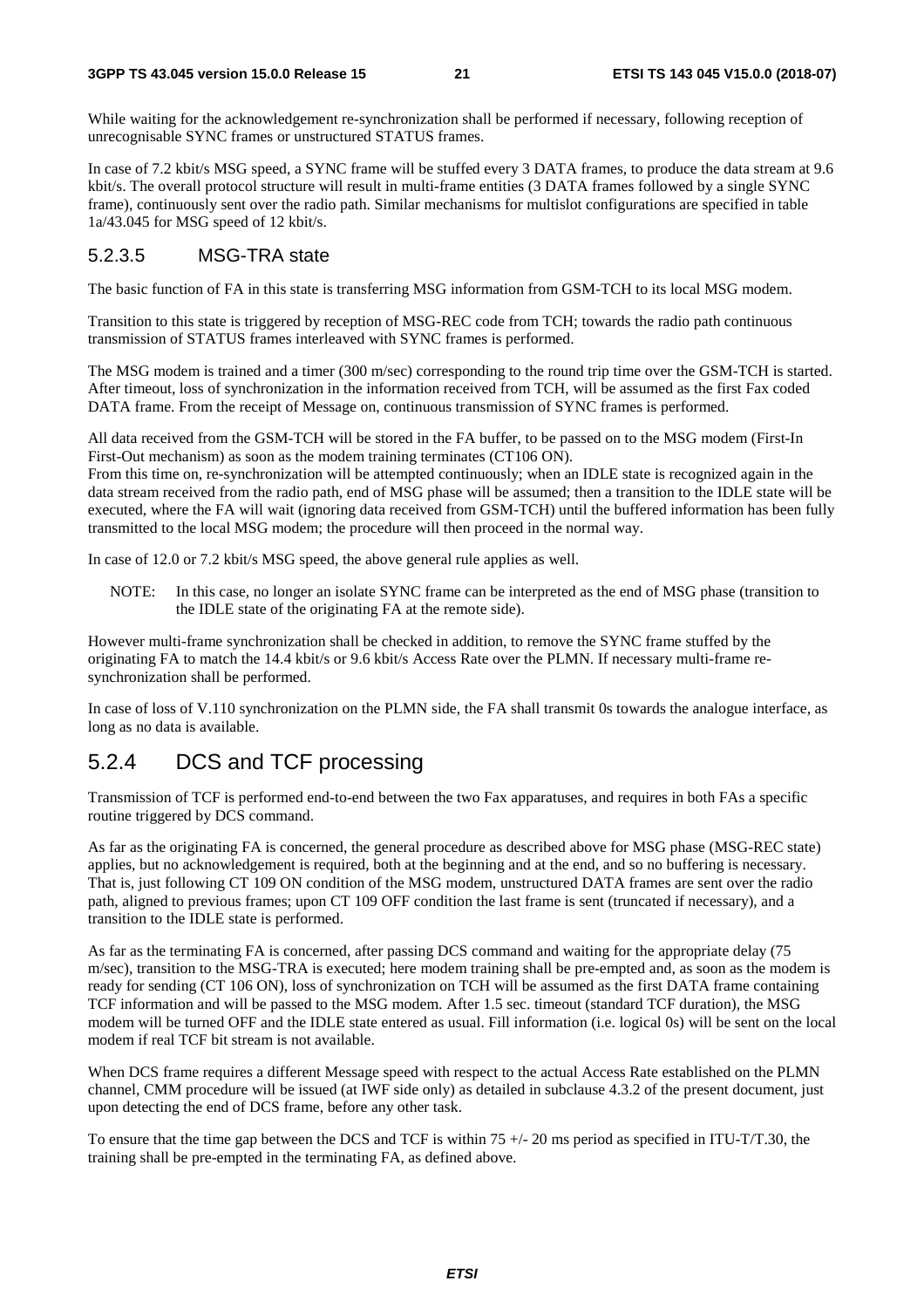### 5.2.5 DCN (disconnect) frame

The FA/MT, upon detection of the DCN frame (see T.30) sent by the local terminal to indicate the end of facsimile transmission, passes this information to GSM-TCH in the normal way and then, initiates the disconnection procedure towards MT, as defined in subclause 6.3/43.045. When the DCN frame is received from GSM-TCH, disconnection procedure is initiated immediately by the FA/MT, as defined in subclause 6.3/43.045.

#### 5.2.6 Clocking

At MS the Fax Adaptor or PLMN facsimile machine will acquire received data bit timing on CT115 (from MT). The transmitter element timing CT114 (from MT) shall be synchronized to CT115.

Since a synchronous terminal adapter function is used, the clock rate over the V.24 interface will always reflect the rate over the radio interface.

In this Teleservice the Network Independent Clocking (NIC) mechanism is not used; to compensate against mismatching between PLMN clock speed and local modem clock speed, a FIFO buffering technique shall be adopted in the FAs on both the PLMN sides. The strategy to manage the buffer queue has a direct impact on the overall delay of the MSG phase, and therefore on T.30 operability in the ensuing post-message phase; basically this procedure is regarded as implementation dependent, and hence is beyond the scope of the present document. A possible implementation is described below, aiming at minimizing the addition delay.

In the originating FA, when the modem speed is lower, according to T.4 (subclause 4.1.3/T.4) a pause may be placed in the message flow by transmitting a FILL sequence (variable string of 0s) between a line of Data and an EOL character. When the modem speed is higher, as no flow control is provided by T.4 coding, the buffer will store excess data resulting from a Fax page transmission.

In the terminating FA the same control means will be exploited.

#### 5.2.7 Timeouts

The overall Fax Adaptation function has no intrinsic timeout, and so relies fully on the timing constraints associated to the end-to-end T.30 procedure.

This means that, no matter of the reference configuration used at the MS, either the "standard" one (figure 2a/43.045) or the "PLMN Facsimile Machine" (figure 2d/43.045), the progress of the Call for this Teleservice will be merely subject to the T.30 typical timing protections, settled externally (physically and/or functionally) with respect to the procedure as described above.

### 5.3 Specific TAFs for facsimile service (T.30/A)

The optional error correction procedure, as defined in ITU-T T.4 and T.30 (annex A) Recommendations may be fully supported, provided some specific features are added to the Fax Adaptation procedure as resulting from the previous subclause 5.2/43.045.

These features are relevant to:

- additional HDLC frame to be detected;
- handling of the Message phase;
- modification of the Channel rate (CMM request);

The Error Correction mode is entered upon detection of the relevant bits in the DIS/DTC frame.

If the FA does not support the ECM, the relevant bit in the DIS has to be set to zero by the FA.

#### 5.3.1 Frame detection

During the BCS phases, beside the frames enlisted in subclause 4.2.1.1/43.045, an additional frame (CTC) has to be detected, as it fixes the retransmission strategy chosen by the Fax transmitting terminal.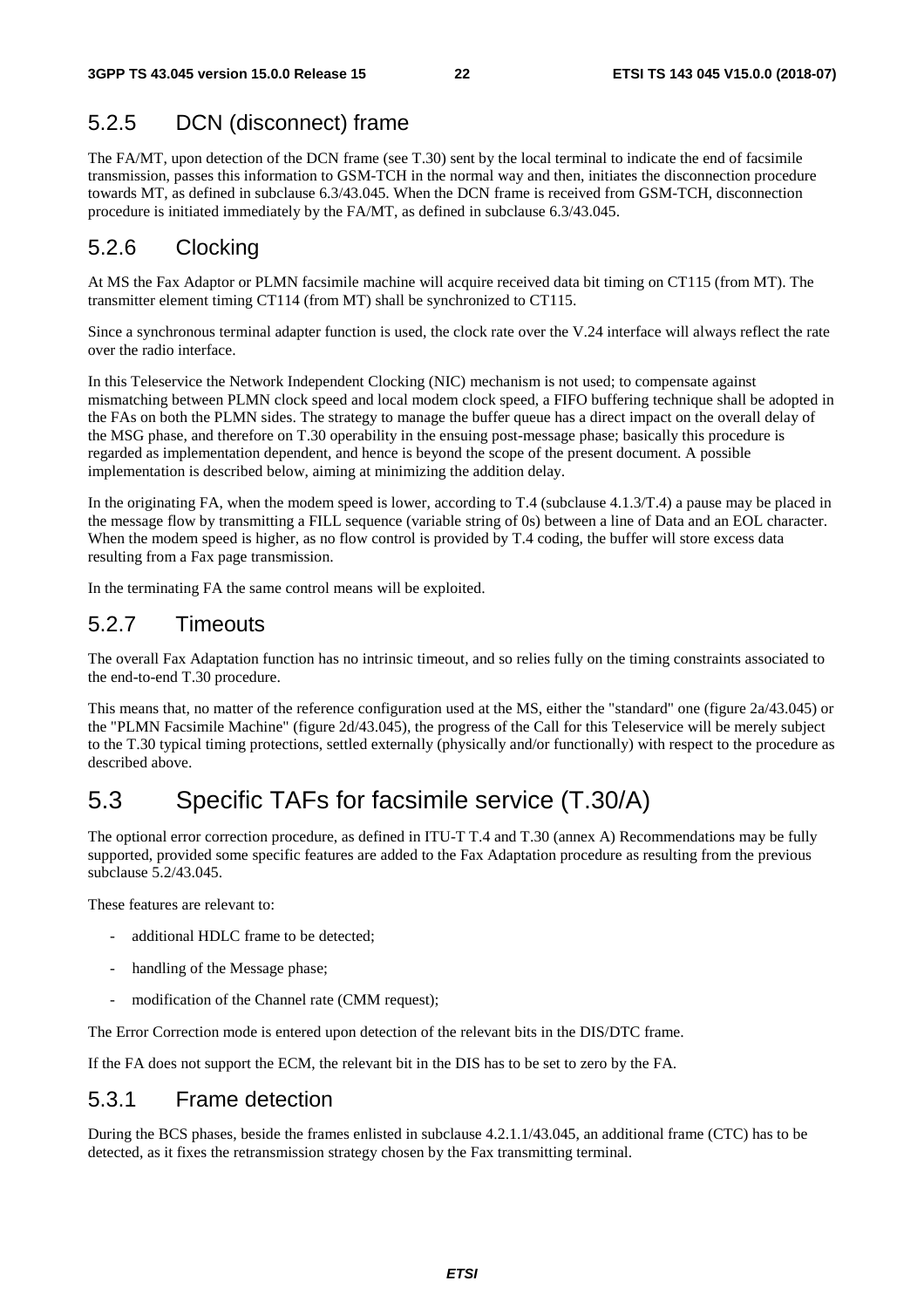### 5.3.2 Message phase

The same buffering approach as for standard T.30 procedure (see subclause 5.2.3.1/43.045) will be exploited to overcome the mismatching in clock speed between PLMN and the local modem; in this case however the HDLC flag code (hex 7E) will be used to control the buffer level, as the Fax coded data are structured in HDLC frames.

#### 5.3.3 Additional CMM request

While in BCS the CTC frame has to be detected, due to the possible (not mandatory) request of changing the transmission speed to a fallback bit-rate.

The CMM request towards the PLMN (when appropriate) is issued at the IWF side, by exploiting the bit-rate indication in the CTC frame, similar to the indication in DCS frame.

Upon detecting the CTC frame, either sent by the PSTN or by the MS, provided the transmission speed indication is different from the existing Channel rate, as soon as the end of frame is detected, CMM request is issued, using exactly the same procedure as described for DCS in subclause 4.3.2 of the present document

If a 7,2 kbit/s MSG speed is requested in the CTC frame, no CMM request is necessary, and the specific procedure described in subclause 4.2.3.4 applies, using the same 9,6 kbit/s Access Rate over the PLMN channel.

## 6 Signalling aspects

3GPP TS 27.003 identifies the BC/LLC/HLC requirements to be supported by the MT.

In case of Teleservice 61 (Alternate Speech/Facsimile), both "Speech" and "Group 3 facsimile" Bearer Capability Information Elements (BC-IE) are necessary to set up the call; the sequence order in which these BC-IEs are transmitted identifies the service to be provided first by the PLMN. For Mobile Originated calls, the MT indicates in the SETUP message the first requirement e.g. speech, by sending this as the first BC-IE; for an "autocalling" facsimile request, the "Group 3 Facsimile" BC-IE is sent as the first one.

For Mobile Terminated calls, the MT may change the order of BCIEs and send them back in the CALL CONF message.

In case of Teleservice 62, a single BC-IE ("Group 3 Facsimile") is used.

Interworking between Teleservice 61 and 62 is specified in 3GPP TS 22.003 and 3GPP TS 27.001.

## 6.1 Handling of Tonal Signals

Because the ITU-T defined service uses modems, there are some signals received from the analogue link at the IWF and (where used) the Fax Adaptor which do not have a direct binary representation. These signals cannot therefore be passed across the radio interface in the same way as the T.30 and T.4 information. These signals are the modem Called (CED) and Calling (CNG) tones sent at the start of each Fax data phase of the call; they are generated locally by the FA/MT and FA/IWF, exploiting an end-to-end time alignment mechanism, triggered by appropriate messages on the PLMN signalling channel. The procedure is detailed in the following.

### 6.2 Call establishment

The PSTN Facsimile apparatus may be manually or automatically calling.

### 6.2.1 Mobile Terminated Call - Speech then Fax

Refer to diagrams in figure II-5a/43.045 and II-5b/43.045. In both of the figures the initial call setup is mobile terminated. In figure II-5a/43.045 the data call direction is also mobile terminated, in figure II-5b/43.045 it is mobile originated.

In order to make the transition from the speech phase to the facsimile phase, the MODIFY command must be initiated by MMI at the MS

In the case where a PLMN facsimile machine is used, it will turn on CT108.2 when it is connected to the line by manual intervention.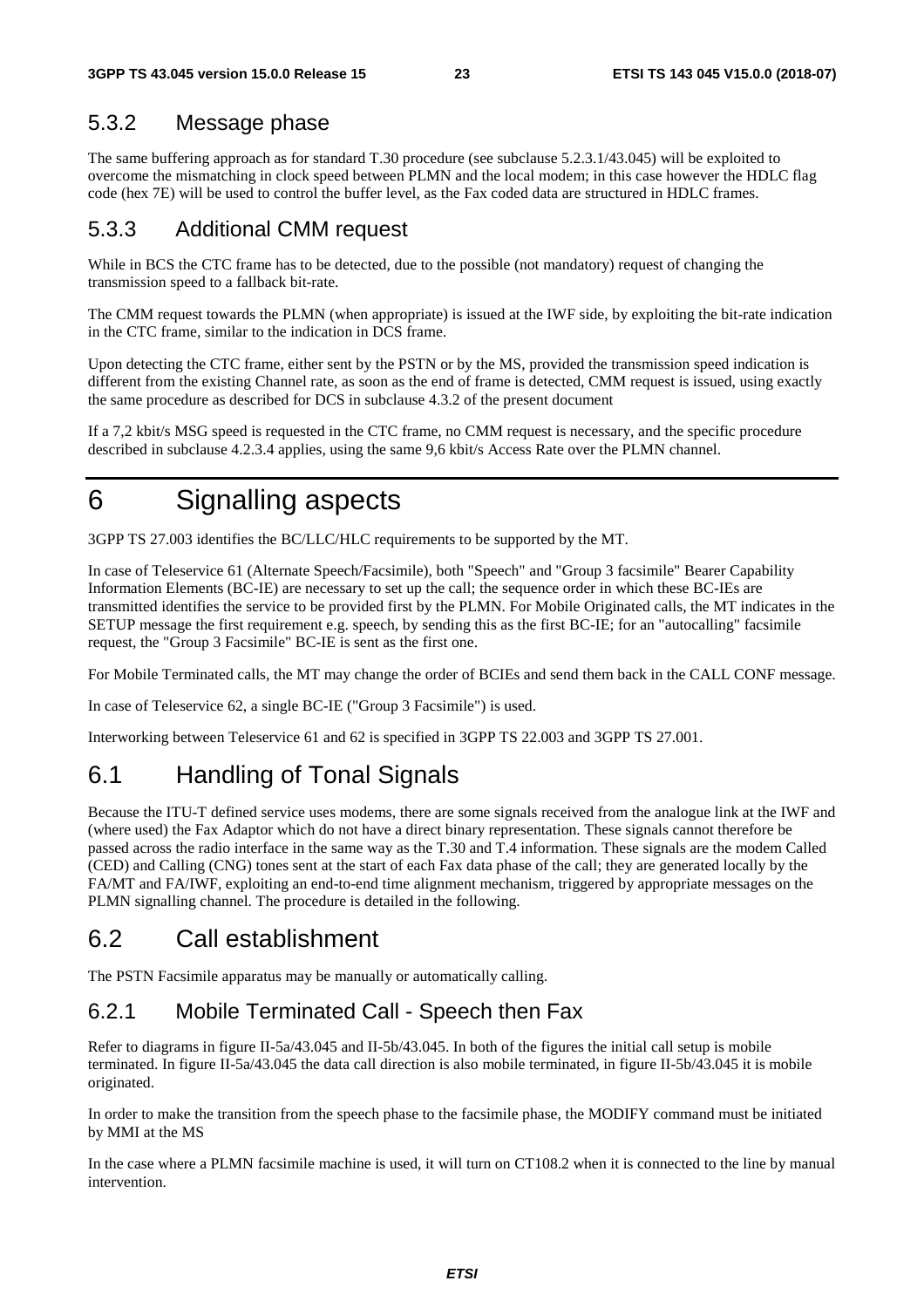In the case where a Fax Adaptor at MT is used, it will turn on CT108.2 when the mobile Fax Apparatus is connected to the line by manual intervention.

After determination of the data call direction and ICM (see subclause 4.3.1) and on completion of the synchronization process over the radio interface, CT107 shall be turned on by the MT; in the case where a Fax Adaptor is used, on receipt of CT107 from MT, the Fax Adaptor will complete the tonal handshaking according to the rules in subclause 4.3.1. The analogue link at FA/IWF side will be established in accordance with the T.30 Recommendation; provided the synchronization process is completed (CT108.2 ON condition), the appropriate tone according to the rules in subclause 4.3.1 shall be transmitted. In case of data call direction "mobile terminated" the CED tone shall be transmitted after a silence time of 1,8 to 2,5 sec. (see T.30/4.3.3.2) from the call being answered; during transmission of CED tone (2,6 sec. minimum duration, followed by a delay period of  $75 +/- 20$  m/sec) the IWF/FA will process data received from GSM-TCH as usual, but the relevant information (e.g. preamble of a BCS frame) shall be discarded without any buffering.

Note that CT109 and CT106 at the R interface of the MT must be in the ON condition before any further procedure can be carried out end-to-end between the Fax Adaptors; therefore, as soon as the synchronization process over the radio interface is completed, both CT109 and CT106 (MT side) are clamped to the ON condition by the FA/IWF (by setting the appropriate status bits in the V.110 frame), so fixing a full-duplex mode throughout the whole data phase of the call.

#### 6.2.2 Mobile Terminated Call - Auto answer

Refer to the diagram in figure II-6/43.045.

A call received from the PSTN will cause the MT to turn on CT125 at the R interface.

In the case where a PLMN facsimile machine is used, V.25bis auto answer process is handled directly by turning on CT108.2. In the case where a Fax Adaptor is used, CT125 will cause ring current to be sent to the mobile Fax apparatus. The Fax Adaptor will turn on CT108.2 when the mobile Fax Apparatus answers the call.

On receipt of CT108.2, the MT will answer the call and initiate the synchronization process over the radio interface.

On completion of the synchronization process over the radio interface, CT107 shall be turned on by the MT; in the case where a Fax Adaptor is used, on receipt of CT107 from MT, the Fax Adaptor will initiate the tonal handshaking by sending CNG (mandatory).

The analogue link at IWF side shall be established in accordance with the T.30 Recommendation; the same considerations apply as detailed in the previous subclause 6.2.1 for CED transmission.

Note that CT109 and CT106 at the R interface of the MT must be in the ON condition before any further procedure can be carried out end-to-end between the Fax Adaptors; therefore, as soon as the synchronization process over the radio interface is completed, both CT109 and CT106 (MT side) are clamped to the ON condition by the FA/IWF.

### 6.2.3 Mobile Originated Call - Speech then Fax

Refer to diagrams in figure II-7a/43.045 and II-7b/43.045. In both of the figures the initial call setup is mobile originated. In figure II-7a/43.045 the data call direction is also mobile originated, in figure II-7b/43.045 it is mobile terminated.

In order to make the transition from the speech phase to the facsimile phase, the MODIFY command must be initiated by MMI at the MS, which will result in a synchronization phase over the radio interface and connection to line of FA/IWF.

In the case where a Fax Adaptor is used, the mobile Fax apparatus must be connected to line by manual intervention at this stage, and will cause the Fax Adaptor to turn on CT108.2 towards the MT. In the case where a PLMN facsimile machine is used, CT108.2 shall be turned on when the PLMN facsimile apparatus is connected to line by manual intervention.

After determination of the data call direction and ICM (see subclause 4.3.1) and on completion of the synchronization process over the radio interface, the modem at IWF will be automatically selected and send the appropriate modem tone according to the rules in subclause 4.3.1 to the PSTN Fax apparatus. Also CT107 shall be turned on by MT, whereupon the FA/MT will complete the tonal handshaking according to the rules in subclause 4.3.1.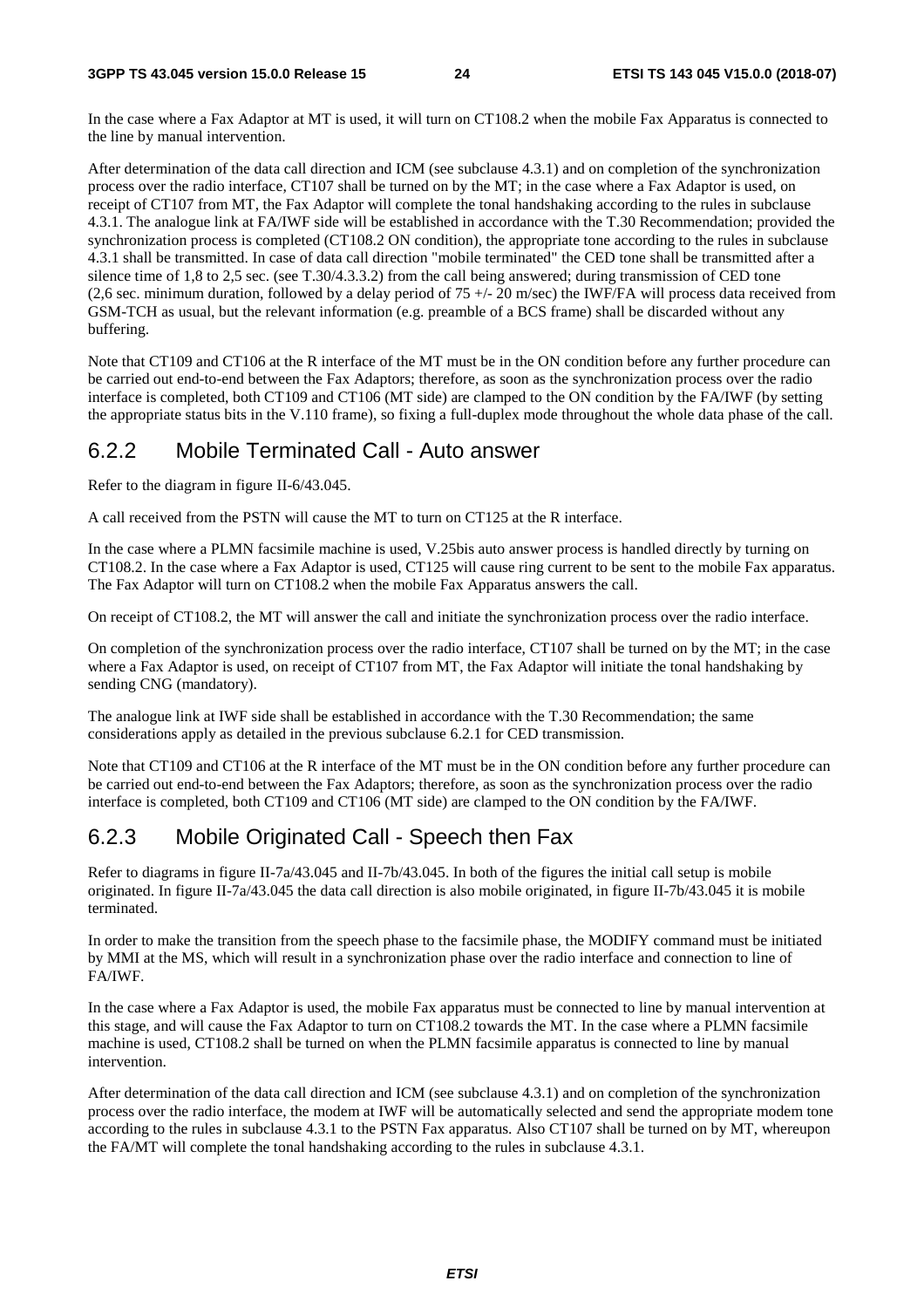Note that CT109 and CT106 at the R interface of the MT must be in the ON condition before any further procedure can be carried out end-to-end between the Fax Adaptors; therefore, as soon as the synchronization process over the radio interface is completed, both CT109 and CT106 (MT side) are clamped to the ON condition by the FA/IWF.

### 6.2.4 Mobile Originated Call - Auto calling

Refer to the diagram in figure II-8/43.045.

Over the V.24 interface the autocalling procedure of V.25bis is initiated, using the relevant HDLC format commands. This is done either directly from the PLMN facsimile machine or, in the case where a Fax Adaptor is used, by loop disconnect or DTMF dialling information between the mobile Fax apparatus and the Fax Adaptor.

When the call is answered, a synchronization phase will take place over the radio interface.

On completion of the synchronization process over the radio interface, the modem at IWF will be automatically selected and send CNG (mandatory) to PSTN Fax apparatus. Also CT107 shall be turned on by MT. In the case where a Fax Adaptor is used, the receipt of CT107 shall cause the Fax Adaptor to connect to line.

Note that CT109 and CT106 at the R interface of the MT must be in the ON condition before any further procedure can be carried out end-to-end between the Fax Adaptors; therefore, as soon as the synchronization process over the radio interface is completed, both CT109 and CT106 (MT side) are clamped to the ON condition by the FA/IWF.

#### 6.2.5 Mobile Originated Call - Manual calling

Refer to the diagram in figure II-9/43.045.

When the call is answered a synchronization phase will take place over the radio interface, provided CT108.2 is in ON condition.

In the case where a Fax Adaptor is used, the mobile Fax apparatus must be connected to line by manual intervention at this stage, and will cause the Fax Adaptor to turn on CT108.2 towards the MT.

In the case where a PLMN facsimile machine is used, CT108.2 shall be turned on when the PLMN facsimile apparatus is connected to line by manual intervention.

On completion of the synchronization process over the radio interface, the modem at IWF will be automatically selected and send CNG (mandatory) to PSTN Fax apparatus. Also CT107 shall be turned on by MT. In the case where a Fax Adaptor is used, the receipt of CT107 shall cause the Fax Adaptor to connect to line.

Note that CT109 and CT106 at the R interface of the MT must be in the ON condition before any further procedure can be carried out end-to-end between the Fax Adaptors; therefore, as soon as the synchronization process over the radio interface is completed, both CT109 and CT106 (MT side) are clamped to the ON condition by the FA/IWF.

### 6.3 Call release

The normal call release procedure will be initiated at the MS, either by the PLMN Facsimile Machine or by the FA/MT, forcing CT108.2 in OFF condition; this will follow DCN frame (disconnect, see subclause 5.2.5 of the present document) occurrence, either sent over the GSM-TCH towards the remote Fax terminal or received via GSM-TCH from the remote Fax terminal.

In the former case CT109 will be actually turned OFF after a time delay of 200 m/sec from DCN being sent. In the latter case no delay is necessary before turning CT108.2 in OFF condition; when the received DCN is corrupted and hence undetected in the MS by the FA, the Call Control entity in the MSC/IWF will release the call over the PLMN connection element, following the disconnection over the PSTN.

## 7 Interworking to fixed networks

PSTN and ISDN only are considered, both used as transit network to complement the PLMN in the end-to-end connection between GR 3 facsimile apparatus, figure 8/43.045.

As far as the signalling aspect are concerned, both general and Facsimile Teleservice specific requirements, as specified in 3GPP TS 29.007, apply. Clarifications given in the following deal with Traffic channel aspects only.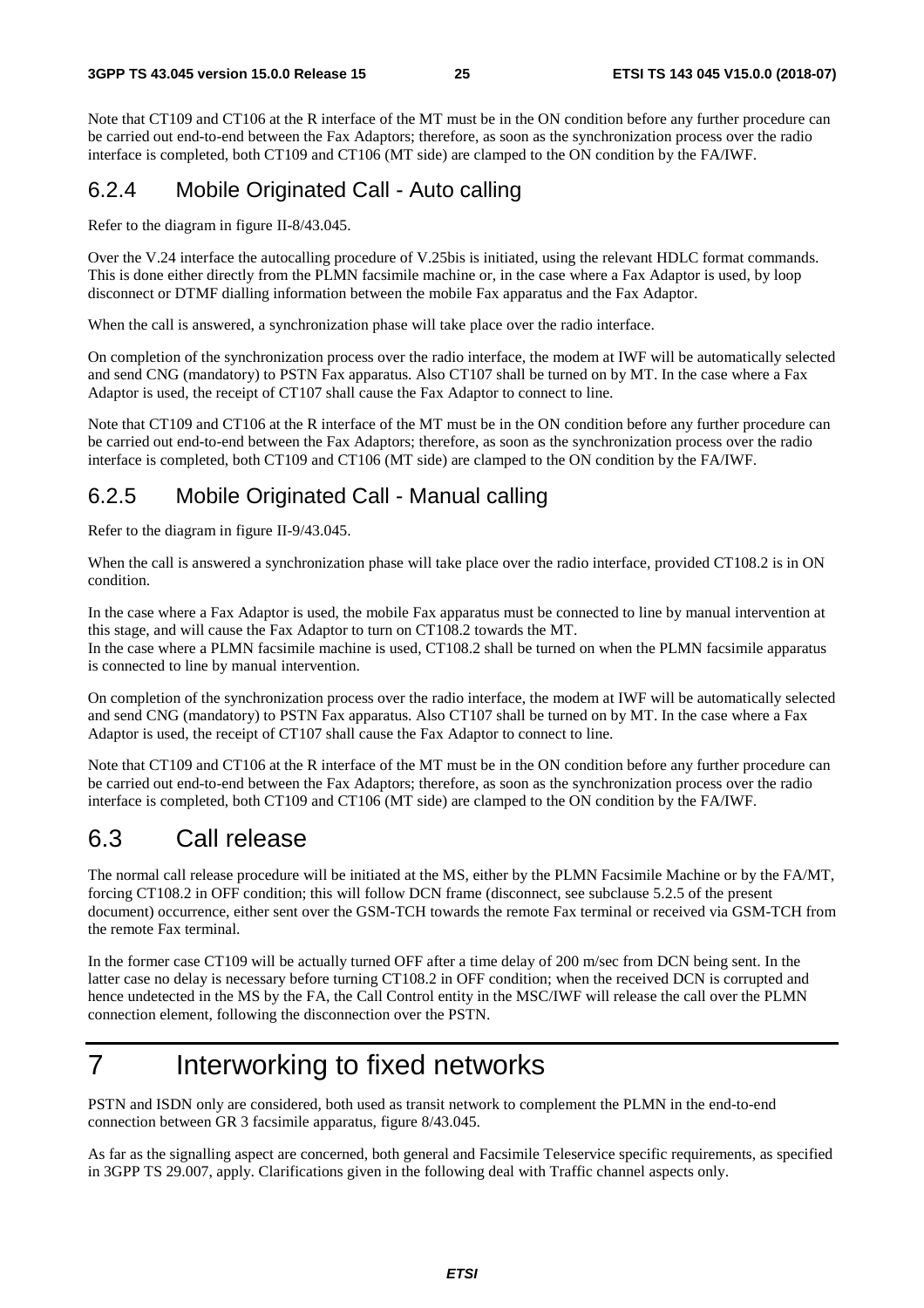### 7.1 Interworking to PSTN

As the standard access of Group 3 facsimile terminals for this Teleservice is a 2-wire analogue interface, all the technical requirements for network interworking to PSTN are identical in principle to those encountered for the terminal connection to the MT.

The key functional block is the Fax Adaptor described in clauses 4 to 6 of the present document. As far as network interworking is concerned, the main function to be performed by such block is the correct managing of a composite modem, in accordance with the requirements of ITU-T Rec. T.30.

- V.21 synchronous mode, as standard facility for all BCS phases;
- V.27ter for message speeds of 4 800 and 2 400 bit/s;
- V.29 for 9 600 and 7 200 bit/s message speed.
- V.17 for 7200, 9600, 12000 and 14400 bit/s message speed.

The mechanism for selecting the right modem is the following:

- the actual message speed is obtained by detecting the DCS frame (see table 2/T.30) while in BCS phase;
- on entering the Message phase, there is an interchange between the V.21 modem and the actual modem agreed upon between the terminals for message transmission;
- on exiting the Message phase the V.21 modem is selected again.

Times for settling the modems will be in accordance with the requirements of Recommendation T.30.



**Figure 8/43.045: Network interworking** 

### 7.2 Interworking to ISDN

The use of 3,1 kHz bearer capability of ISDN allows for an interworking of PLMN very similar in practice to the scheme for PSTN, figure 6/43.045.

The Fax Adaptor function is in conformance with the description given in clauses 4 to 6 of the present document, and operates as detailed in subclause 7.1/43.045.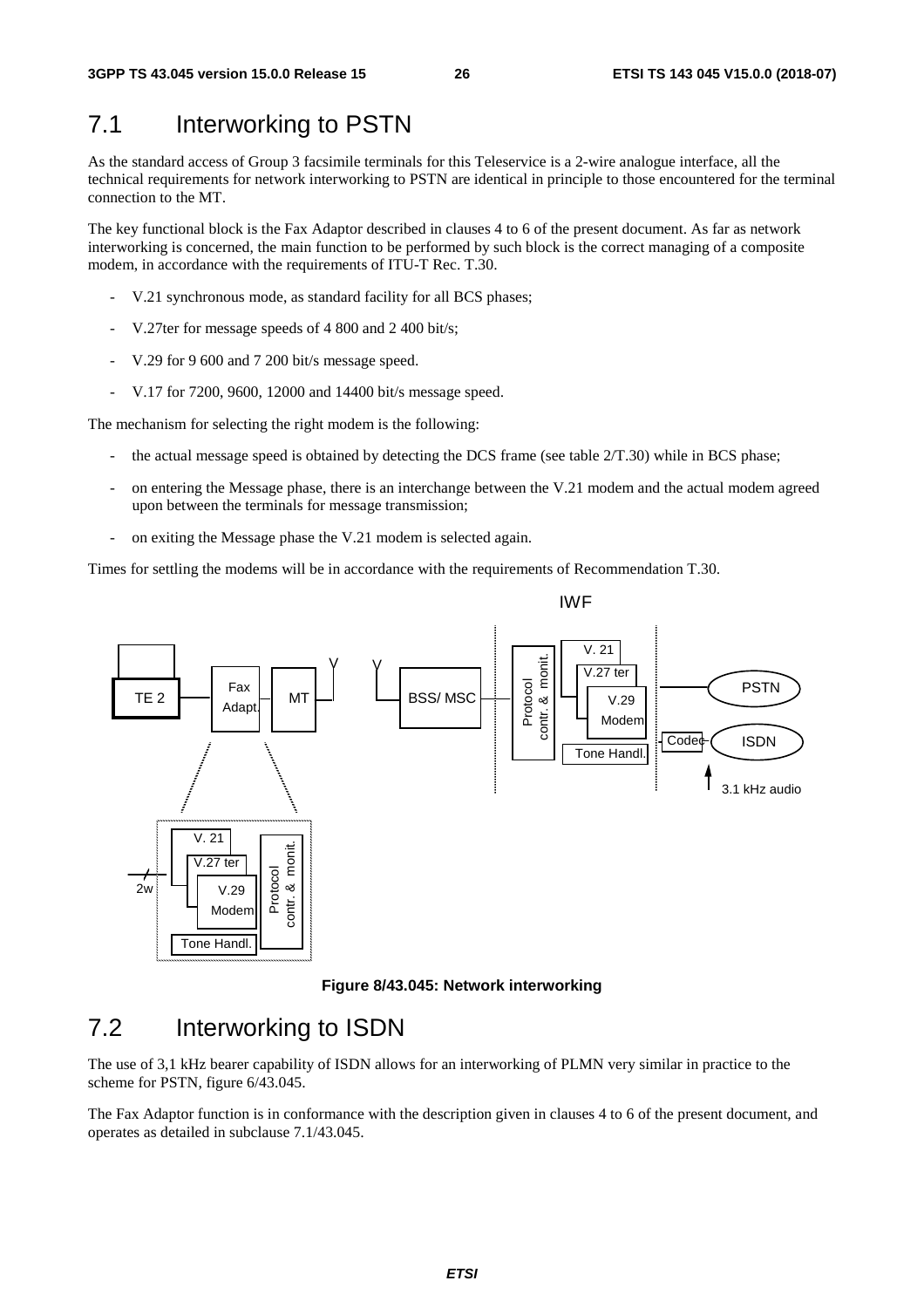## Annex I (informative): Protocol entities from ITU-T T.30 and T.4

List of T.30 signals

| Abbre-     | <b>Function</b>                        | <b>Signal format</b><br>T.30 standard   T.30 err.corr. |                         |                         |  |  |
|------------|----------------------------------------|--------------------------------------------------------|-------------------------|-------------------------|--|--|
| viation    |                                        |                                                        |                         |                         |  |  |
| <b>CED</b> | Called station identification          | 2100 Hz                                                | $\overline{X}$          | Χ                       |  |  |
| <b>CFR</b> | Confirmation to receive                | X010 0001                                              | X                       | X                       |  |  |
| <b>CRP</b> | Command repeat                         | X101 1000                                              | X                       | X                       |  |  |
| <b>CIG</b> | Calling subscriber identification      | 1000 1000                                              | X                       | Χ                       |  |  |
| <b>CNG</b> | Calling tone                           | 1100 Hz                                                | X                       | X                       |  |  |
| <b>CSI</b> | Called subscriber identification       | 0000 0010                                              | X                       | X                       |  |  |
| <b>CTC</b> | Continue to correct                    | X100 1000                                              |                         | X                       |  |  |
| <b>CTR</b> | Response to continue to correct        | X010 0011                                              |                         | X                       |  |  |
| <b>DCN</b> | Disconnect                             | X101 1111                                              | $\overline{X}$          | $\overline{\mathsf{x}}$ |  |  |
| <b>DCS</b> | Digital command signal                 | X100 0001                                              | $\mathsf{x}$            | X                       |  |  |
| <b>DIS</b> | Digital identification signal          | 0000 0001                                              | $\mathsf X$             | X                       |  |  |
| <b>DTC</b> | Digital transmit command               | 1000 0001                                              | X                       | X                       |  |  |
| <b>EOM</b> | End of message                         | X111 0001                                              | $\sf X$                 |                         |  |  |
| EOP        | End of procedure                       | X111 0100                                              | $\sf X$                 |                         |  |  |
| <b>EOR</b> | End of retransmission                  | X111 0011                                              |                         | X                       |  |  |
| <b>ERR</b> | Response to end of retransmission      | X011 1000                                              |                         | X                       |  |  |
| <b>FCD</b> | Facsimile coded data                   | 0110 0000                                              |                         | $\overline{\mathsf{x}}$ |  |  |
| <b>FCF</b> | Facsimile control field                | ---                                                    | $\mathsf X$             | $\mathsf X$             |  |  |
| <b>FCS</b> | Frame checking sequence                | 16 bits                                                | X                       | X                       |  |  |
| <b>FIF</b> | Facsimile information field            |                                                        | X                       | X                       |  |  |
| <b>FTT</b> | Failure to train                       | X010 0010                                              | X                       | $\pmb{\mathsf{X}}$      |  |  |
| <b>MCF</b> | Message confirmation                   | X011 0001                                              | $\overline{\mathsf{x}}$ | $\overline{\mathsf{x}}$ |  |  |
| <b>MPS</b> | Multi-page signal                      | X111 0010                                              | X                       |                         |  |  |
| <b>NSC</b> | Non-standard facilities command        | 1000 0100                                              | X                       | X                       |  |  |
| <b>NSF</b> | Non-standard facilities                | 0000 0100                                              | X                       | X                       |  |  |
| <b>NSS</b> | Non-standard set-up                    | X100 0100                                              | $\sf X$                 | $\pmb{\mathsf{X}}$      |  |  |
| PIN        | Procedural interrupt negative          | X011 0100                                              | $\overline{\mathsf{x}}$ | $\overline{\mathsf{x}}$ |  |  |
| PIP        | Procedural interrupt positive          | X011 0101                                              | X                       | X                       |  |  |
| <b>PIS</b> | Procedure interrupt signal             | 462 Hz                                                 | X                       | X                       |  |  |
| <b>PPR</b> | Partial page request                   | X011 1101                                              |                         | X                       |  |  |
| <b>PPS</b> | Partial page signal                    | X111 1101                                              |                         | X                       |  |  |
| PRI        | Procedure interrupt                    | X111 XXXX                                              | $\sf X$                 |                         |  |  |
| <b>RCP</b> | Return to control for partial page     | 0110 0001                                              |                         | $\overline{\mathsf{x}}$ |  |  |
| <b>RNR</b> | Receive not ready                      | X011 0111                                              |                         | X                       |  |  |
| <b>RR</b>  | Receive ready                          | X111 0110                                              |                         | X                       |  |  |
| <b>RTN</b> | Retrain negative                       | X011 0010                                              | $\mathsf X$             | X                       |  |  |
| <b>RTP</b> | Retrain positive                       | X011 0011                                              | $\sf X$                 | X                       |  |  |
| <b>TCF</b> | Training check frame                   | $\overline{0}$ 1.5s                                    | $\overline{\mathsf{x}}$ | $\overline{\mathsf{x}}$ |  |  |
| <b>TSI</b> | Transmitting subscriber identification | X100 0010                                              | $\sf X$                 | X                       |  |  |

List of ITU-T T.4 signals

| Abbre-<br>viation | <b>Function</b>   | <b>Signal format</b> |  |  |  |
|-------------------|-------------------|----------------------|--|--|--|
| EOL               | End of line       | 10000 0000 0001      |  |  |  |
| <b>RTC</b>        | Return to control | $16 * EOL$           |  |  |  |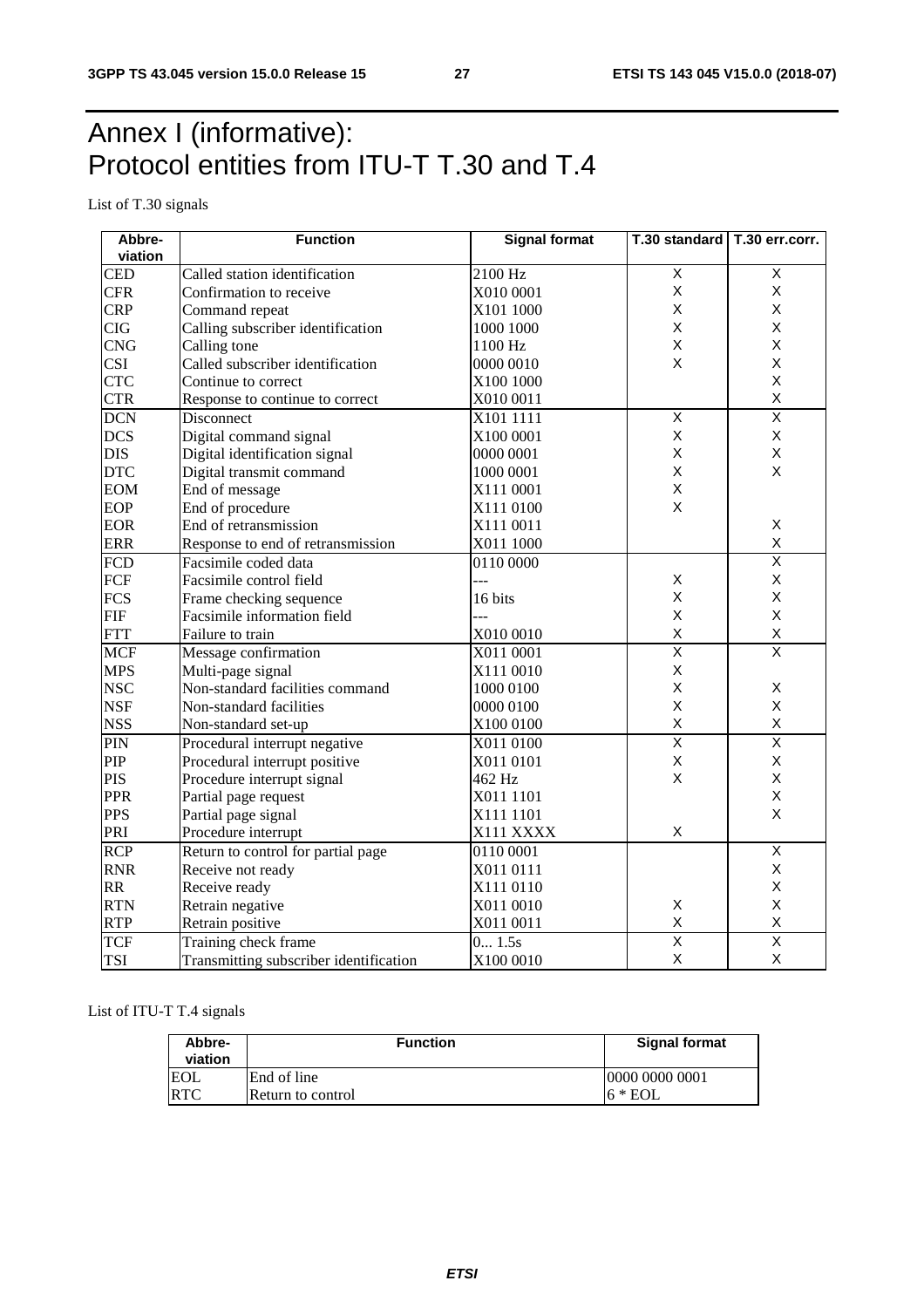

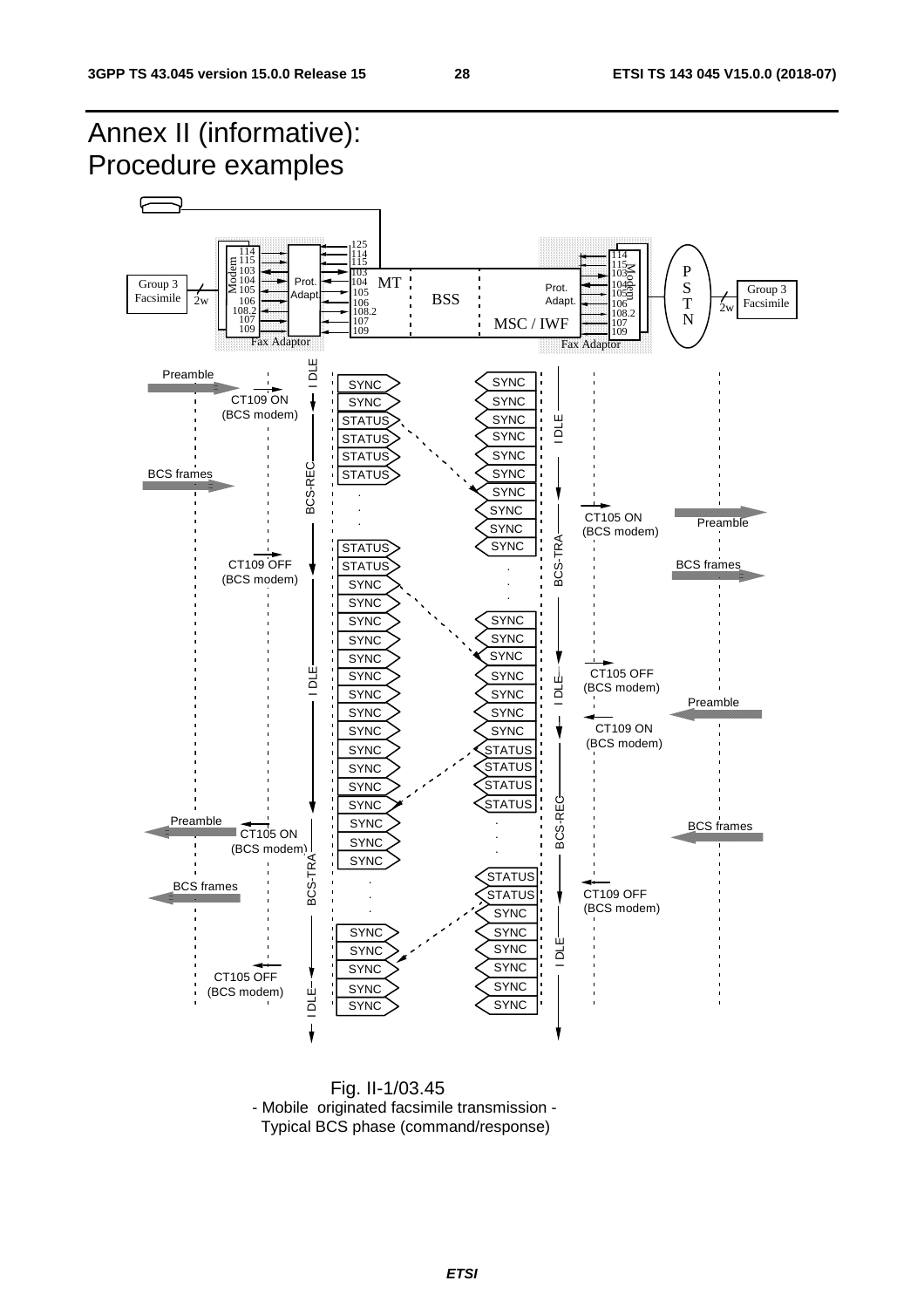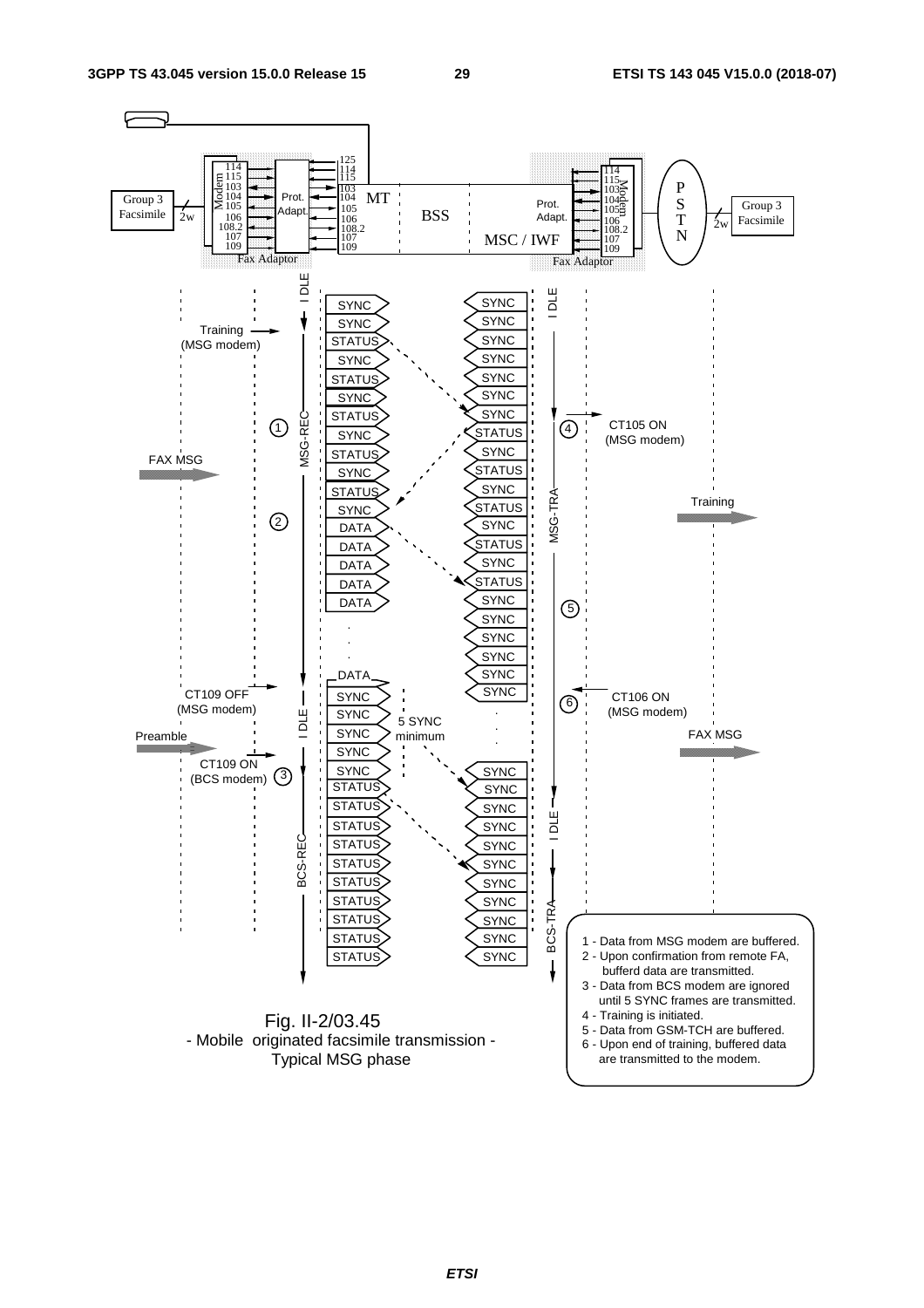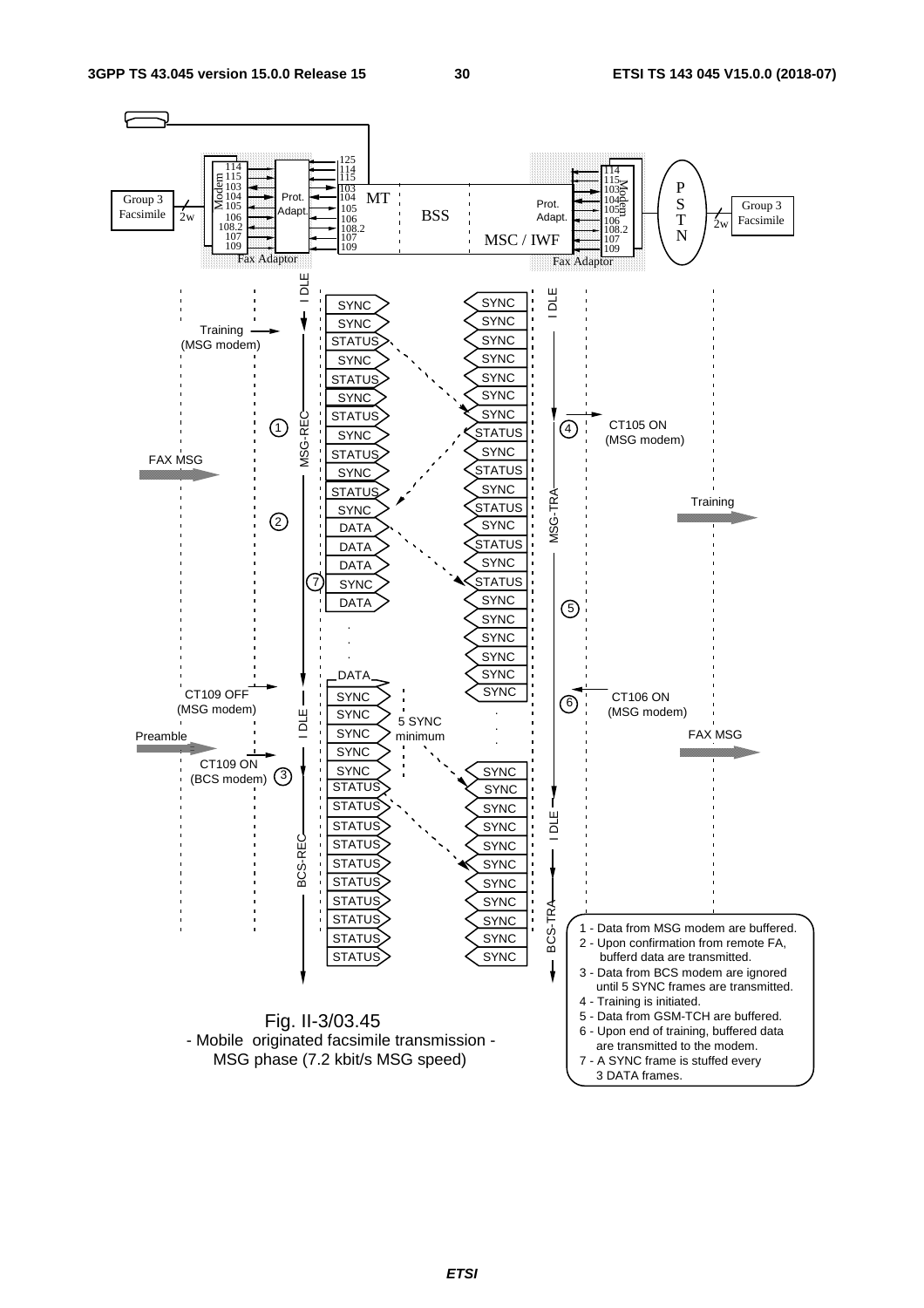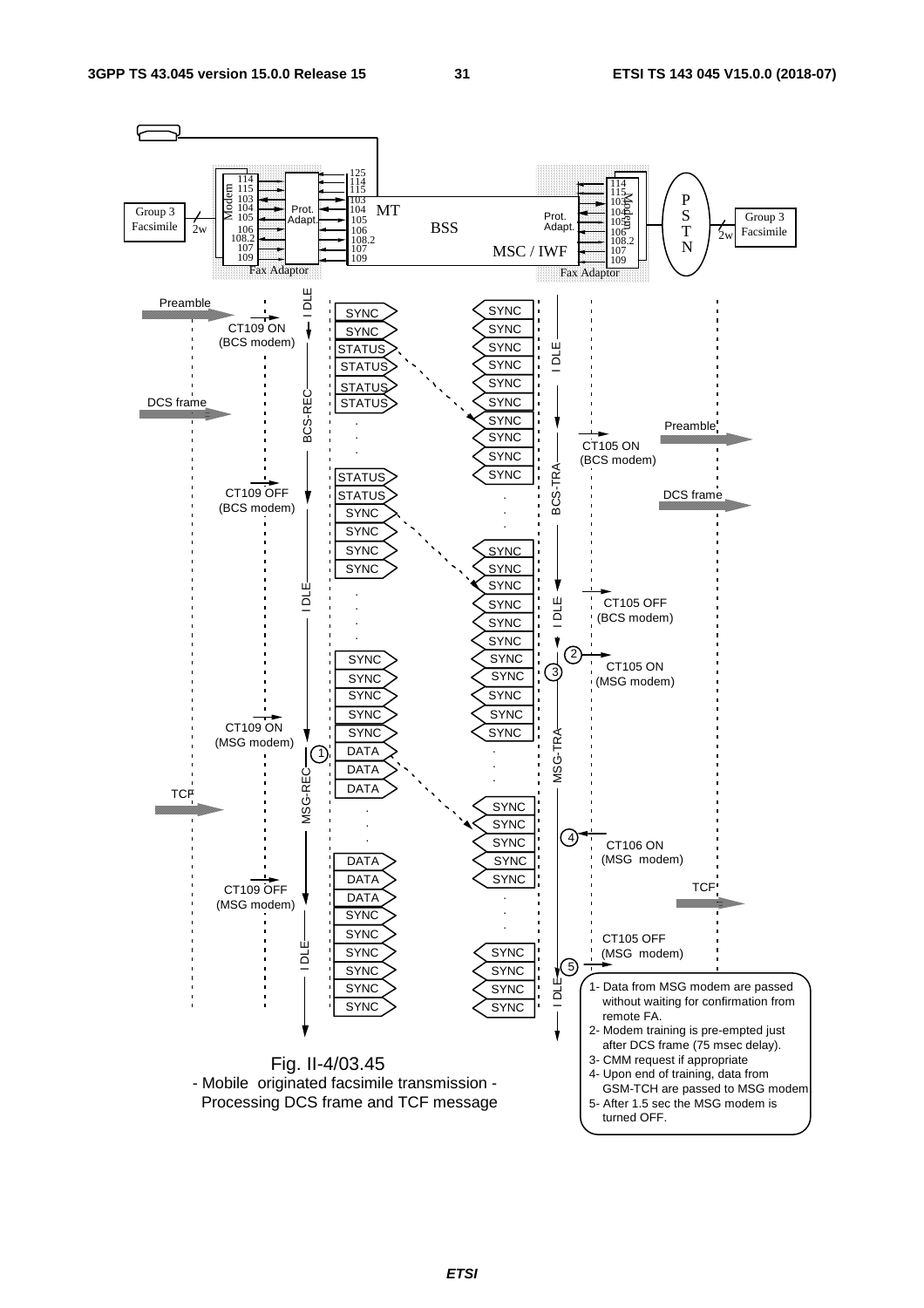



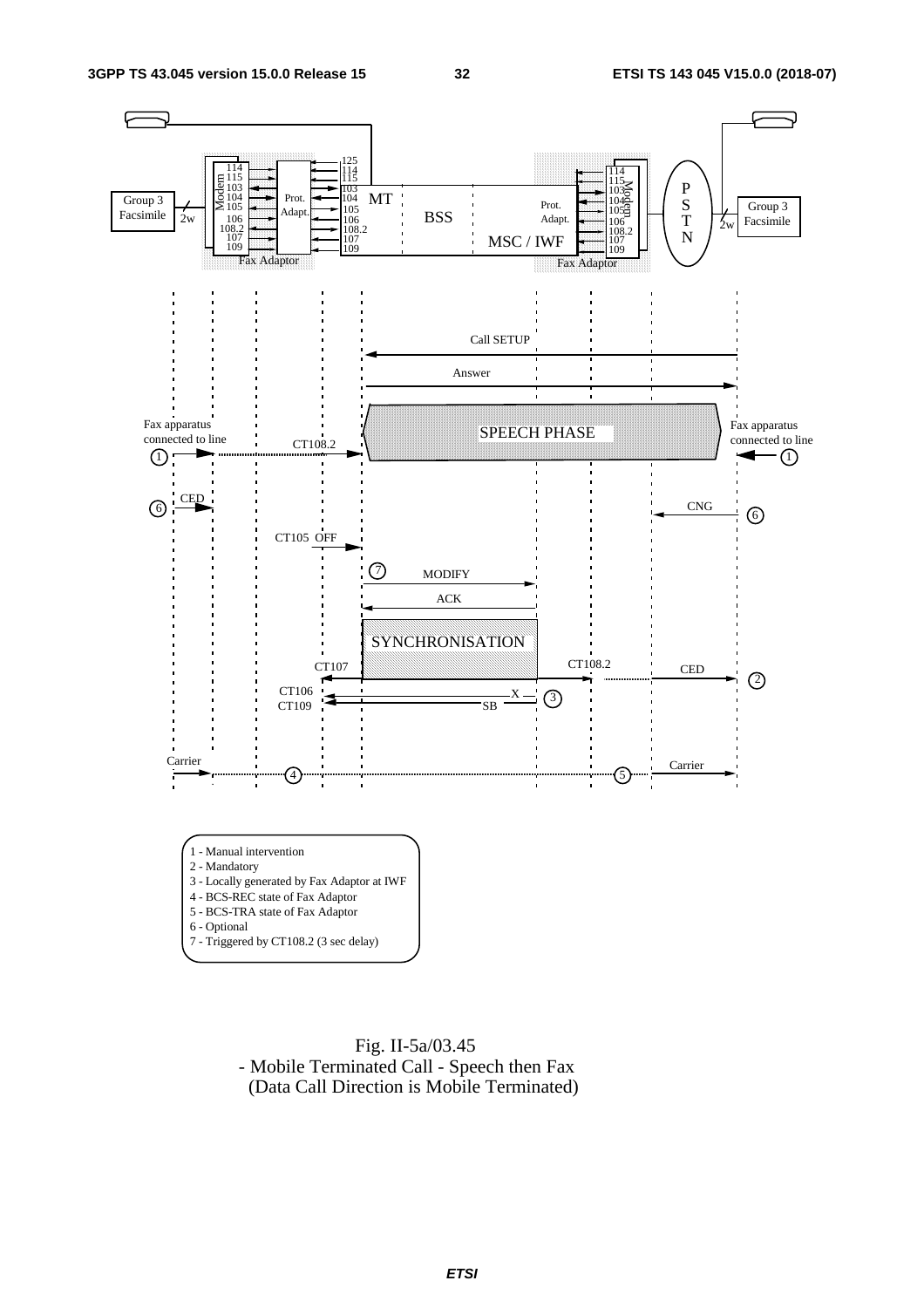



 Fig. II-5b/03.45 - Mobile Terminated Call - Speech then Fax (Data Call Direction is Mobile Originated)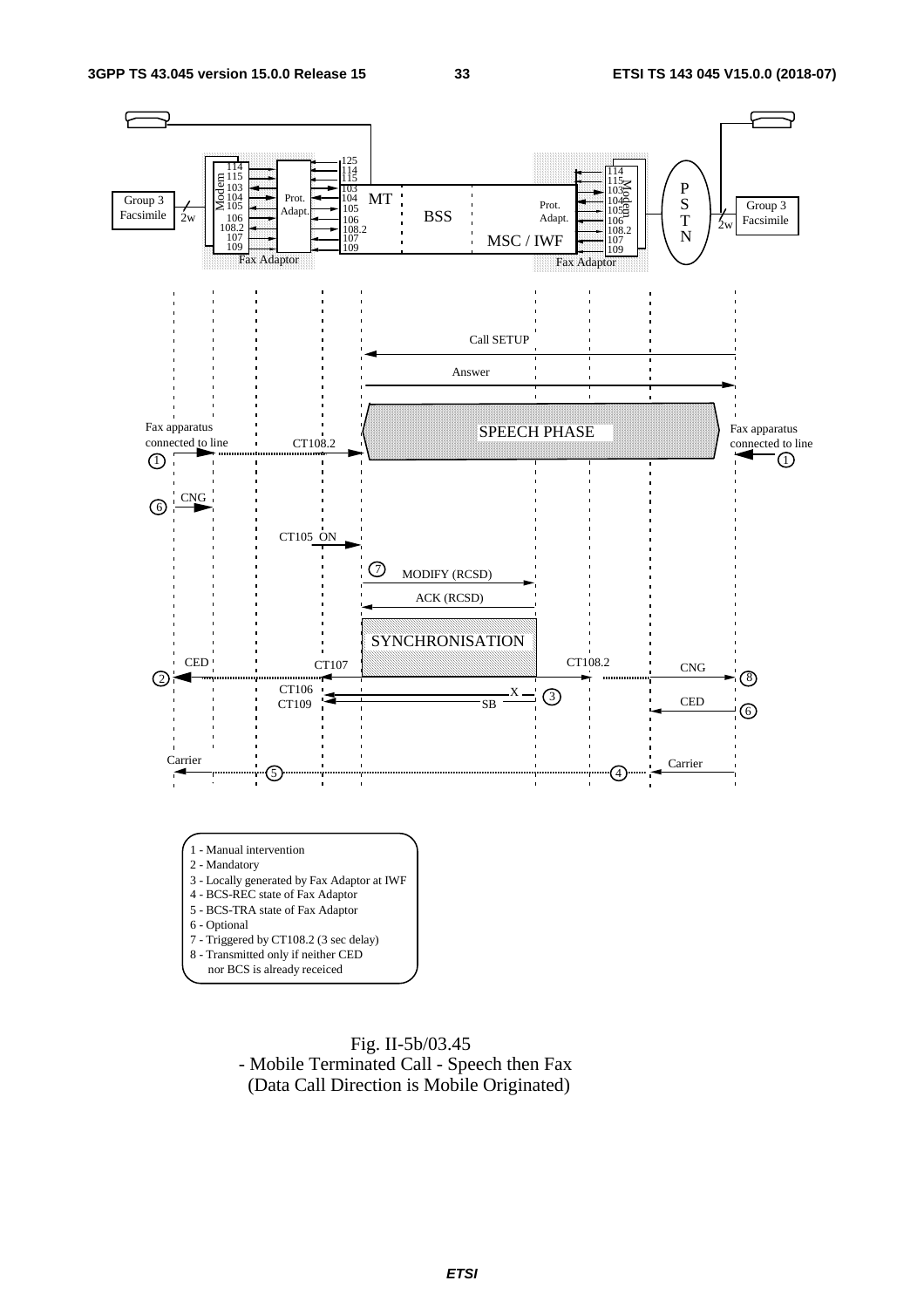

 Fig. II-6/03.45 - Mobile Terminated Call - Auto Answer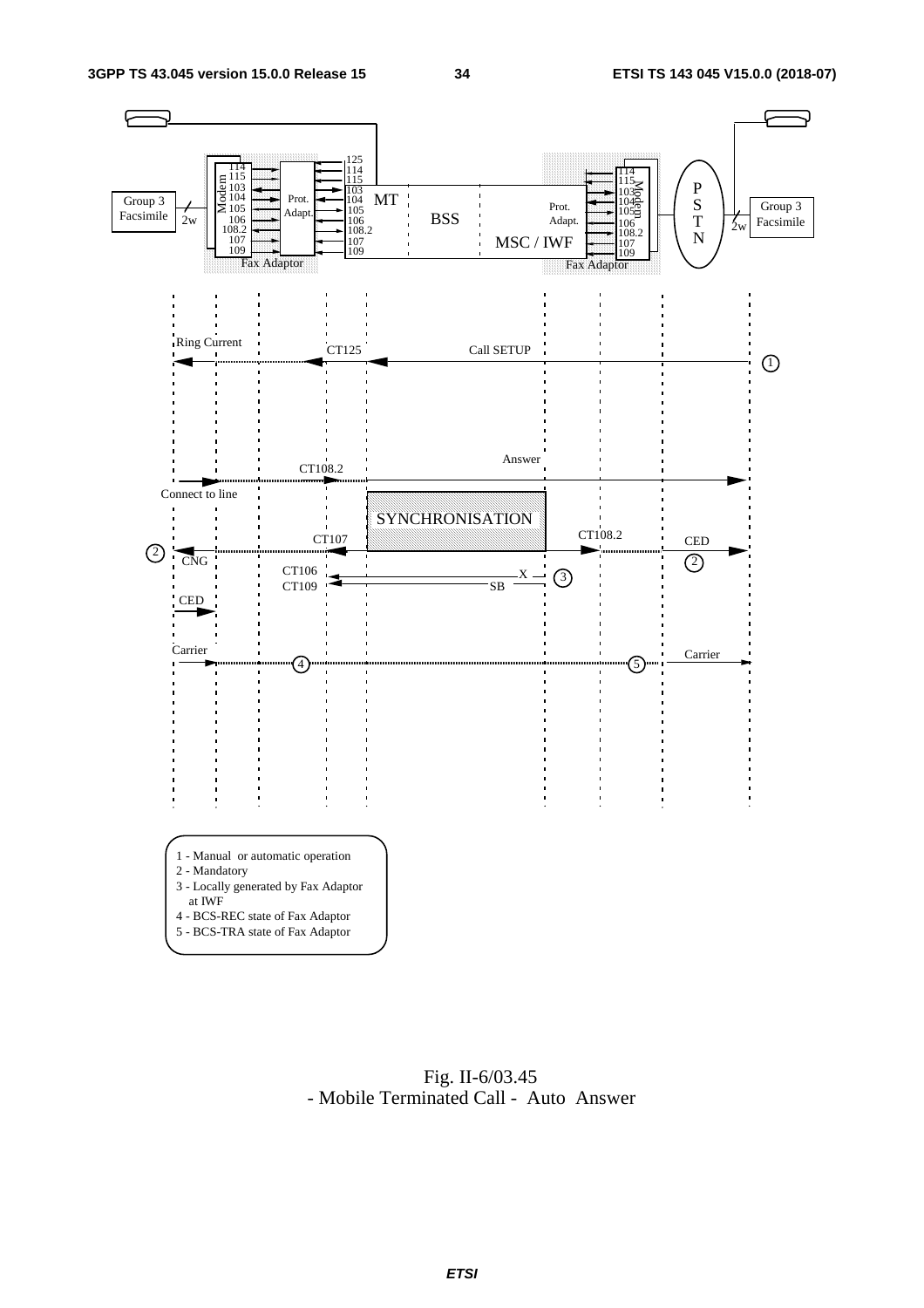

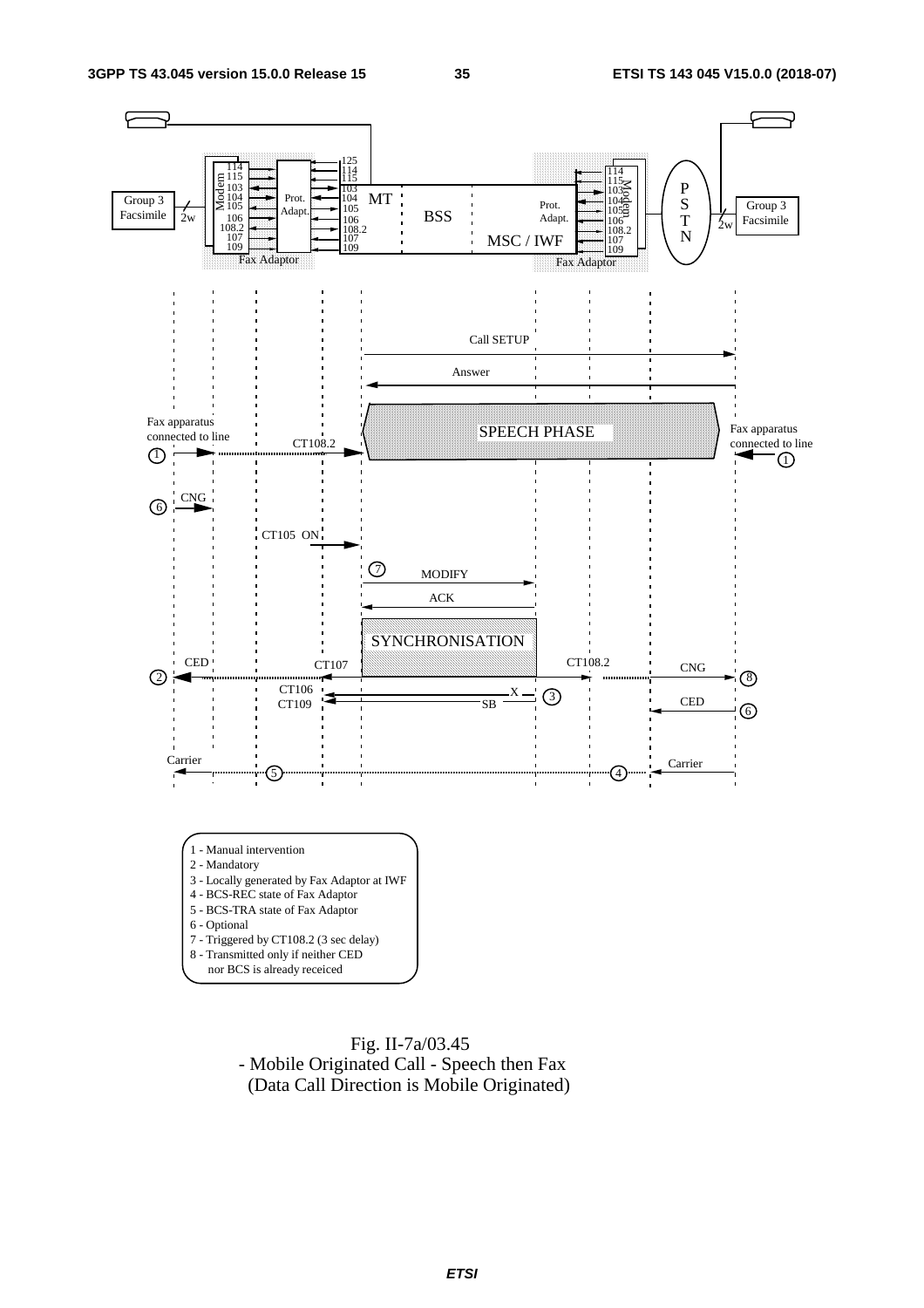

 Fig. II-7b/03.45 - Mobile Originated Call - Speech then Fax (Data Call Direction is Mobile

Terminated)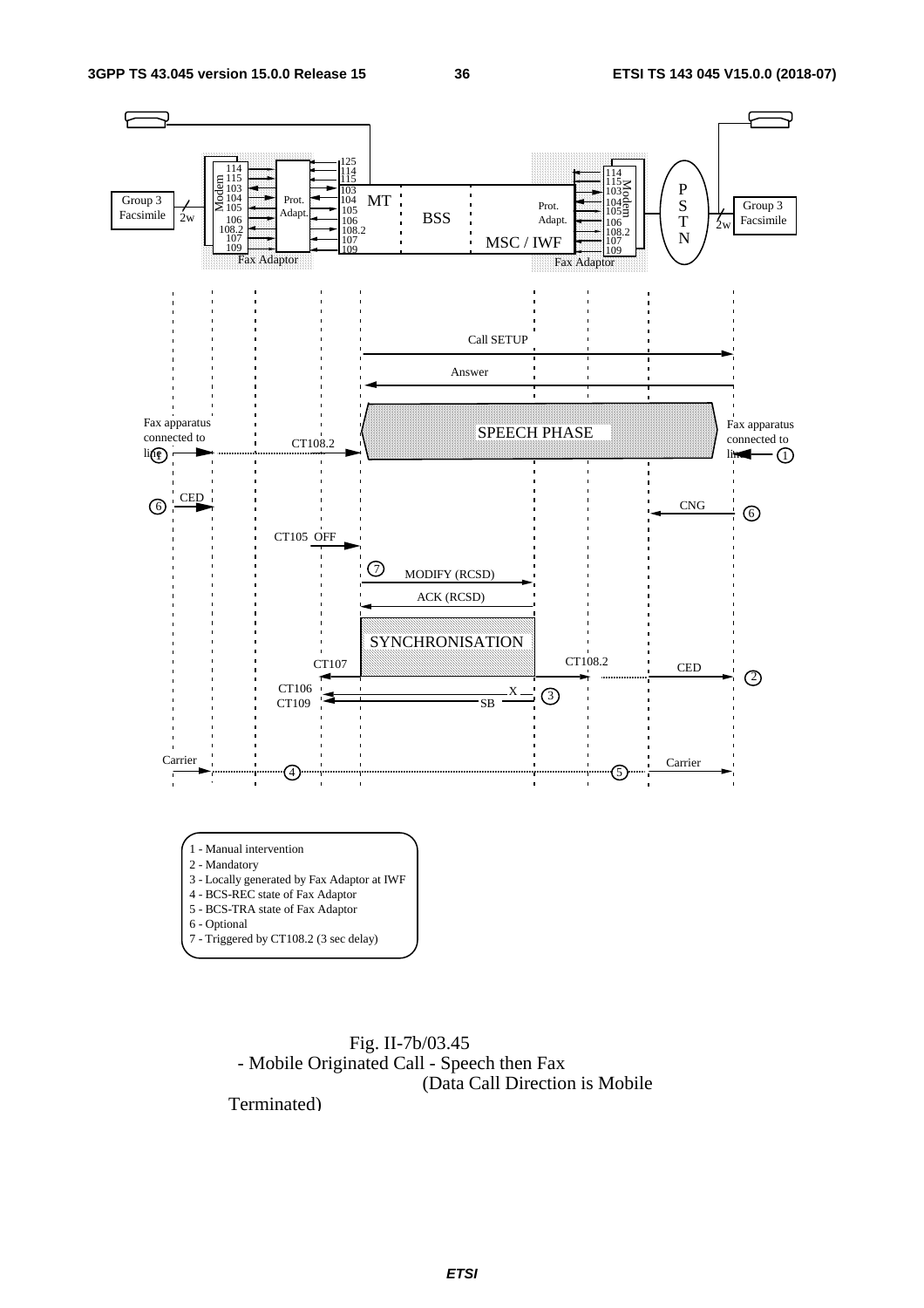

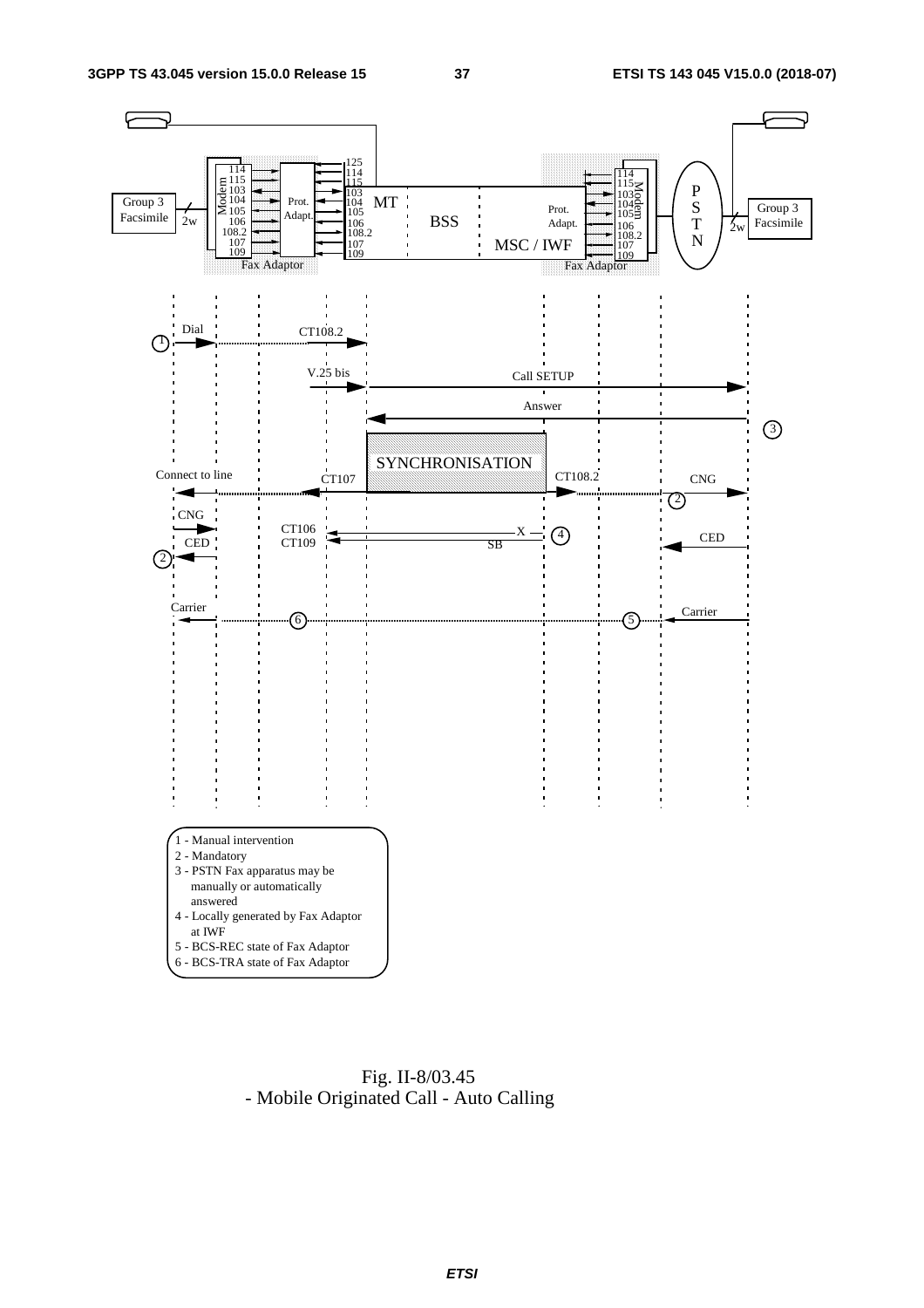

 Fig. II-9/03.45 - Mobile Originated Call - Manual Calling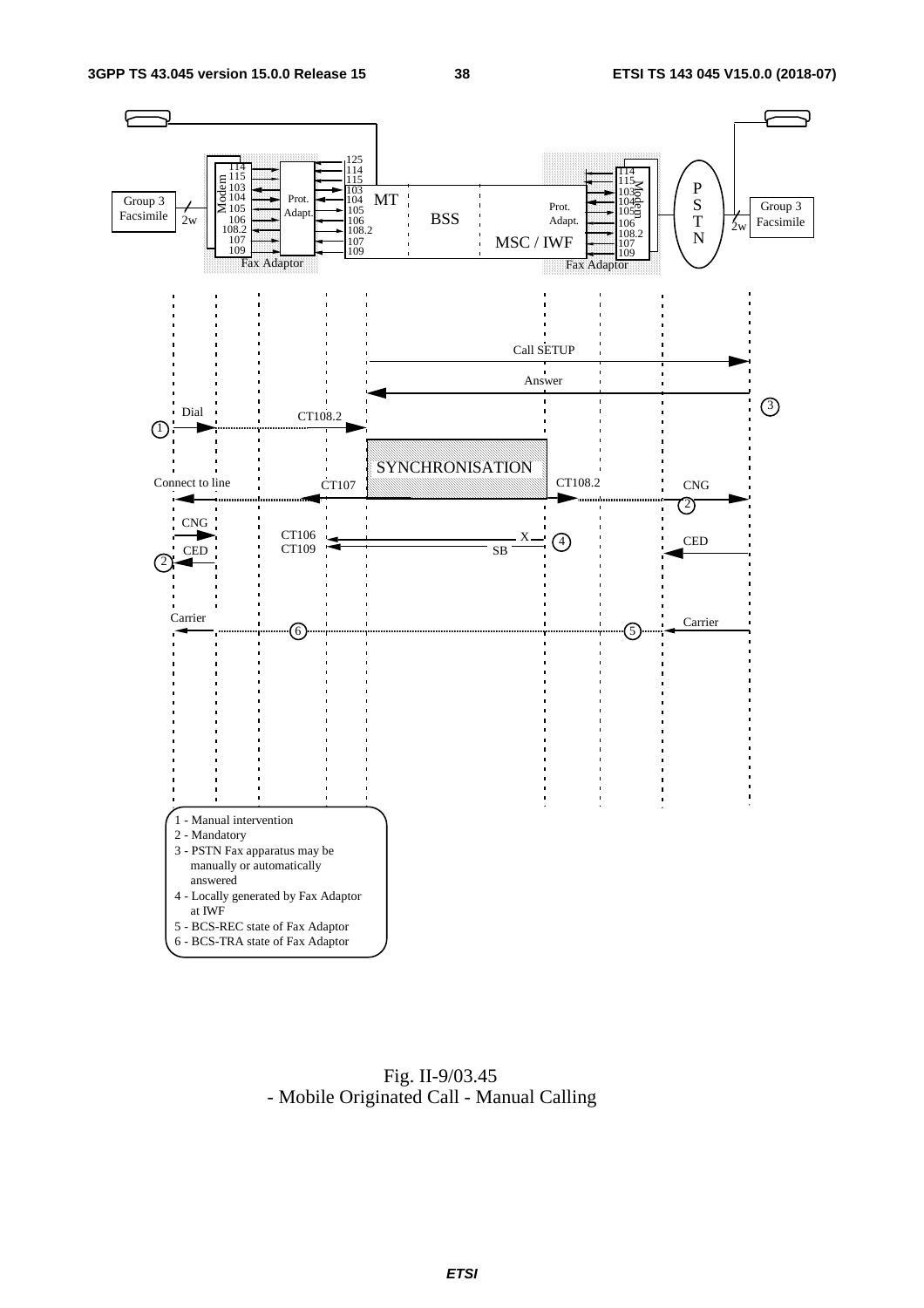



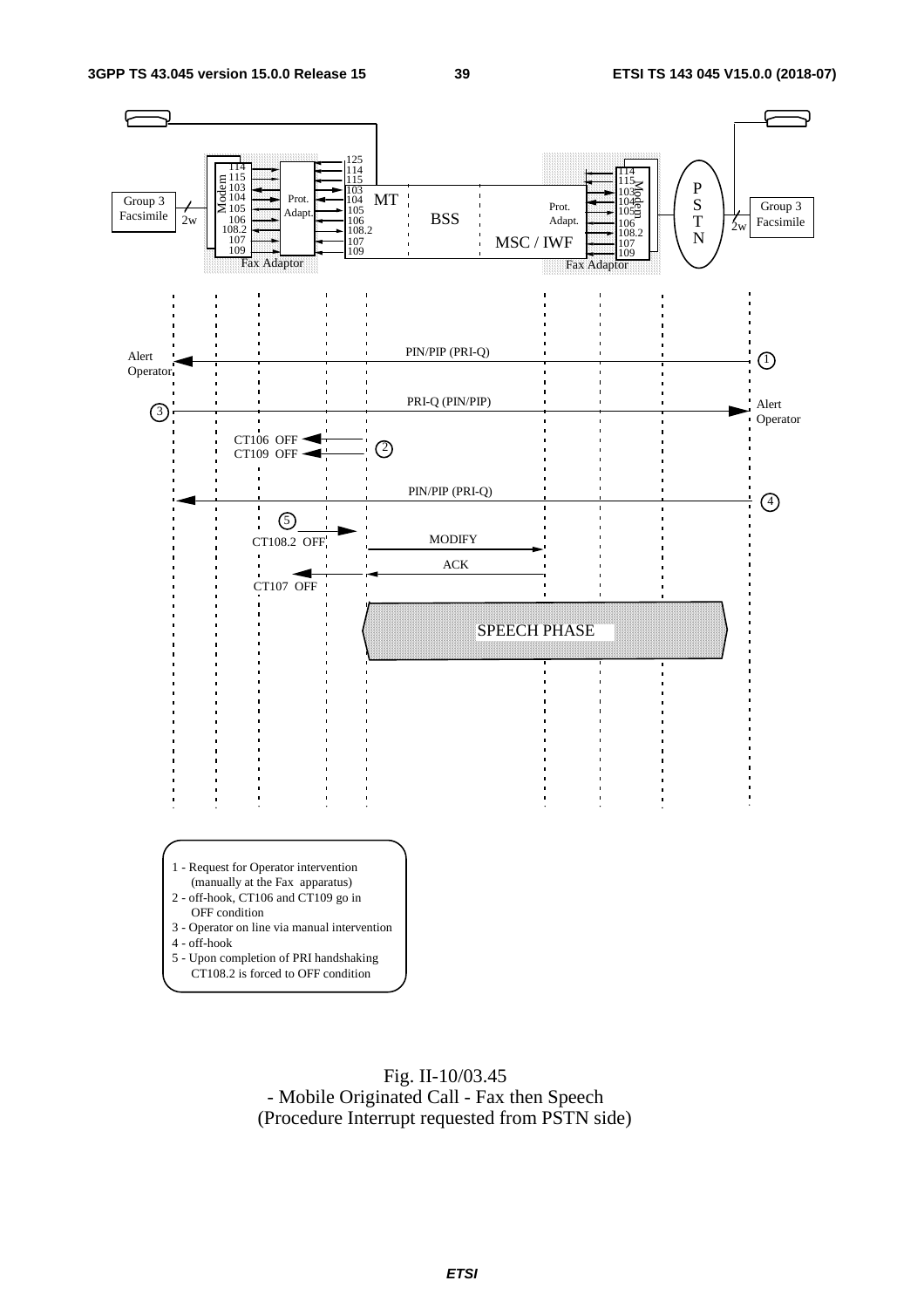

#### Fig. II-11/03.45 - Mobile Originated Call - Fax then Speech (Procedure Interrupt requested from Mobile side)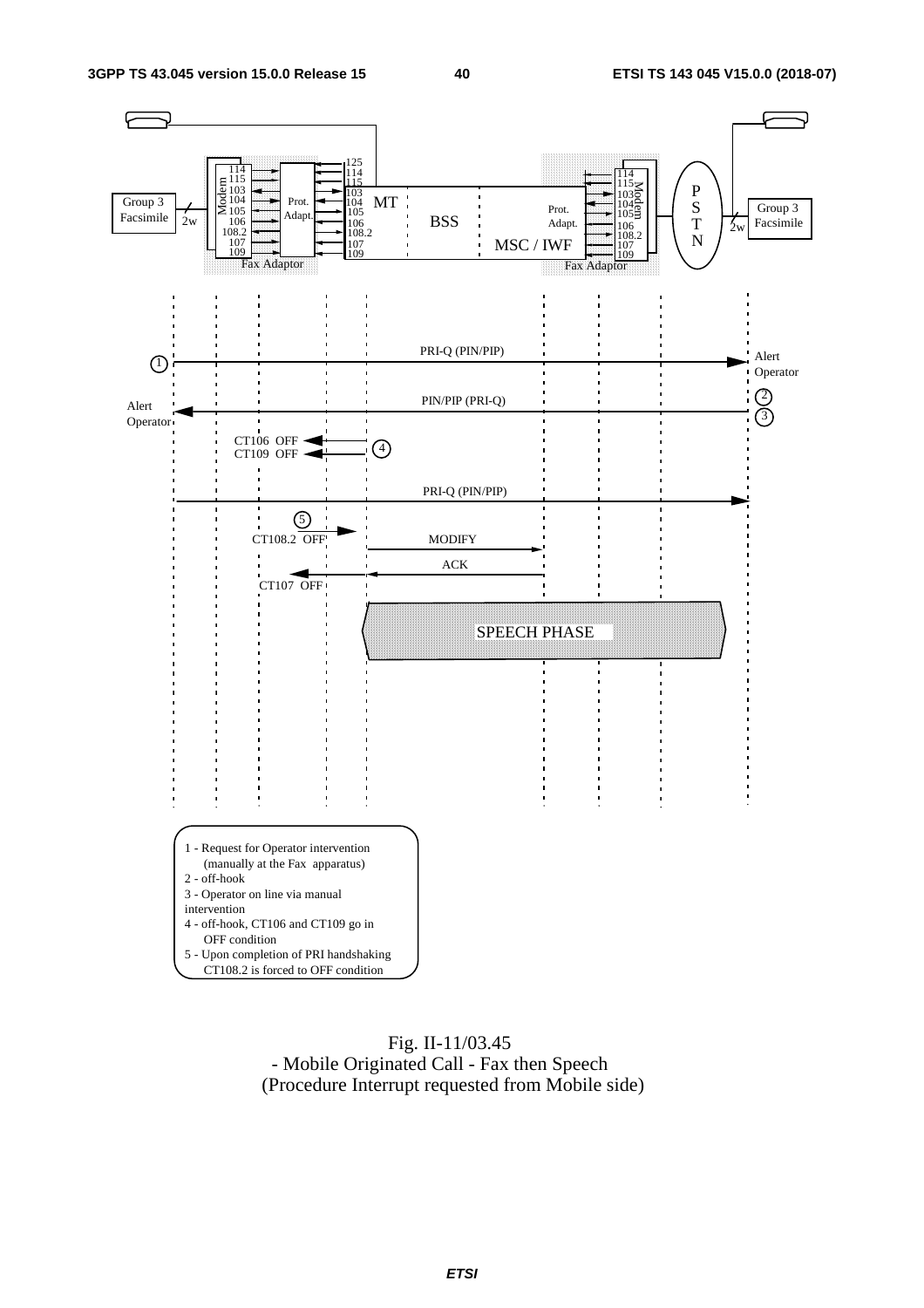## Annex III (informative): Change history

| <b>Change history</b> |               |                 |           |     |                                                       |                                                        |        |            |                 |
|-----------------------|---------------|-----------------|-----------|-----|-------------------------------------------------------|--------------------------------------------------------|--------|------------|-----------------|
| Date                  | TSG#          | <b>TSG Doc.</b> | <b>CR</b> | Rev |                                                       | Subject/Comment                                        | Old    |            | <b>New</b>      |
|                       | <b>SMG#11</b> |                 |           |     |                                                       | Phase 2 version                                        |        |            | 4.4.2           |
|                       | <b>SMG#20</b> |                 |           |     | Release 1996 version                                  |                                                        |        |            | 5.0.0           |
|                       | <b>SMG#20</b> |                 |           |     |                                                       | ETSI version change                                    |        |            | 5.0.1           |
|                       | <b>SMG#21</b> | 055/97          | A002      |     |                                                       | Support of HSCSD                                       |        |            | 5.1.0           |
|                       | <b>SMG#21</b> |                 |           |     |                                                       | <b>ETSI</b> version change                             |        |            | 5.1.1           |
|                       | <b>SMG#22</b> | 412/97          | A004      |     |                                                       | Corrections and Alignments HSCSD                       |        |            | 5.2.0           |
|                       |               | 460/97          | A003      |     |                                                       | Introduction of 14.4 kbit/s                            |        |            |                 |
|                       | <b>SMG#22</b> |                 |           |     |                                                       | ETSI version change                                    |        |            | 5.2.1           |
|                       | <b>SMG#27</b> |                 |           |     |                                                       | Release 1997 version                                   |        |            | 6.0.0           |
|                       | <b>SMG#29</b> |                 |           |     |                                                       | Release 1998 version                                   |        |            | 7.0.0           |
| 12-1999               | <b>TSG#06</b> |                 |           |     |                                                       | Agreed to be created as a version 8 for Release 1999   |        |            | 8.0.0           |
| 03-2001               | <b>TSG#11</b> |                 |           |     |                                                       | Upgraded to Release 4                                  | 8.0.0  |            | 4.0.0           |
| 03-2002               | <b>TSG#15</b> | NP-010085       | 001       |     | Terminology Clarifications as requested by TSG GERAN  |                                                        | 4.0.0  |            | 5.0.0           |
| 04-2004               | <b>CN#26</b>  |                 |           |     | Upgraded to v6.0.0                                    |                                                        | 5.0.0  |            | 6.0.0           |
| 06-2006               | CT#36         |                 |           |     | Upgraded to v7.0.0                                    |                                                        | 6.0.0  |            | 7.0.0           |
| 12-2008               | CT#42         |                 |           |     | Upgraded to v8.0.0<br>7.0.0                           |                                                        |        | 8.0.0      |                 |
| 12-2009               | CT#46         |                 |           |     | Automatic upgrade from previous Release               |                                                        | 8.0.0  |            | 9.0.0           |
| 03-2011               | CT#51         |                 |           |     | Automatic upgrade from previous Release version 9.0.0 |                                                        | 9.0.0  |            | 10.0.0          |
| 03-2011               | CT#51         |                 |           |     |                                                       | Correction of heading and numbering made by MCC        | 10.0.0 |            | 10.0.1          |
| 09-2012               | CT#57         |                 |           |     |                                                       | Automatic upgrade from previous Release version 10.0.1 | 10.0.1 |            | $\sqrt{11.0.0}$ |
| 2014-10               |               |                 |           |     | Automatic upgrade from previous Release               |                                                        |        |            | 11.0.0 12.0.0   |
| 2015-12               |               |                 |           |     |                                                       | Automatic upgrade from previous Release                | 12.0.0 |            | 13.0.0          |
|                       |               |                 |           |     |                                                       | <b>Change history</b>                                  |        |            |                 |
| Date                  | TSG#          | <b>TSG Doc.</b> | <b>CR</b> | Rev | Subject/Comment<br>Cat                                |                                                        |        | <b>New</b> |                 |
| 2017-03               | CT#75         |                 |           |     |                                                       | Automatic upgrade from previous Release                |        | 14.0.0     |                 |
| 2018-06               | SA#80         |                 |           |     |                                                       | Automatic upgrade from previous Release<br>15.0.0      |        |            |                 |